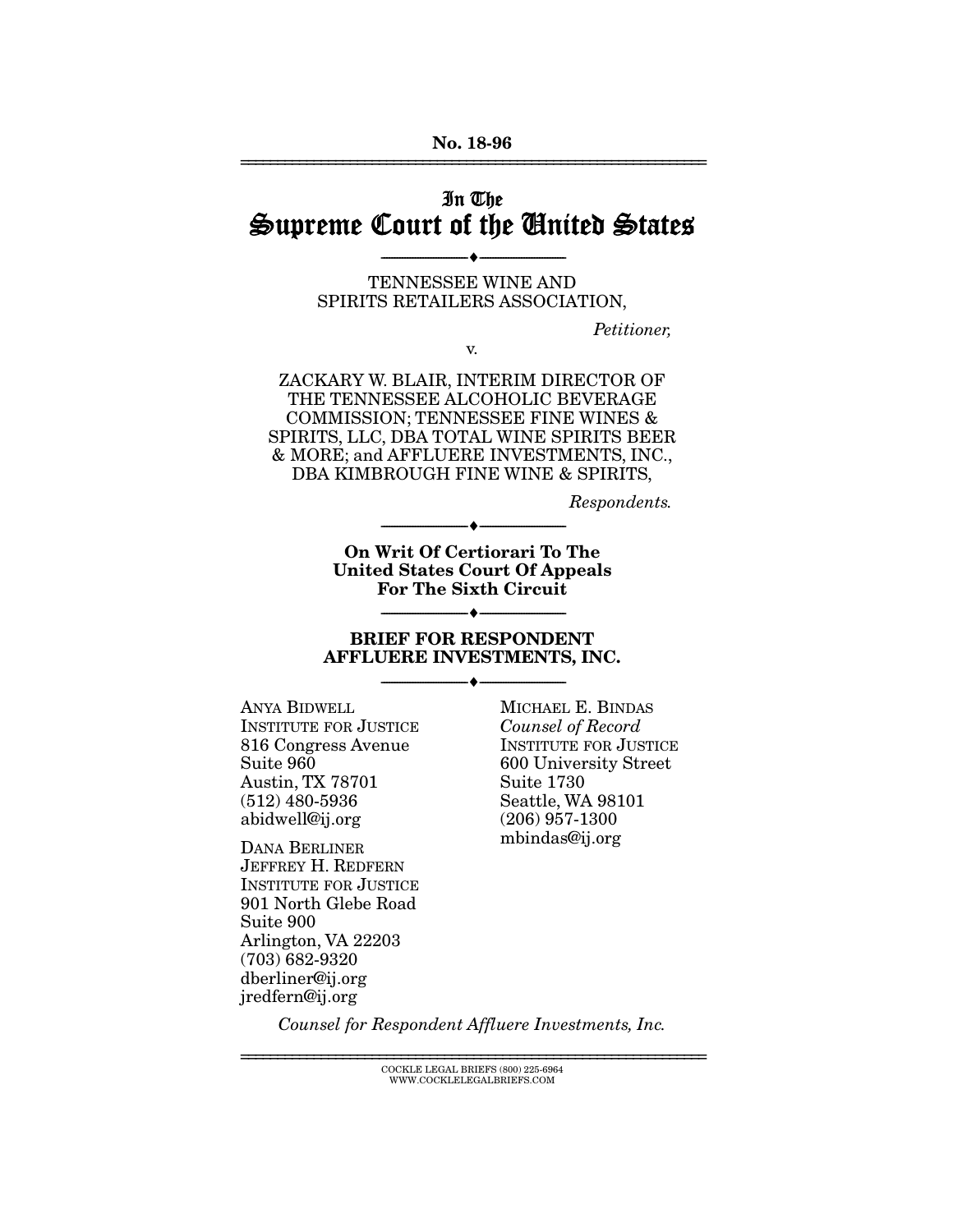### QUESTION PRESENTED

 Whether the court of appeals correctly held that the Twenty-first Amendment does not empower states to withhold a retail liquor license from an otherwise eligible applicant simply because the applicant has not resided in the state for a specified number of years.

i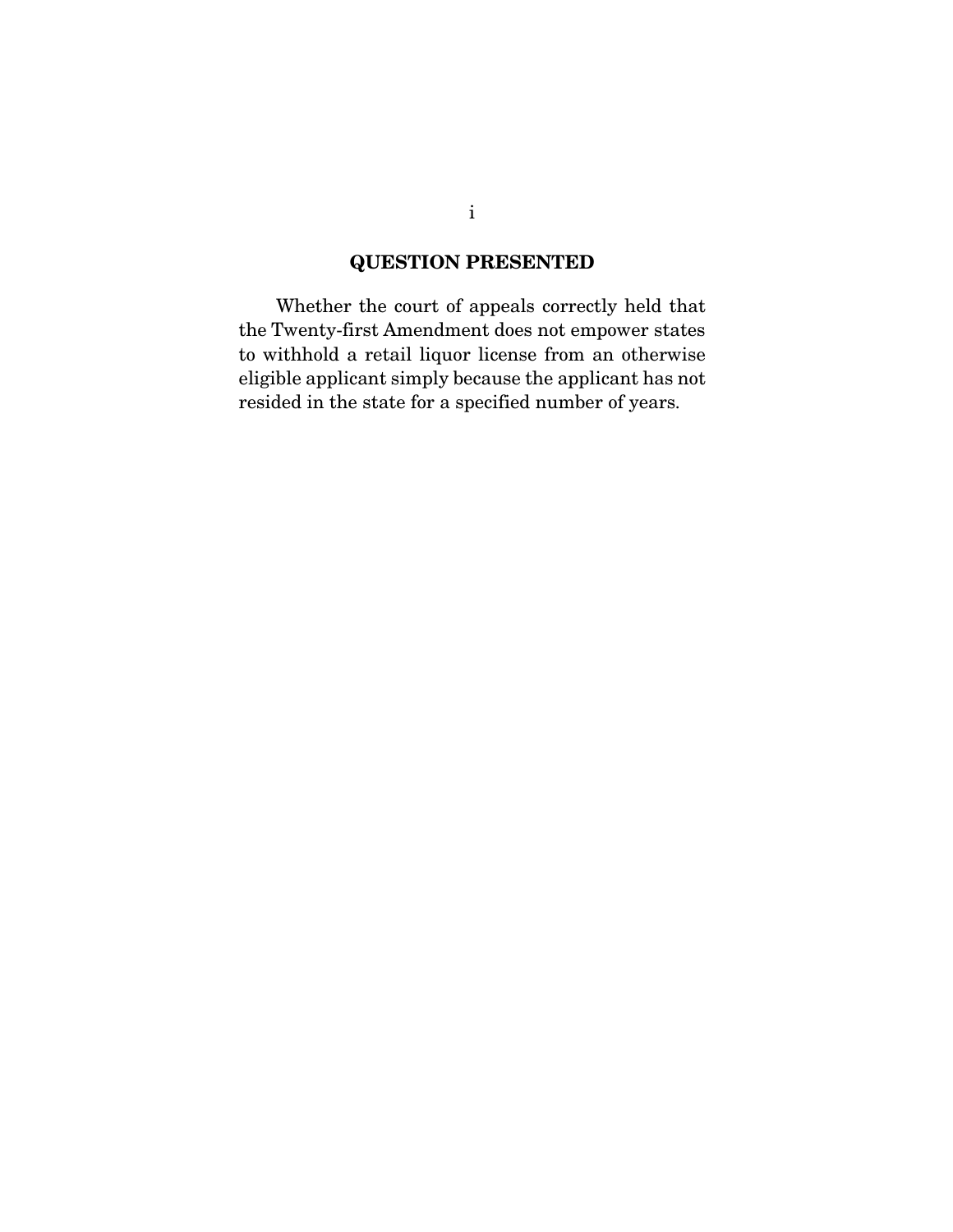#### PARTIES TO THE PROCEEDING

 Petitioner is Tennessee Wine and Spirits Retailers Association. Respondents are Zackary W. Blair, in his official capacity as Interim Executive Director of the Tennessee Alcoholic Beverage Commission; Tennessee Fine Wines & Spirits, LLC, dba Total Wine Spirits Beer & More; and Affluere Investments, Inc., dba Kimbrough Fine Wine & Spirits.

#### RULE 29.6 STATEMENT

 Respondent Affluere Investments, Inc. is not the subsidiary or affiliate of any publicly-owned corporation, and no publicly-owned corporation owns 10% or more of its stock.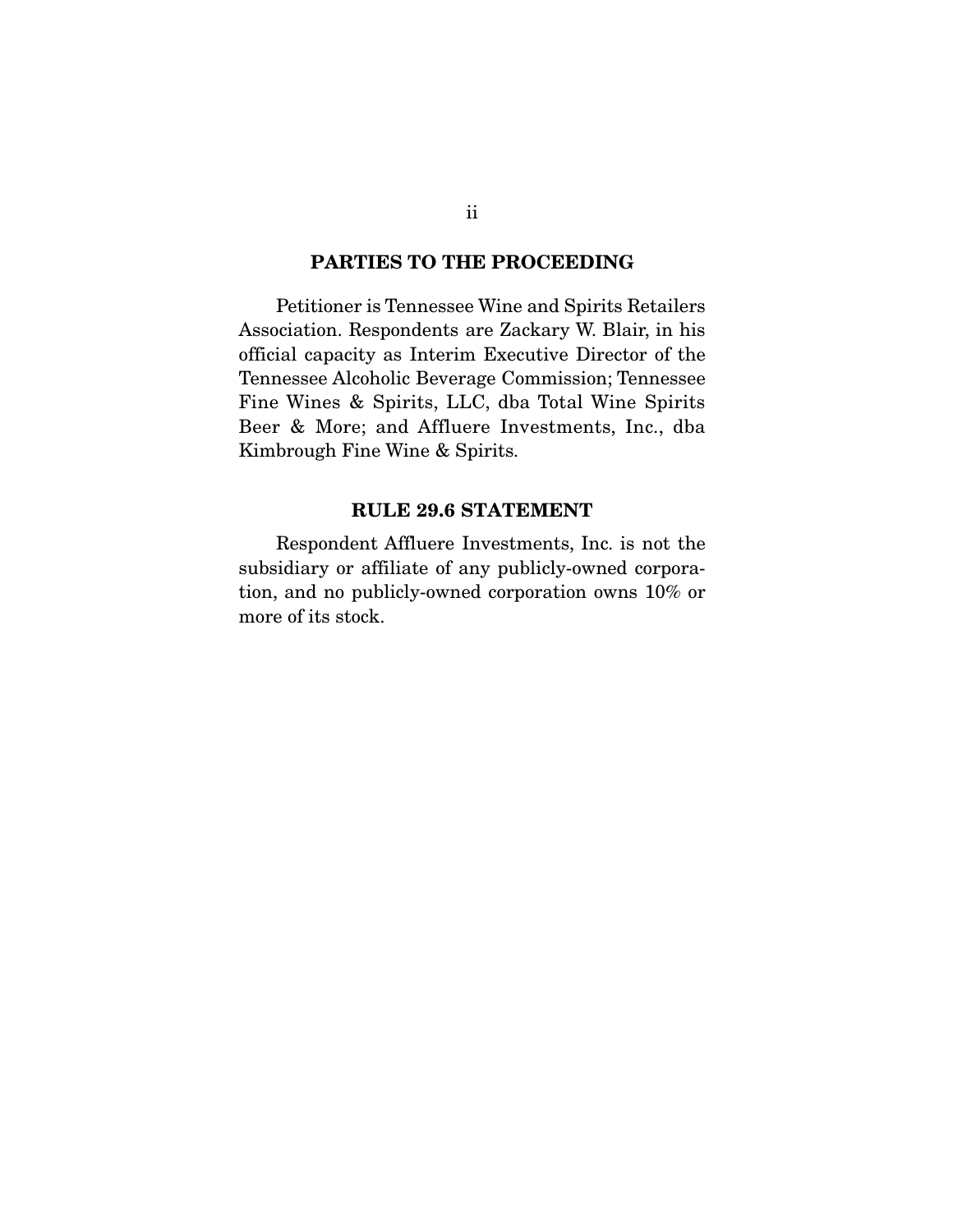# TABLE OF CONTENTS

|     |                      |                                                                                                                                  | Page            |
|-----|----------------------|----------------------------------------------------------------------------------------------------------------------------------|-----------------|
|     |                      |                                                                                                                                  | $\mathbf{i}$    |
|     |                      | PARTIES TO THE PROCEEDING                                                                                                        | $\ddot{\rm ii}$ |
|     |                      |                                                                                                                                  | $\mathbf{ii}$   |
|     |                      |                                                                                                                                  | v               |
|     |                      |                                                                                                                                  | 1               |
|     |                      | CONSTITUTIONAL PROVISIONS INVOLVED                                                                                               | $\mathbf{1}$    |
|     |                      |                                                                                                                                  | $\overline{2}$  |
|     |                      | SUMMARY OF THE ARGUMENT                                                                                                          | 9               |
|     |                      |                                                                                                                                  | 12              |
| Ι.  |                      | The Twenty-First Amendment Does Not<br><b>Empower Tennessee To Impose Durational</b><br>Residency Requirements For Retail Liquor | 12              |
|     | $\mathbf{A}_{\cdot}$ | The Nondiscrimination Principle Ap-<br>plies To All State Alcohol Laws, Not<br>Merely Those Regulating Out-Of-State              | 13              |
|     | В.                   | After Granholm, Discriminatory Laws<br>Are Not Saved By The "Core" Concerns<br>Of The Twenty-First Amendment                     | 19              |
|     | $C_{\cdot}$          | Even If The "Core" Concerns Test Still<br>Applies, Tennessee's Durational Resi-<br>dency Requirements Fail It                    | 24              |
| II. |                      | Tennessee's Durational Residency Require-<br>ments Violate The Privileges Or Immunities<br>Clause Of The Fourteenth Amendment    | 27              |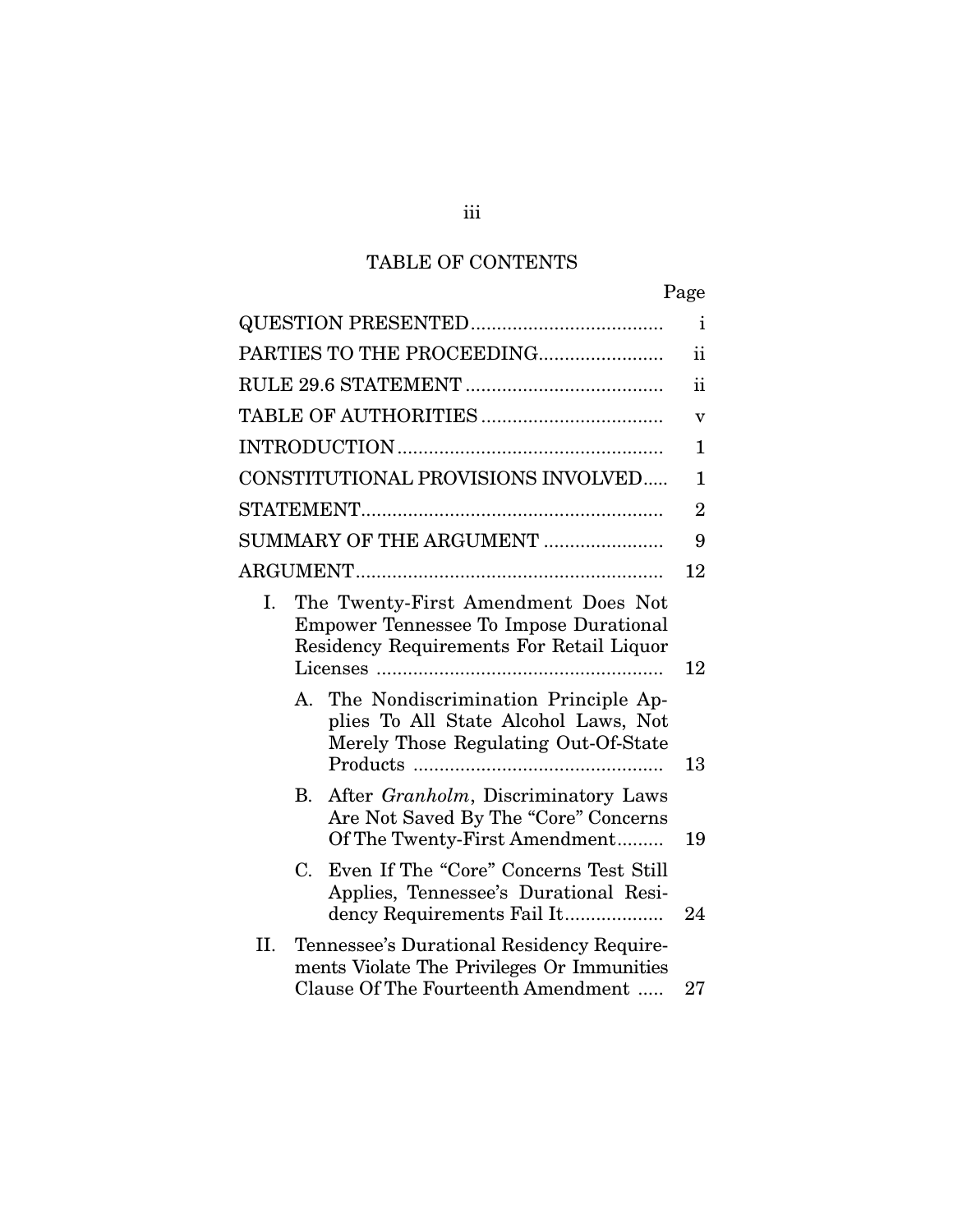# TABLE OF CONTENTS—Continued

| А. | This Court Can And Should Reach The<br>Privileges Or Immunities Issue                                                                                     | 29 |
|----|-----------------------------------------------------------------------------------------------------------------------------------------------------------|----|
| B. | This Court's Privileges Or Immunities<br>Precedent Protects A Newly-Arrived Res-<br>ident's Right To Be Treated On Equal<br>Terms With Longtime Residents | 30 |
| C. | As Originally Understood, The Clause<br>Protected The Right To Migrate In Con-<br>nection With Employment                                                 | 38 |
|    | 1. The Right To Migrate In The<br>Antebellum Period                                                                                                       | 38 |
|    | 2. The Right To Migrate In The Early<br>Postbellum Years                                                                                                  | 42 |
|    | 3. The Joint Committee On Reconstruc-                                                                                                                     | 46 |
|    | 4. Debate Over The Civil Rights Act<br>Of 1866 And Other Pre-Fourteenth<br>Amendment Legislation                                                          | 48 |
|    | 5. Debate Over The Fourteenth Amend-                                                                                                                      | 53 |
|    | 6. Understanding Of The Ratifying Pub-                                                                                                                    | 57 |
| D. | <b>Invalidating The Durational Residency</b><br>Requirements Would Promote, Not Hin-                                                                      |    |
|    |                                                                                                                                                           | 62 |
|    |                                                                                                                                                           | 64 |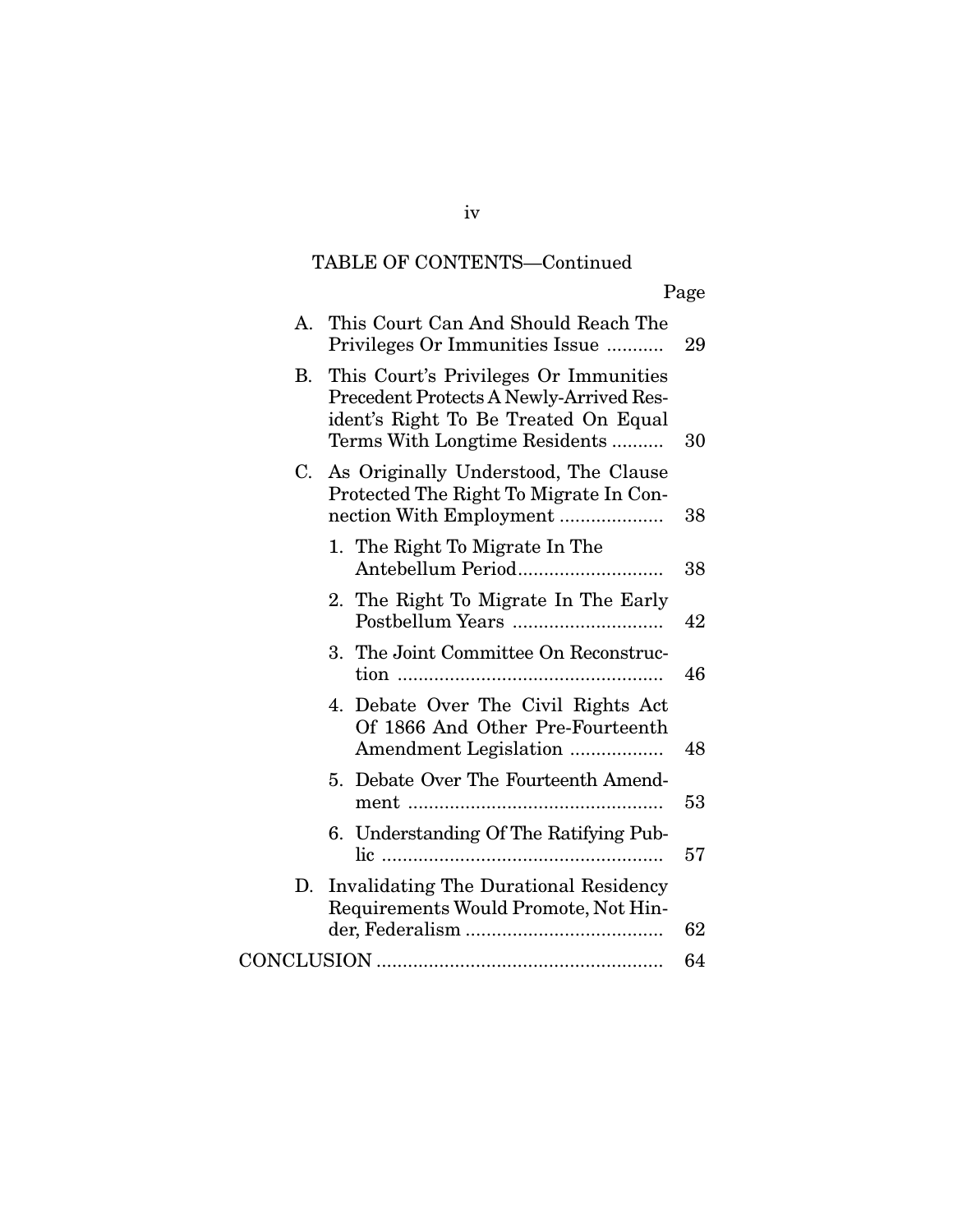# TABLE OF AUTHORITIES

Page

| Bacchus Imports, Ltd. v. Dias, 468 U.S. 263                                                           |
|-------------------------------------------------------------------------------------------------------|
| Bainbridge v. Turner, 311 F.3d 1104 (11th Cir.                                                        |
| <i>Brooks v. Vassar,</i> 462 F.3d 341 (4th Cir. 2006)22                                               |
| Brown-Forman Distillers Corp. v. N.Y. State Liq-                                                      |
| C & A Carbone, Inc. v. Town of Clarkstown, 511                                                        |
| Cal. Retail Liquor Dealers Ass'n v. Midcal Alu-<br>minum, Inc., 445 U.S. 97 (1980) 20, 21, 22, 23, 26 |
| Capital Cities Cable, Inc. v. Crisp, 467 U.S. 691                                                     |
| Caterpillar Inc. v. Lewis, 519 U.S. 61 (1996)29, 30                                                   |
| Corfield v. Coryell, 6 F. Cas. 546 (C.C.E.D. Pa.                                                      |
| Dickerson v. Bailey, 336 F.3d 388 (5th Cir. 2003)21                                                   |
| Dred Scott v. Sandford, 60 U.S. (19 How.) 393                                                         |
| Dunn v. Blumstein, 405 U.S. 330 (1972) 33                                                             |
| Family Winemakers of Cal. v. Jenkins, 592 F.3d                                                        |
| Granholm v. Heald, 544 U.S. 460 (2005) passim                                                         |
|                                                                                                       |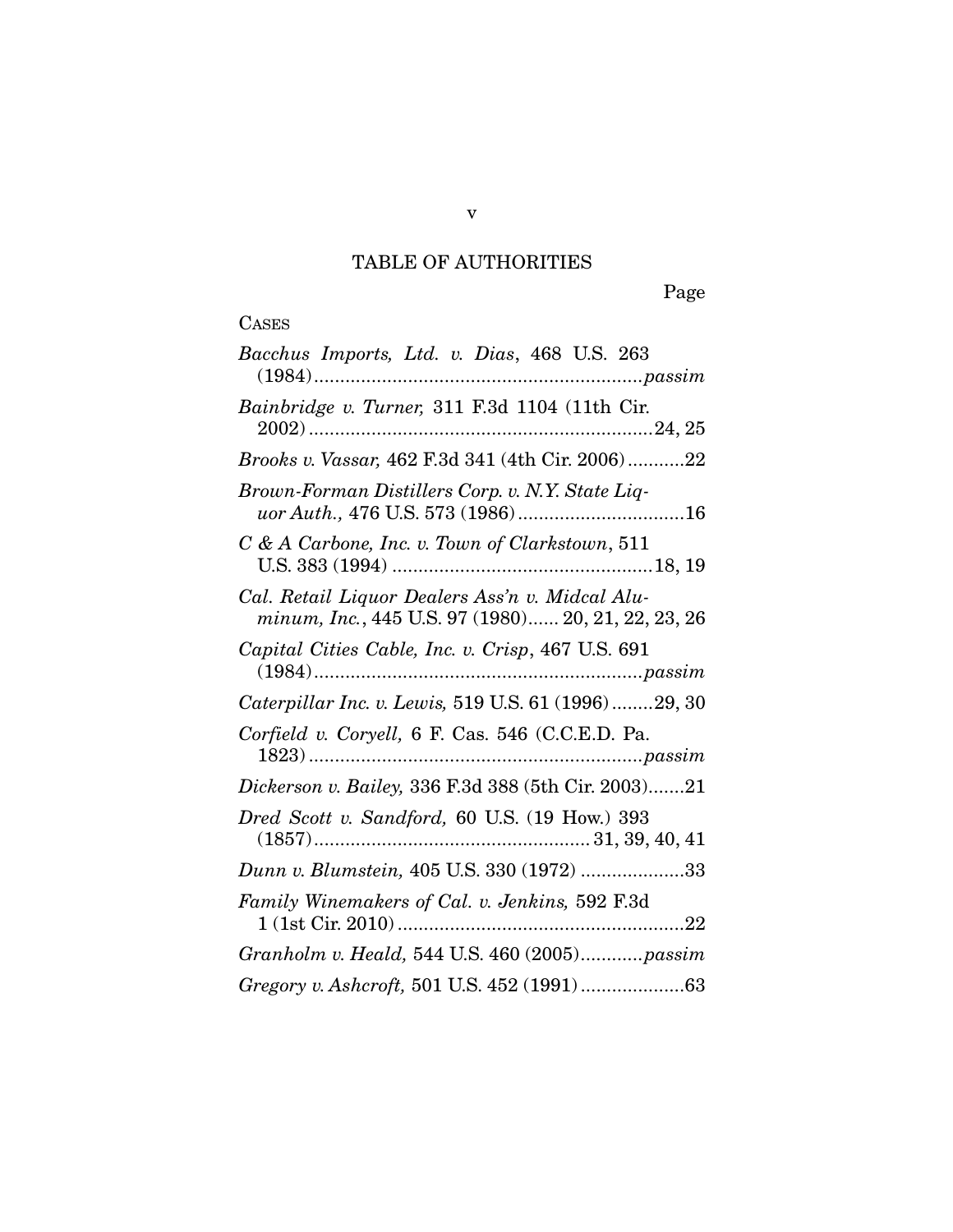| Gross v. FBL Fin. Servs., Inc., 557 U.S. 167                                                  |
|-----------------------------------------------------------------------------------------------|
| Healy v. Beer Inst., Inc., 491 U.S. 324 (1989) 16                                             |
| Hostetter v. Idlewild Bon Voyage Liquor Corp.,                                                |
| Kowalski v. Tesmer, 543 U.S. 125 (2004) 28, 29                                                |
| Lebamoff Enters., Inc. v. Huskey, 666 F.3d 455                                                |
| Lebamoff Enters., Inc. v. Rauner, No. 17-2495,<br>2018 WL 6191351 (7th Cir. Nov. 28, 2018) 18 |
| Lewis v. BT Invest. Managers, Inc., 447 U.S. 27                                               |
|                                                                                               |
| McDonald v. City of Chicago, 561 U.S. 742 (2010) passim                                       |
| Mem'l Hosp. v. Maricopa Cty., 415 U.S. 250 (1974)  33                                         |
| New Energy Co. of Ind. v. Limbach, 486 U.S. 269                                               |
| North Dakota v. United States, 495 U.S. 423                                                   |
| Pete's Brewing Co. v. Whitehead, 19 F. Supp. 2d                                               |
|                                                                                               |
| Shapiro v. Thompson, 394 U.S. 618 (1969) 33                                                   |
|                                                                                               |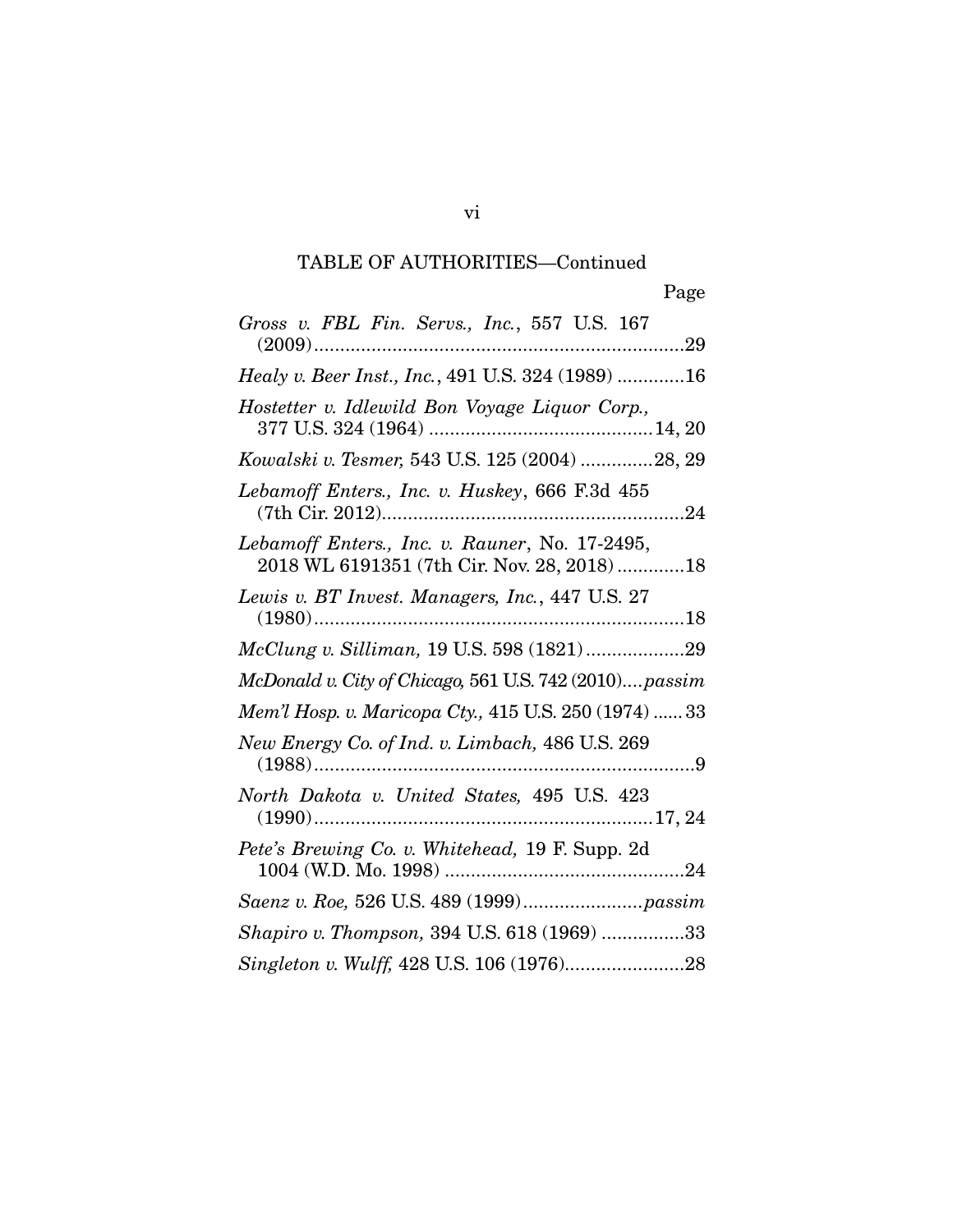| Slaughter-House Cases, 83 U.S. (16 Wall.) 36   |
|------------------------------------------------|
|                                                |
| South Dakota v. Wayfair, Inc., 138 S. Ct. 2080 |
| Travis v. Yale & Towne Mfg. Co., 252 U.S. 60   |
|                                                |
|                                                |

### CONSTITUTIONAL PROVISIONS

## STATUTES & CODES

| Civil Rights Act of 1866, 14 Stat. 27 (1866)48, 53 |  |
|----------------------------------------------------|--|
| Second Freedmen's Bureau Act, 14 Stat. 173         |  |
| Tenn. Code Ann. § 57-3-204(b)(2)(A)3, 4, 5         |  |
|                                                    |  |
|                                                    |  |
|                                                    |  |

### vii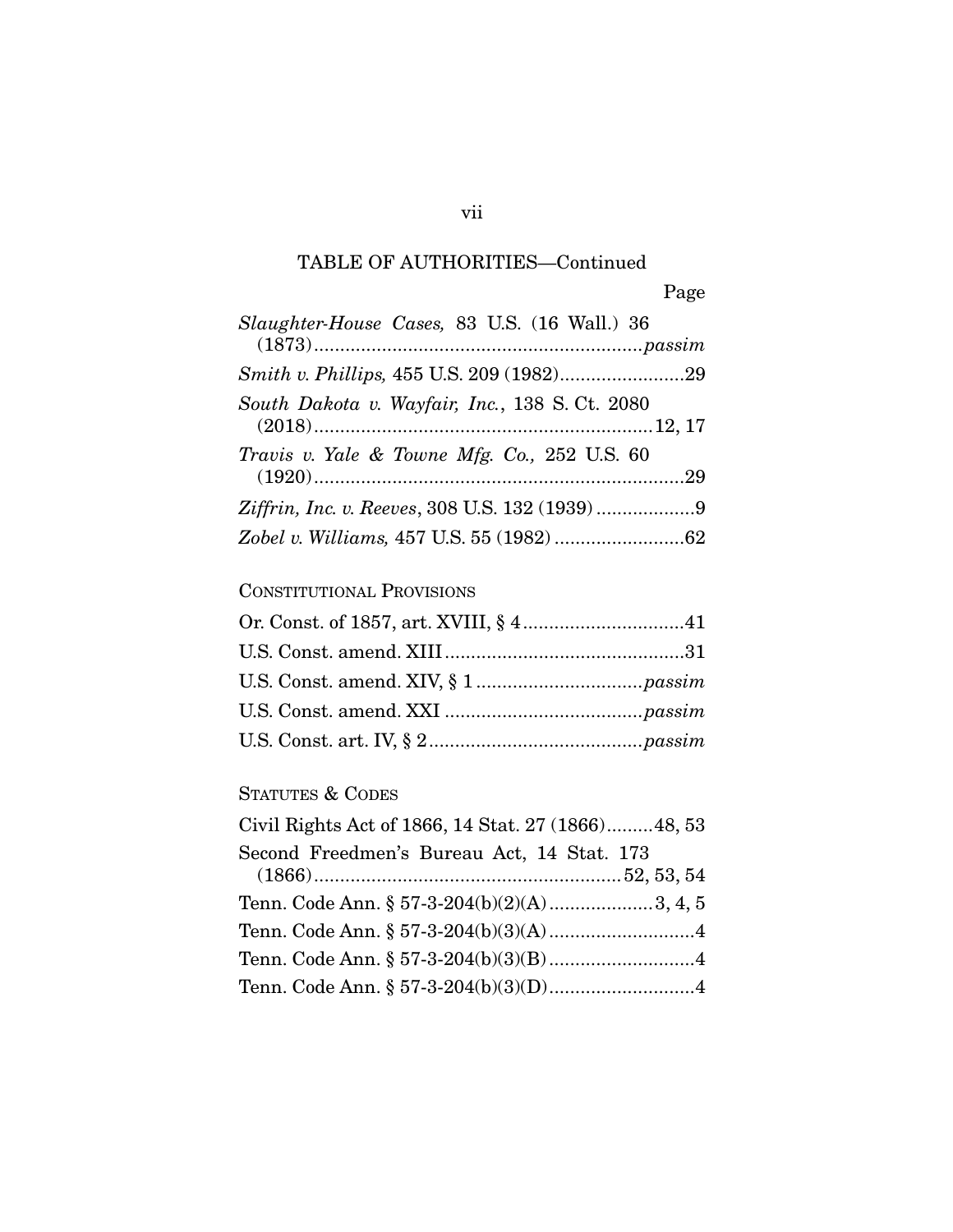| Page |
|------|
|      |
|      |
|      |

### OTHER AUTHORITIES

| Akhil Reed Amar, Lost Clause: The Court Redis-<br>covers Part of the Fourteenth Amendment,                                                     |
|------------------------------------------------------------------------------------------------------------------------------------------------|
| New Republic, June 14, 199957, 61                                                                                                              |
| Chester J. Antieau, The Original Understanding<br>of the Fourteenth Amendment (1981) 59                                                        |
|                                                                                                                                                |
| Cong. Globe, 39th Cong., 1st Sess. (1866)passim                                                                                                |
| David E. Bernstein, Only One Place of Redress                                                                                                  |
| David E. Bernstein, The Law and Economics of<br>Post-Civil War Restrictions on Interstate Mi-<br>gration by African-Americans, 76 Tex. L. Rev. |
| Davison M. Douglas, Contract Rights and Civil<br>Rights, 100 Mich. L. Rev. 1541 (2002) 43                                                      |
| Dayton Daily Journal (Ohio), July 9, 1866 59                                                                                                   |
| Douglas R. Egerton, The Wars of Reconstruction                                                                                                 |
| Eric Foner, Reconstruction (updated ed.                                                                                                        |
| Jack M. Balkin & Sanford Levinson, Thirteen<br>Ways of Looking at Dred Scott, 82 Chi.-Kent                                                     |

viii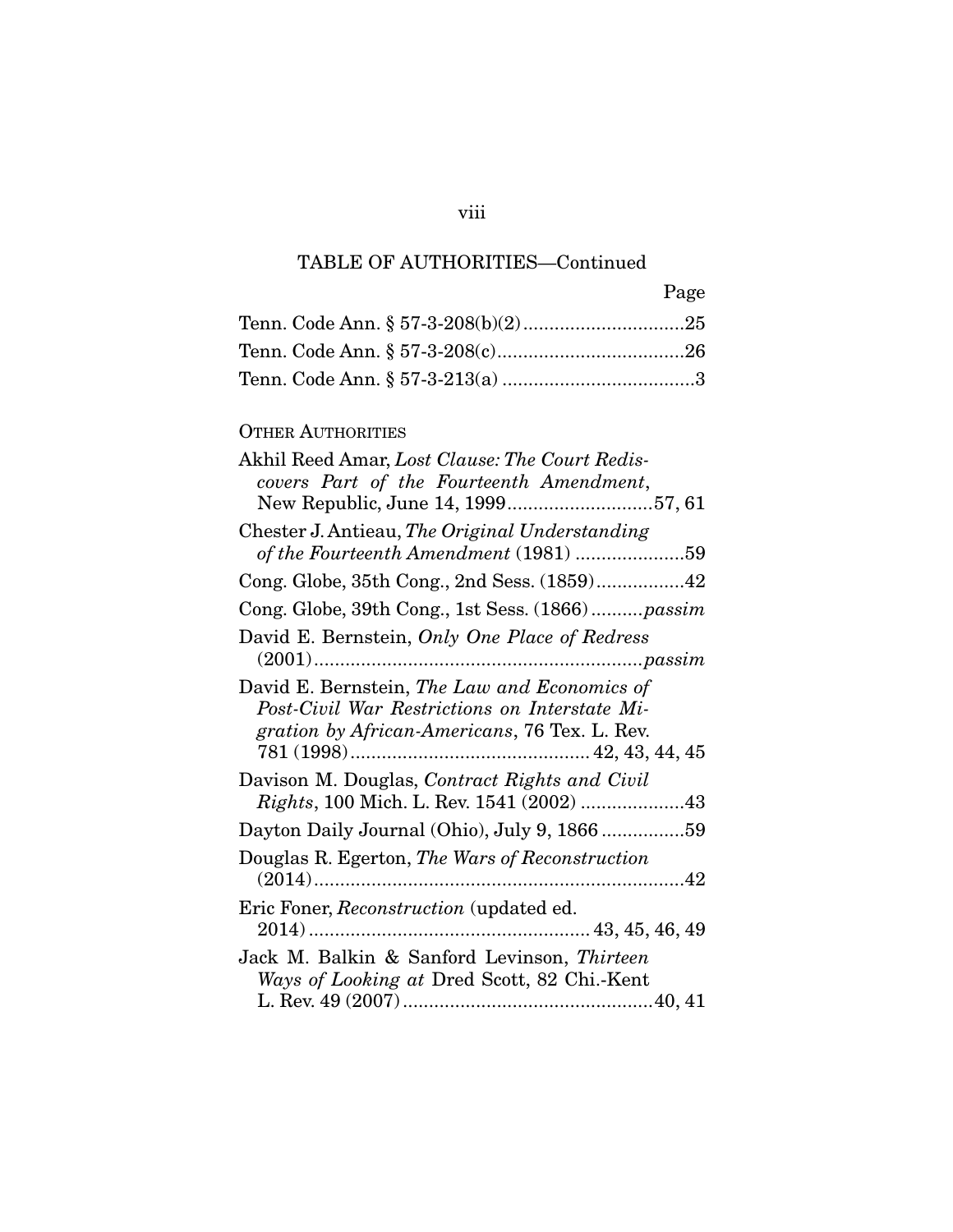| Jacobus tenBroek, Equal Under Law (rev. ed.<br>. 54                                                                                            |
|------------------------------------------------------------------------------------------------------------------------------------------------|
| James E. Bond, Ratification of the Fourteenth<br>Amendment in North Carolina, 20 Wake For-                                                     |
| James E. Bond, The Original Understanding of the<br>Fourteenth Amendment in Illinois, Ohio, and<br>Pennsylvania, 18 Akron L. Rev. 435 (1985)59 |
| James W. Fox Jr., Publics, Meanings and the<br>Privileges of Citizenship, 30 Const. Comment.                                                   |
| Jennifer Roback, Southern Labor Law in the<br>Jim Crow Era: Exploitative or Competitive?,<br>51 U. Chi. L. Rev. 1161 (1984) 43, 44, 45         |
| Kenneth L. Karst, The Coming Crisis of Work in<br>Constitutional Perspective, 82 Cornell L. Rev.                                               |
| Laurence H. Tribe, Saenz Sans Prophecy: Does<br>the Privileges or Immunities Revival Portend<br>the Future-or Reveal the Structure of the      |
| Michael Kent Curtis, No State Shall Abridge<br>58                                                                                              |
| Oscar Zeichner, The Legal Status of the Agricul-<br>tural Laborer in the South, 55 Political Sci-                                              |
| Philadelphia North American and United States                                                                                                  |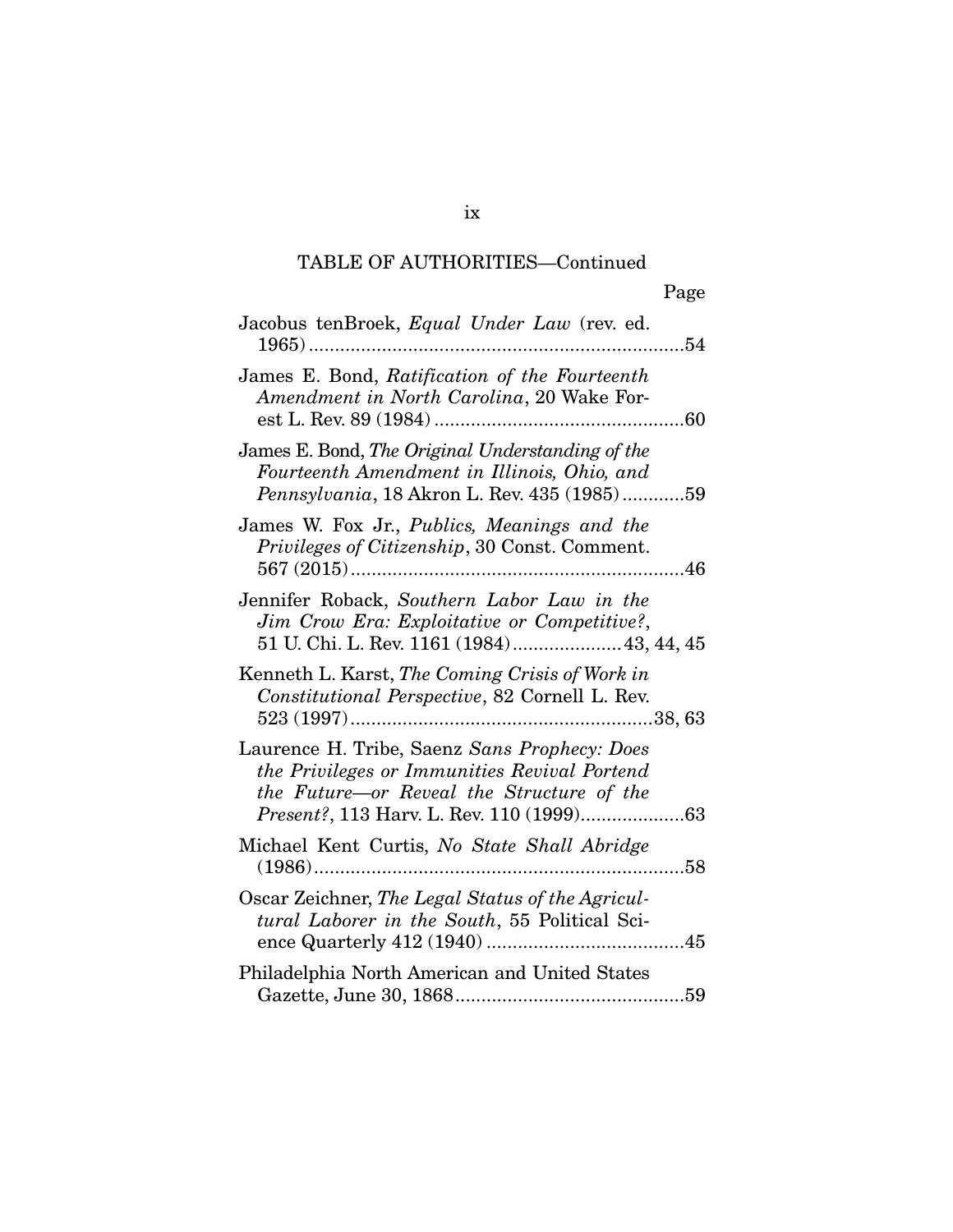| Philip Hamburger, Privileges or Immunities,<br>105 Nw. U. L. Rev. 61 (2011)51, 52, 54                                                                                                    |
|------------------------------------------------------------------------------------------------------------------------------------------------------------------------------------------|
| Political Affairs: National Politics: The Proposed<br>Constitution Amend.-What it Provides, N.Y.                                                                                         |
| Privileges and Immunities Act, H.R. Res. 437,                                                                                                                                            |
| Proceedings of the Republican Union State Con-                                                                                                                                           |
| Raymond T. Diamond, National and Local Per-<br>spectives on States' Use of Criminal Law to<br>Regulate Undocumented or Unauthorized Mi-<br>gration, 12 Loy. J. Pub. Int. L. 375 (2011)39 |
| Rebecca E. Zietlow, Congressional Enforcement<br>of Civil Rights and John Bingham's Theory of<br>Citizenship, 36 Akron L. Rev. 717 (2003) 41                                             |
| Report of the Joint Committee on Reconstruc-<br>tion, H.R. Rep. No. 30, 39th Cong., 1st Sess.  47, 48                                                                                    |
| Robert Cruden, The Negro in Reconstruction                                                                                                                                               |
| Speech of Hon. Columbus Delano, Cincinnati Com-                                                                                                                                          |
| Tennessee Alcoholic Beverage Commission,<br>Minutes of April 25, 2017 Comm'n Meeting                                                                                                     |
| The National Question: The Constitutional Amend-<br>ments—National Citizenship, N.Y. Times, Nov.                                                                                         |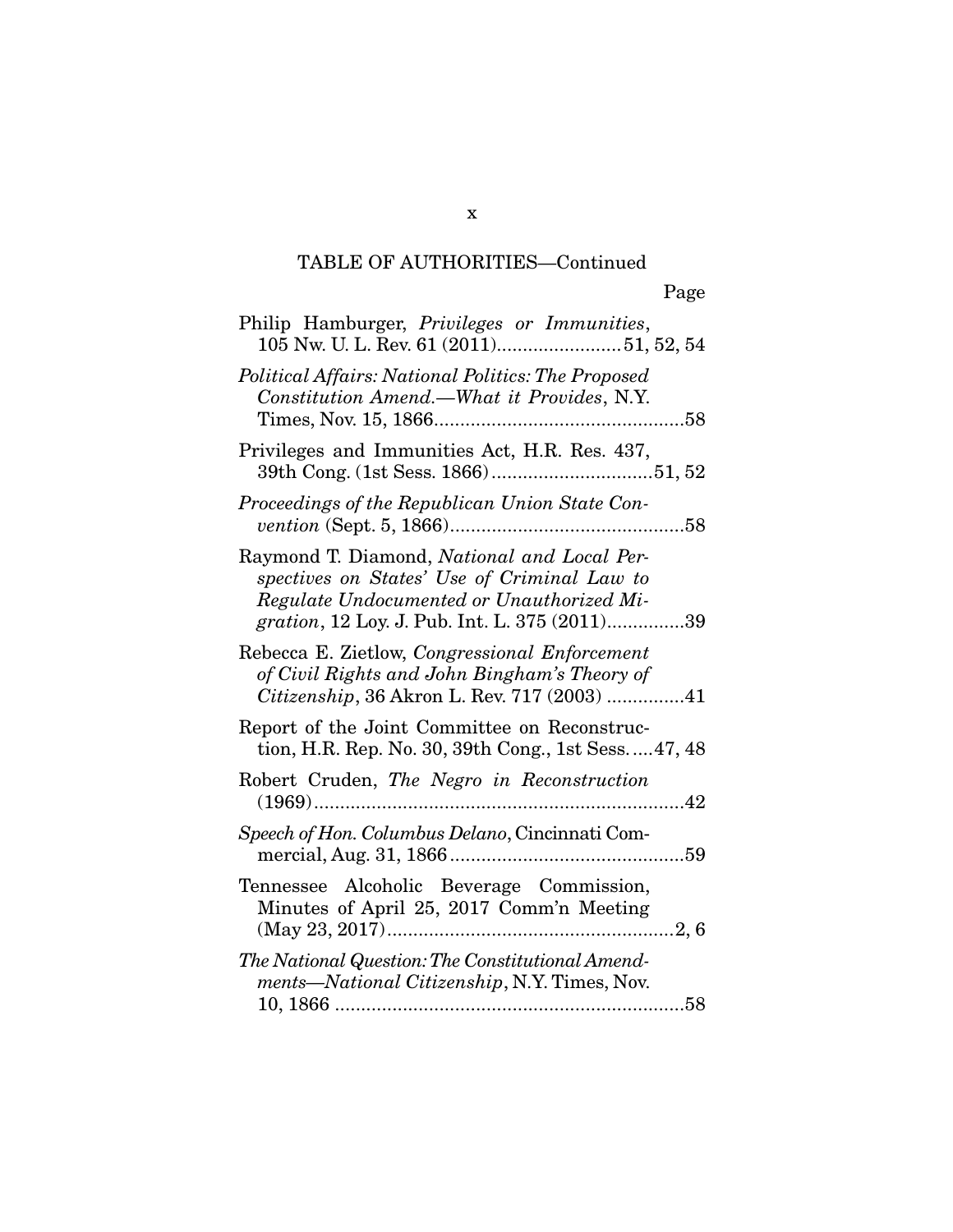Page

| Theodore Brantner Wilson, The Black Codes of                                                   |  |
|------------------------------------------------------------------------------------------------|--|
| W. Jeffrey Bolster, <i>Black Jacks</i> (1997) 39                                               |  |
| W.E.B. Du Bois, <i>Black Reconstruction</i> (1935)44                                           |  |
|                                                                                                |  |
| William Cohen, At Freedom's Edge (1991)43, 44                                                  |  |
| William Cohen, Negro Involuntary Servitude in<br>the South, 1865-1940: A Preliminary Analysis, |  |

xi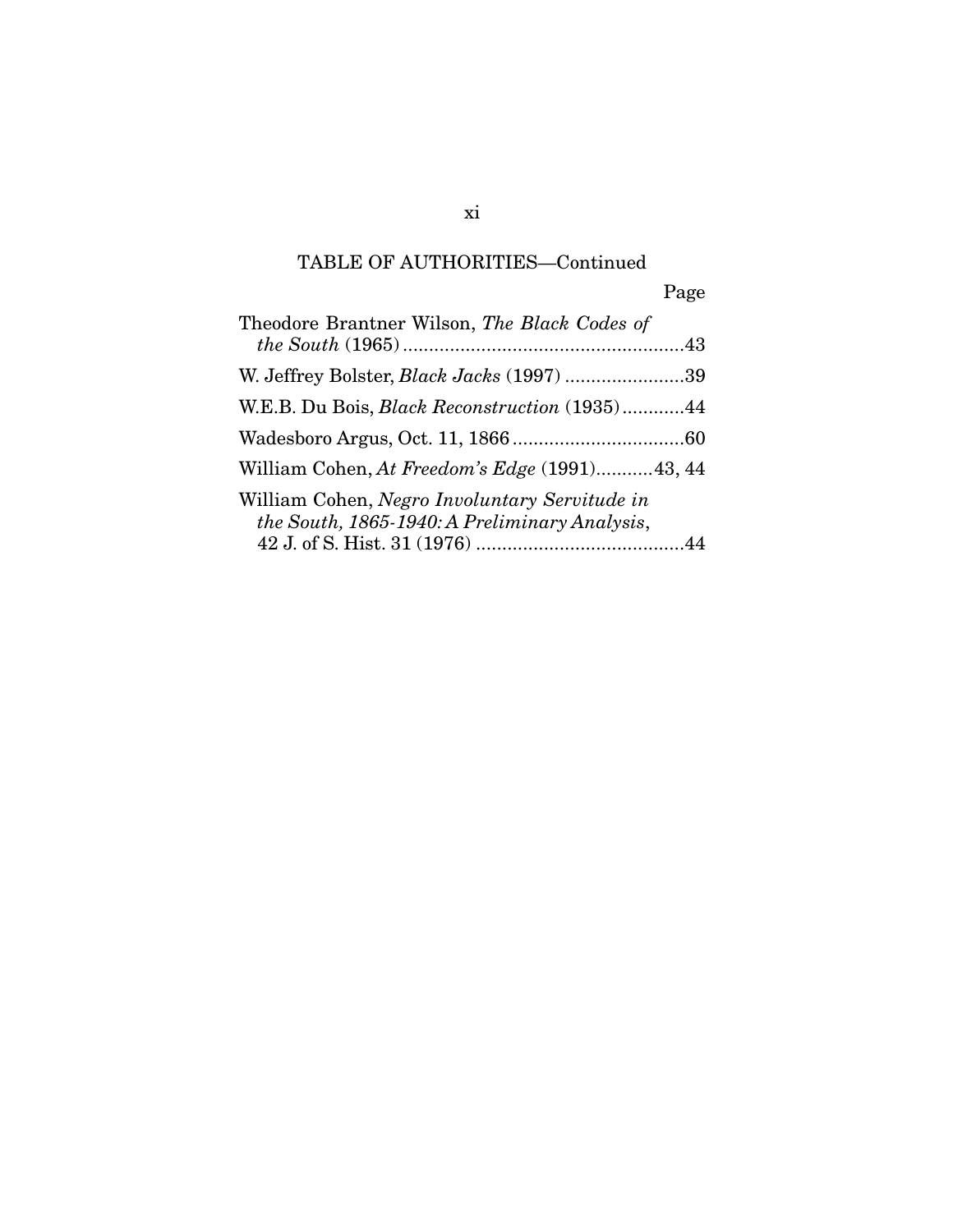#### INTRODUCTION

 The Tennessee Wine and Spirits Retailers Association asks whether the Twenty-first Amendment allows a state to discriminate against newly-arrived residents, or residents of other states, in the occupation of owning a retail liquor store. It does not, and such discrimination is prohibited by both the Commerce Clause and Privileges or Immunities Clause of the Fourteenth Amendment.

#### CONSTITUTIONAL PROVISIONS INVOLVED

--------------------------------- ---------------------------------

 In addition to the constitutional and statutory provisions set forth in Petitioner's brief, the Fourteenth Amendment's Citizenship and Privileges or Immunities Clauses require this Court's consideration. They provide:

All persons born or naturalized in the United States, and subject to the jurisdiction thereof, are citizens of the United States and of the State wherein they reside. No State shall make or enforce any law which shall abridge the privileges or immunities of citizens of the United States . . . .

--------------------------------- ---------------------------------

U.S. Const. amend. XIV, § 1.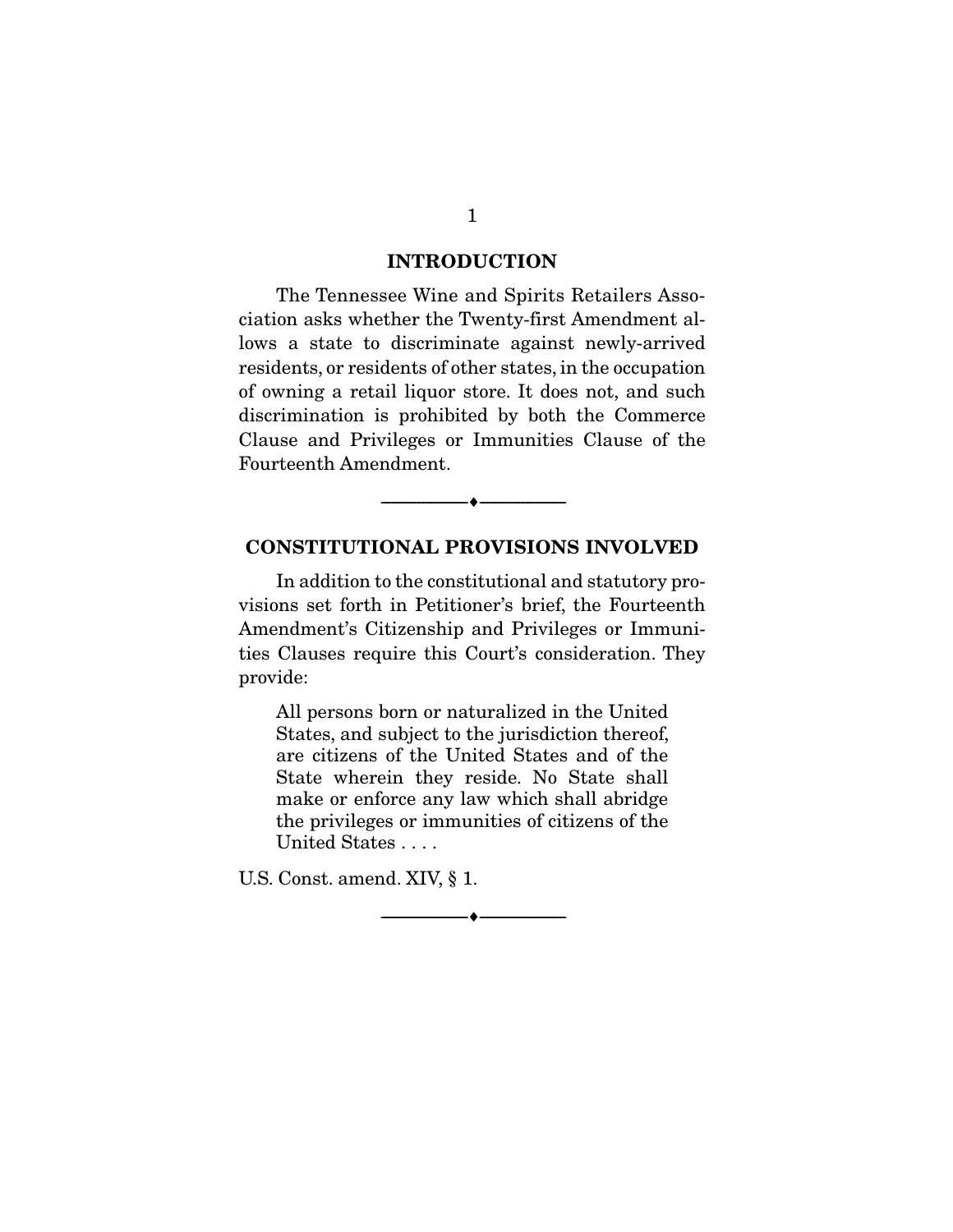#### STATEMENT

 1. For Doug and Mary Ketchum, the ability to move to a new state in pursuit of a livelihood, and to be treated equally in that new state, is a matter of life and death. At their doctor's urging, they left their home in Utah after their thirty-two-year-old daughter, who has cerebral palsy and quadriplegia, began suffering severe health effects from the temperature inversion and air stagnation in the Salt Lake Valley. *See* J.A. 58, 63. The Ketchums settled on Tennessee after learning of an opportunity to purchase a wine and liquor store in Memphis. Becoming business owners would afford them flexibility to care for their daughter, who requires full-time attention, while also providing for their family. J.A. 58, 63, 65.

 The Ketchums, through Affluere Investments, Inc. (hereinafter "Affluere"), signed an agreement to purchase Kimbrough Towers Fine Wine in April 2016, using much of their retirement savings to do so. J.A. 62-63. Doug and Mary are the sole officers, stockholders, and directors of Affluere. J.A. 62, 66-67, 79; Am. Answer of Tenn. Wine & Spirits Retailers Ass'n 1-2.1

 In May 2016, while still in Utah, the Ketchums, through Affluere, applied for a retail liquor license with the Tennessee Alcoholic Beverage Commission (hereinafter "Commission"). J.A. 20, 59, 63. Although they knew that Tennessee had durational residency

<sup>1</sup> *See also* Minutes of Apr. 25, 2017 Comm'n Meeting 1 [hereinafter Minutes], https://www.tn.gov/content/dam/tn/abc-documents/ abc-documents/CM\_MMRCM\_MeetingMinutes\_April252017.pdf.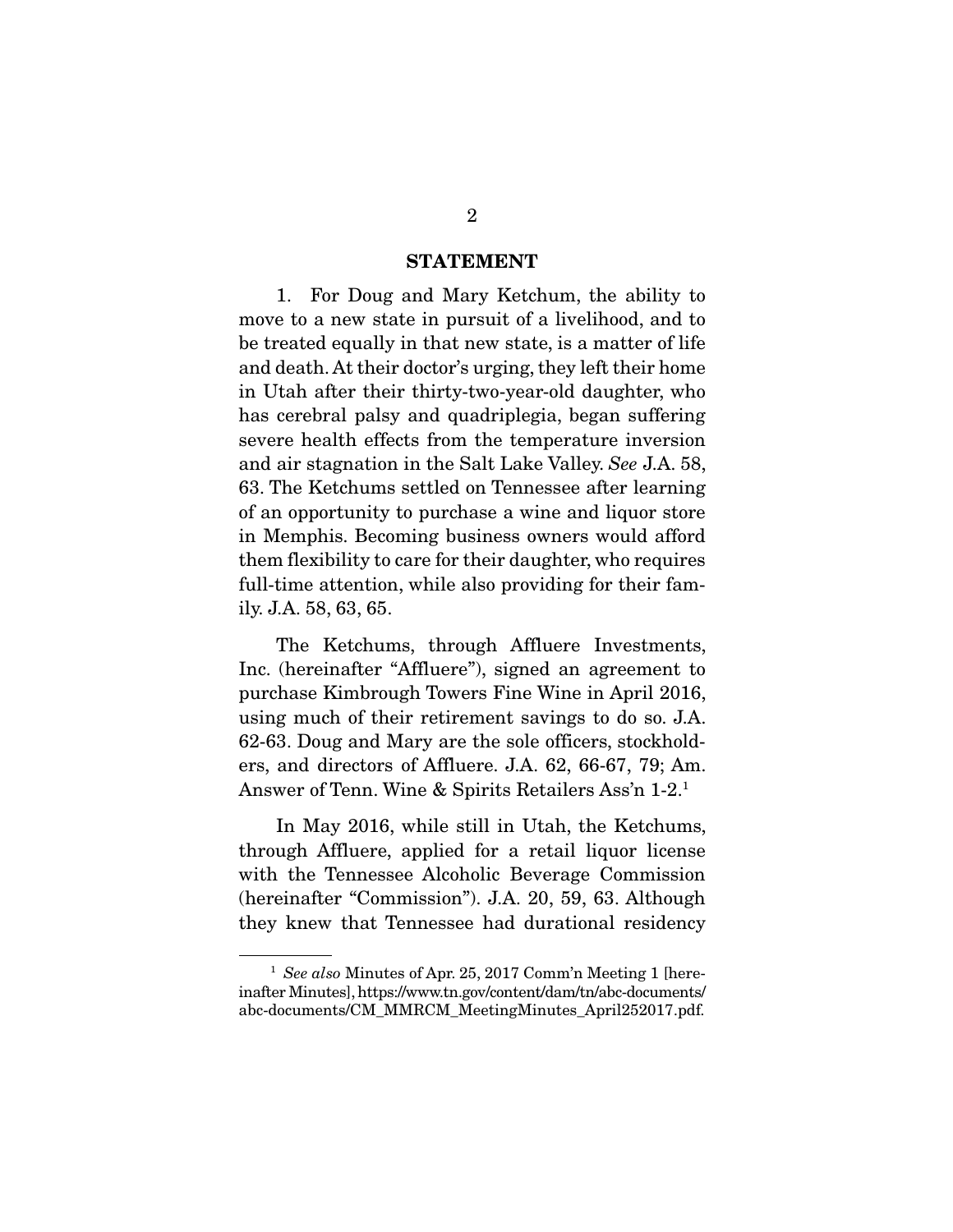requirements for retail liquor licenses, they also knew the Tennessee Attorney General had issued two opinions determining those requirements to be unconstitutional under the Commerce Clause. *See* Tenn. Op. Att'y Gen. No. 14-83 (2014); Tenn. Op. Att'y Gen. No. 12-59 (2012). Because of those opinions, the Commission was not enforcing the requirements and had issued licenses to non-residents. J.A. 63, 71-72; *see also* J.A. 51, 100.

 In July 2016, Doug and Mary became residents of Tennessee, moving there in anticipation of acquiring the wine and liquor shop. J.A. 64. Around the same time, however, Petitioner Tennessee Wine and Spirits Retailers Association (hereinafter "Association") threatened to sue the Commission if it granted Affluere's application or a separate application that had been submitted by Respondent Tennessee Fine Wines & Spirits, LLC (hereinafter "Total Wine"). J.A. 15-16, 28- 29, 39, 81.

 According to the Association, approving the applications would violate Tennessee's durational residency requirements for retail liquor licenses, which require that: an individual applying for issuance or transfer of a license have resided in the state for at least *two years* immediately preceding the application; and an individual applying to renew a license (which expires after one year2 ) have resided in the state for at least *ten consecutive years* in the past. Tenn. Code Ann. § 57-3-  $204(b)(2)(A)$ . For corporate applicants, a license may not be issued, transferred, or renewed unless *every*

<sup>2</sup> Tenn. Code Ann. § 57-3-213(a).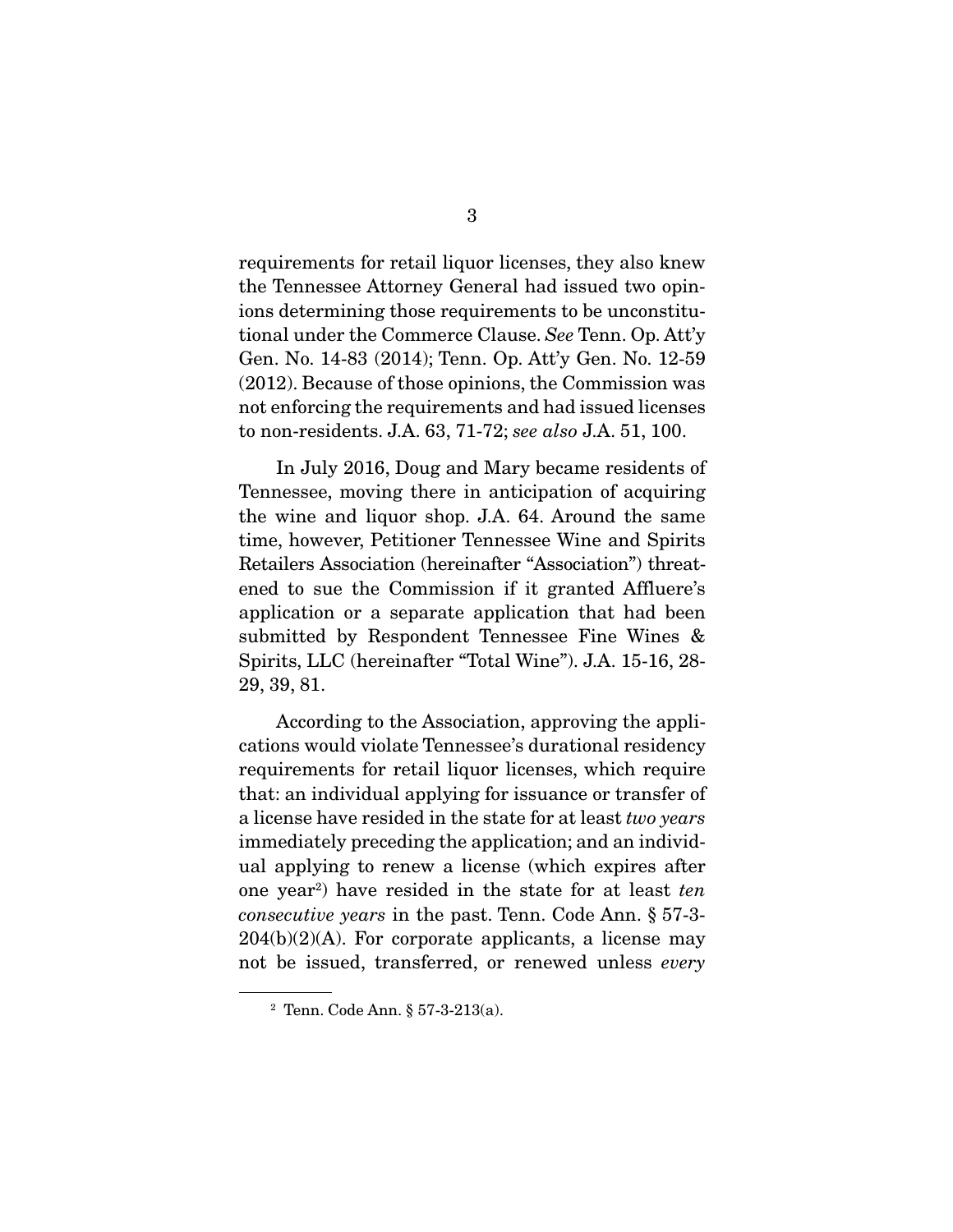"officer, director [and] stockholder owning any capital stock in the corporation" satisfies the durational periods applicable to individuals. Tenn. Code Ann. § 57-3-  $204(b)(3)(A)$ , (B), (D). Given the interaction between the two-year application and ten-year renewal periods, the only practical way to open a retail liquor store and keep it open after the first year—would be to wait to apply for a retail license until after nine years of Tennessee residency.

 2. Faced with the Association's threat of a lawsuit if the Commission did not enforce durational residency requirements that were twice determined to be unconstitutional, the Commission deferred acting on Affluere's application, as well as Total Wine's application, for several months. J.A. 14, 20, 52, 64, 72, 80. It did so notwithstanding that the applications satisfied Tennessee's liquor licensing law in every other respect. J.A. 14, 39, 80-81, 95. Meanwhile, Doug Ketchum was unable to acquire full-time employment in Tennessee, did not have health benefits, and was unable to provide the level of care for his daughter that he and Mary would have been able to provide had they been able to start operating their own business. J.A. 64-65.

 3. Finally, on September 21, 2016, the Commission's executive director (hereinafter "Director") filed a lawsuit in state court requesting a declaratory judgment regarding the constitutionality of Tenn. Code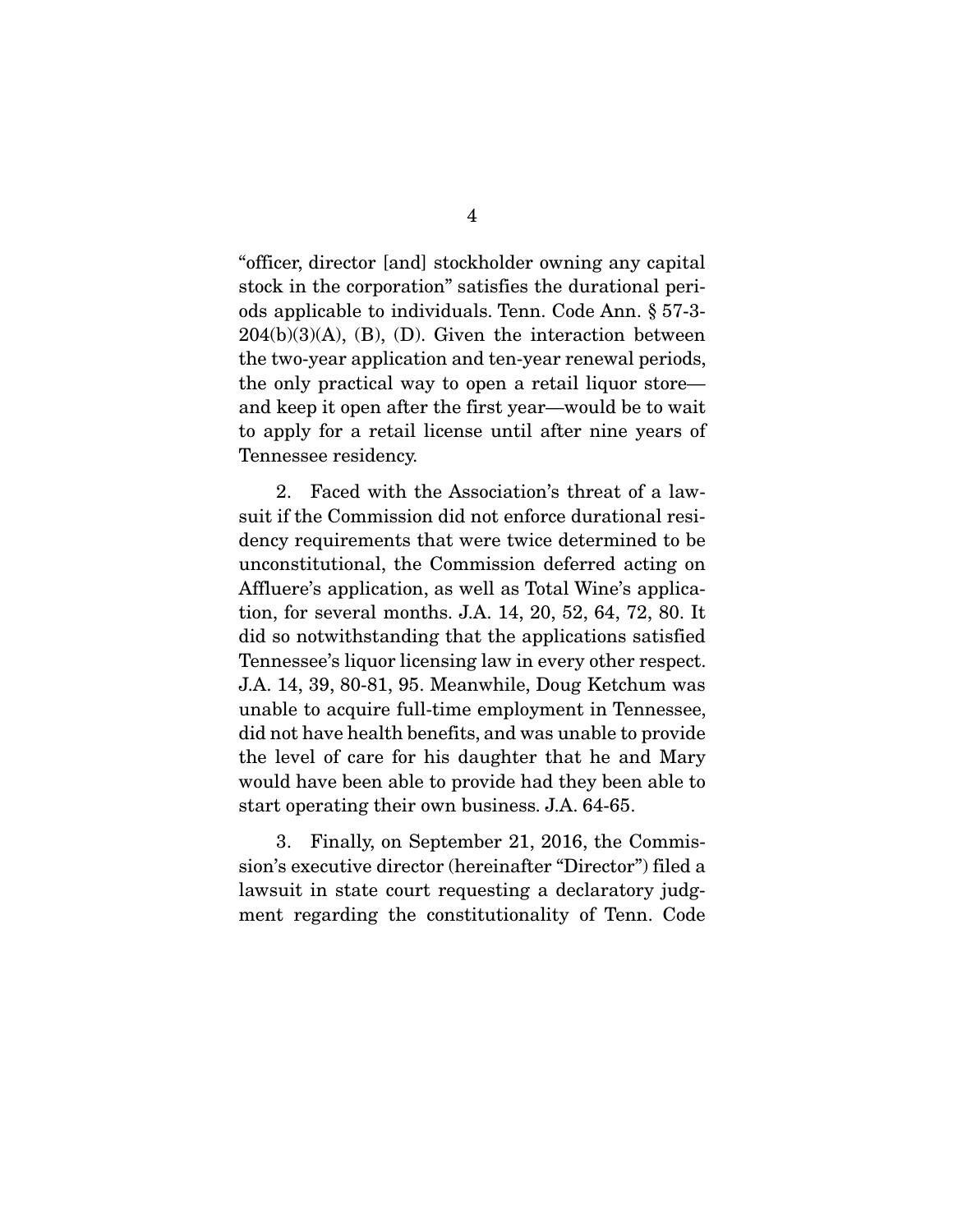Ann. § 57-3-204(b)(2)(A). J.A. 10-18. It named Affluere, Total Wine, and the Association as defendants. J.A. 10.3

 The Association removed the case, J.A. 29, and the U.S. District Court for the Middle District of Tennessee re-aligned the parties. Given the Tennessee Attorney General opinions and the Director's indication that the Commission would have granted the licenses but for the Association's lawsuit, the court named Affluere and Total Wine as co-plaintiffs alongside the Director. J.A. 39, 45.

 From that point, however, the Director's position changed. When Total Wine moved for partial summary judgment declaring the durational residency requirements unconstitutional, the Director *opposed* the motion and defended their constitutionality alongside the Association. *See* Pl. Clayton Byrd's Resp. to Mot. for Partial Summ. J. (ECF No. 73).

 The district court granted Total Wine's motion, invalidating the requirements on dormant Commerce Clause grounds and enjoining their enforcement. Pet. App. 81a.<sup>4</sup> The court determined that, under *Granholm v. Heald*, 544 U.S. 460 (2005), "[t]he two-year . . . and ten-year . . . residency requirements applicable to both individuals and corporations discriminate against

<sup>3</sup> The complaint referred to Affluere as Kimbrough Fine Wine & Spirits, the name under which the Ketchums intended to do business. J.A. 10.

<sup>4</sup> The court did not reach Total Wine's alternative argument that the requirements violate the Privileges and Immunities Clause of Article IV, section 2. Pet. App. 80a-81a.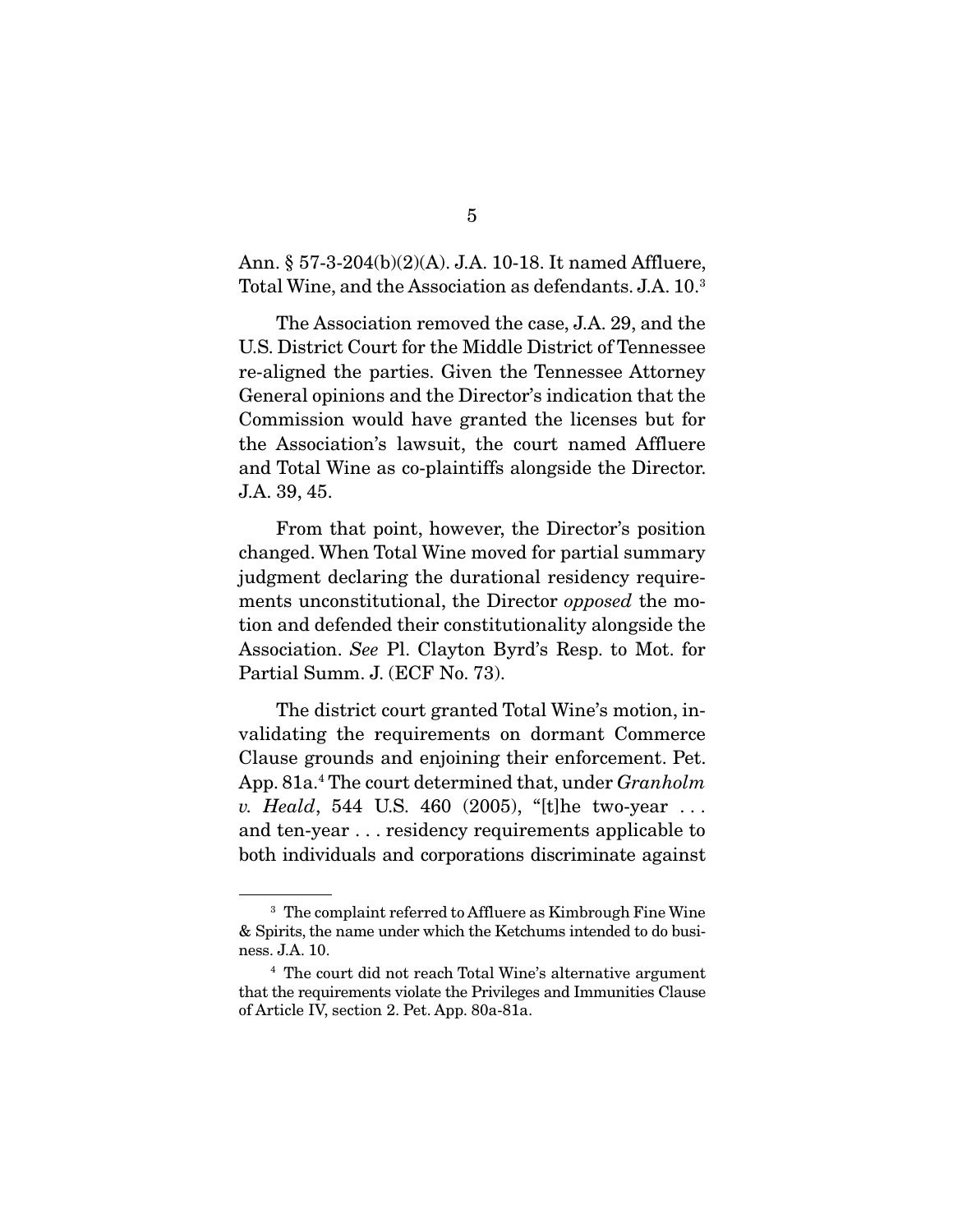out-of-staters by creating a barrier to entering the Tennessee retail liquor market." Pet. App. 73a-74a. It rejected the Association's attempt to cabin *Granholm* to laws discriminating against the *producer* tier of a state's three-tier alcohol distribution system, explaining that "*Granholm* affirmed Commerce Clause principles that apply to the treatment of people and things beyond liquor producers and products." Pet. App. 71a.

 Having determined that the requirements are facially discriminatory, the court next observed that there "ha[d] been no showing" that they "advance a legitimate local purpose that cannot be adequately served by reasonable nondiscriminatory alternatives." Pet. App. 80a. The Director had "not offer[ed] the Court any concrete evidence" to justify the discrimination, and the court itself "fail[ed] to see how the retailer residency requirements even assist Tennessee to achieve a higher degree of oversight, control, and accountability over those involved in the ownership, management, and control of licensed retail premises." Pet. App. 78a, 80a.

 4. Following the district court's decision enjoining the requirements, the Commission issued Affluere a license. *See* Minutes 1-3. Although the Ketchums were Tennessee residents at that point, they still did not satisfy the two-year durational period, and the Commission did not explain what would happen to Affluere's license, or the ability to renew it, "in the event [the district court's] ruling was reversed." *Id.* at 2.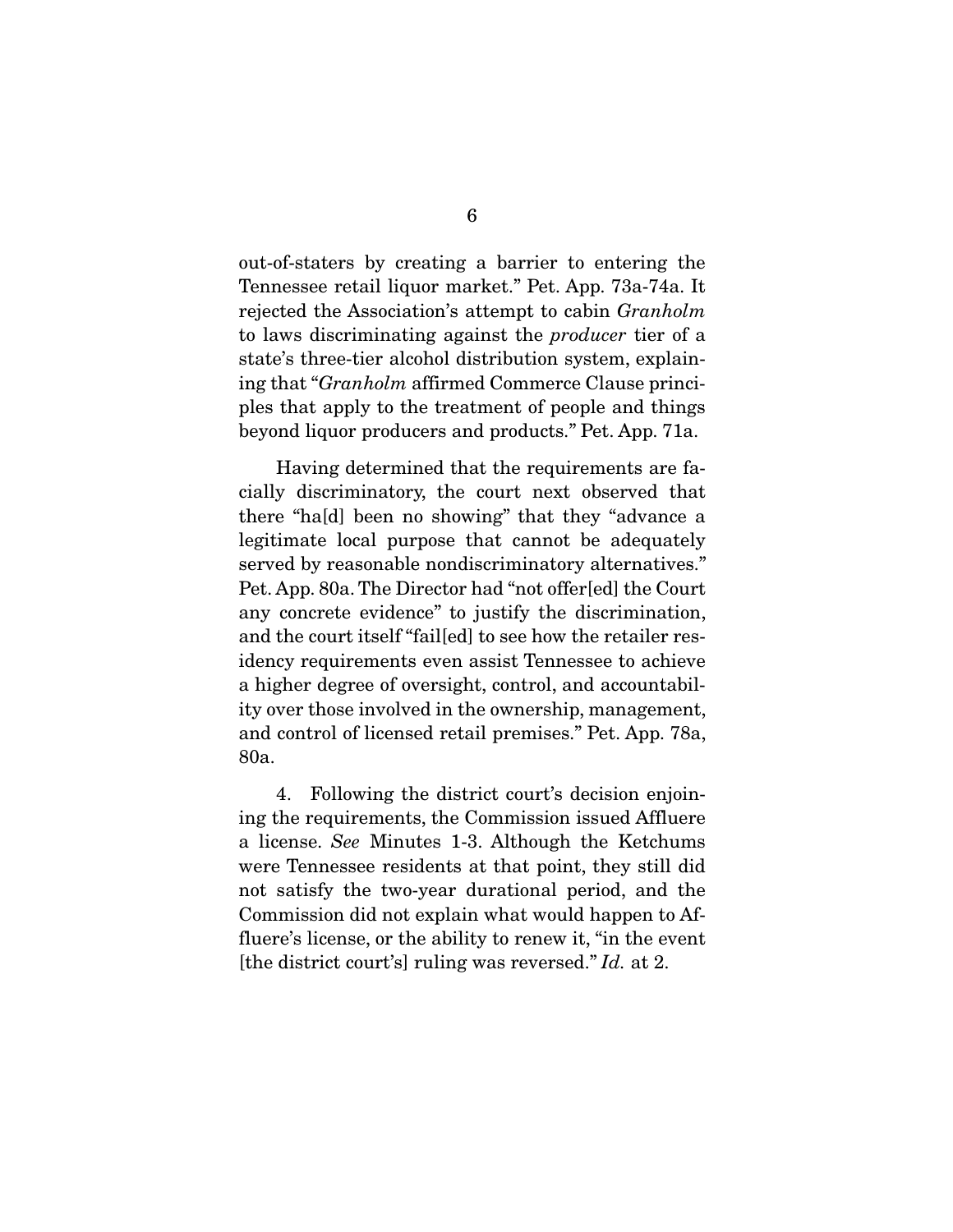5. The Association appealed, and the Director largely ceded defense of the durational residency requirements to the Association at the Sixth Circuit. Although he filed a brief defending the requirements, *see* Br. Appellee Clayton Byrd, ECF No. 30, he waived oral argument, allowing the Association to advocate the state's position. Order Granting Mot. to Waive Argument (ECF No. 52-1).

 The Sixth Circuit affirmed the district court's judgment. Pet. App. 2a. It, too, held that "*Granholm* did not limit its application of the Commerce Clause to alcoholic-beverages laws regarding producers." Pet. App. 16a. Rather, *Granholm* "focused on a general Commerce Clause principle—the prohibition of discrimination against out-of-state economic interests." Pet. App. 17a. Thus, "regardless of the Twenty-first Amendment, 'state regulation of alcohol is limited by the nondiscrimination principle of the Commerce Clause.'" Pet. App. 19a (quoting *Granholm*, 544 U.S. at 487).

 According to the court, however, the Twenty-first Amendment might nevertheless "immunize<sup>[]"</sup> the durational residency requirements from Commerce Clause scrutiny. Pet. App. 24a. To decide whether it did, the court "examine[d] 'whether the interests implicated by [the] state regulation are so closely related to the powers reserved by the Twenty-first Amendment that the regulation may prevail, notwithstanding that its requirements directly conflict with express federal policies.'" Pet. App. 24a (quoting *Bacchus Imports*, *Ltd. v. Dias*, 468 U.S. 263, 275-76 (1984)). The court determined that the regulation could not prevail, as its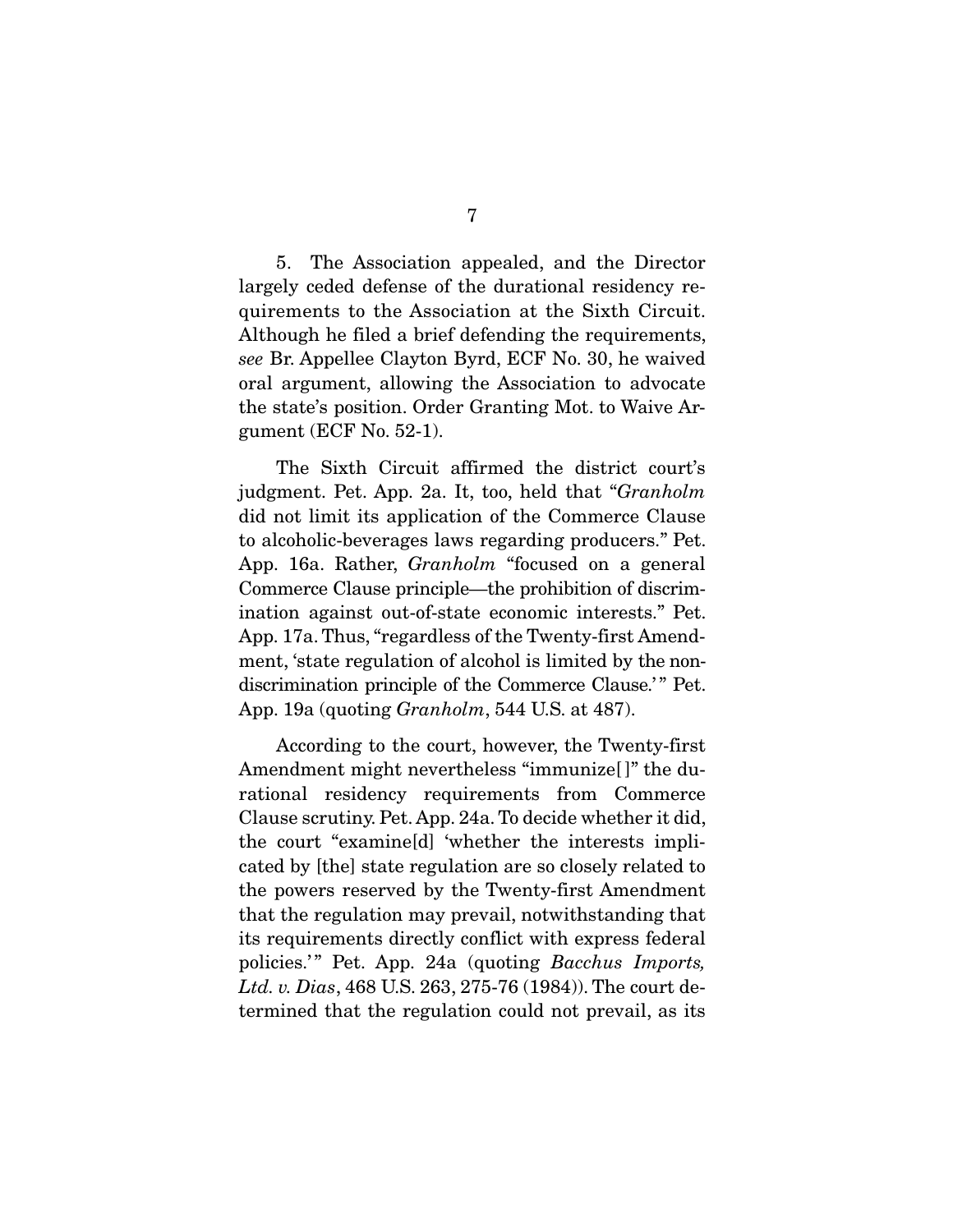durational residency requirements "do not relate to the flow of alcoholic beverages within the state," but rather "regulate the flow of individuals who can and cannot engage in economic activities." Pet. App. 27a. Although "[t]he Twenty-first Amendment gives a state the power to oversee the alcoholic-beverages business," the court held, "it does not give a state the power to dictate where individuals live." Pet. App. 27a.

 Finally, the court noted that neither the Director nor the Association had argued that a reasonable, nondiscriminatory alternative was unavailable to achieve Tennessee's goals. Pet. App. 32a-33a. In that light, it held the requirements unconstitutional. Pet. App. 38a-39a.

 Judge Sutton dissented in part. While he agreed that Tennessee's "application of the residency requirement to 100% of a retailer's stockholders," as well as "its imposition of a ten-year residency requirement for renewal of a license," were unconstitutional, he opined that the two-year requirement was permissible as it applied to individual applicants and to the officers and directors of corporate applicants. Pet. App. 54.

 6. The Director has neither petitioned for certiorari nor filed a merits brief in this Court. Rather, he has allowed the Association—a lobbying organization for retail liquor-store owners—to stand in the state's shoes before the Court. *See* Letter from Herbert Slatery III, Tenn. Att'y Gen., to Scott Harris, Clerk, U.S. S. Ct. (Nov. 13, 2018).

--------------------------------- ---------------------------------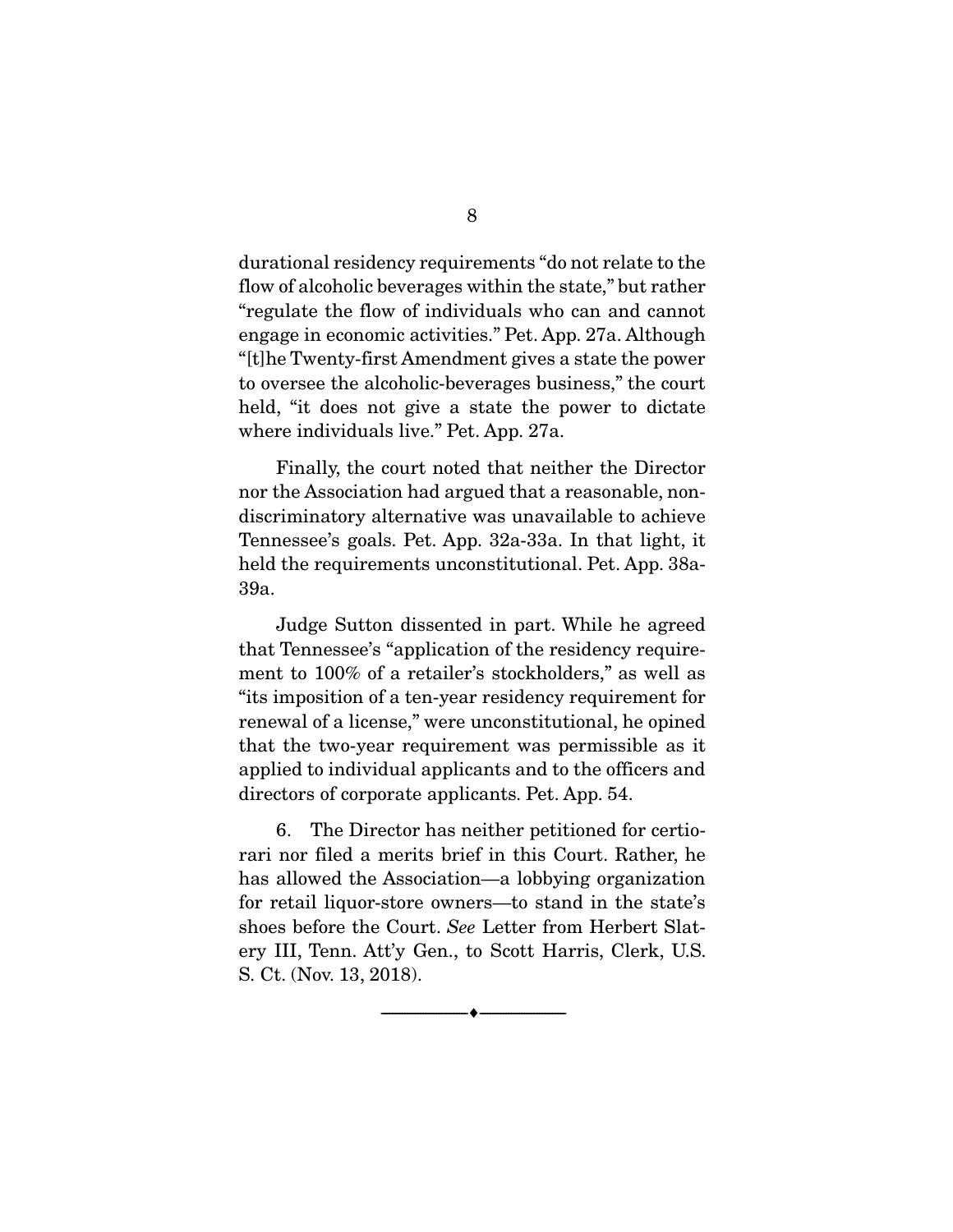#### SUMMARY OF THE ARGUMENT

 Notwithstanding the Twenty-first Amendment, "state regulation of alcohol is limited by the nondiscrimination principle of the Commerce Clause." *Granholm v. Heald*, 544 U.S. 460, 487 (2005). Under that principle, a state alcohol law that discriminates against interstate commerce "face[s] 'a virtually *per se* rule of invalidity" and will survive only if the state proves the regulation "advances a legitimate local purpose that cannot be adequately served by reasonable nondiscriminatory alternatives." *Id.* at 489 (quoting *New Energy Co. of Ind. v. Limbach*, 486 U.S. 269, 278 (1988)).

 The discriminatory nature of Tennessee's durational residency requirements is obvious. By denying all but longtime Tennessee residents the right to sell liquor in the state, Tennessee has erected a barrier that protects its own residents against competition from residents of other states. The Association does not dispute this discrimination, nor does it attempt to carry its burden of sustaining the law. Instead, it asserts that the Twenty-first Amendment neuters the nondiscrimination principle, rendering it inapplicable to virtually all state alcohol regulation except that which discriminates against out-of-state *products*. According to the Association, "[s]tates may regulate the in-state sale of alcohol 'unfettered by the Commerce Clause,' provided 'they treat liquor produced out of state the same as its domestic equivalent.'" Pet'r's Br. 24 (quoting *Ziffrin, Inc. v. Reeves*, 308 U.S. 132, 138 (1939), and *Granholm*, 544 U.S. at 489).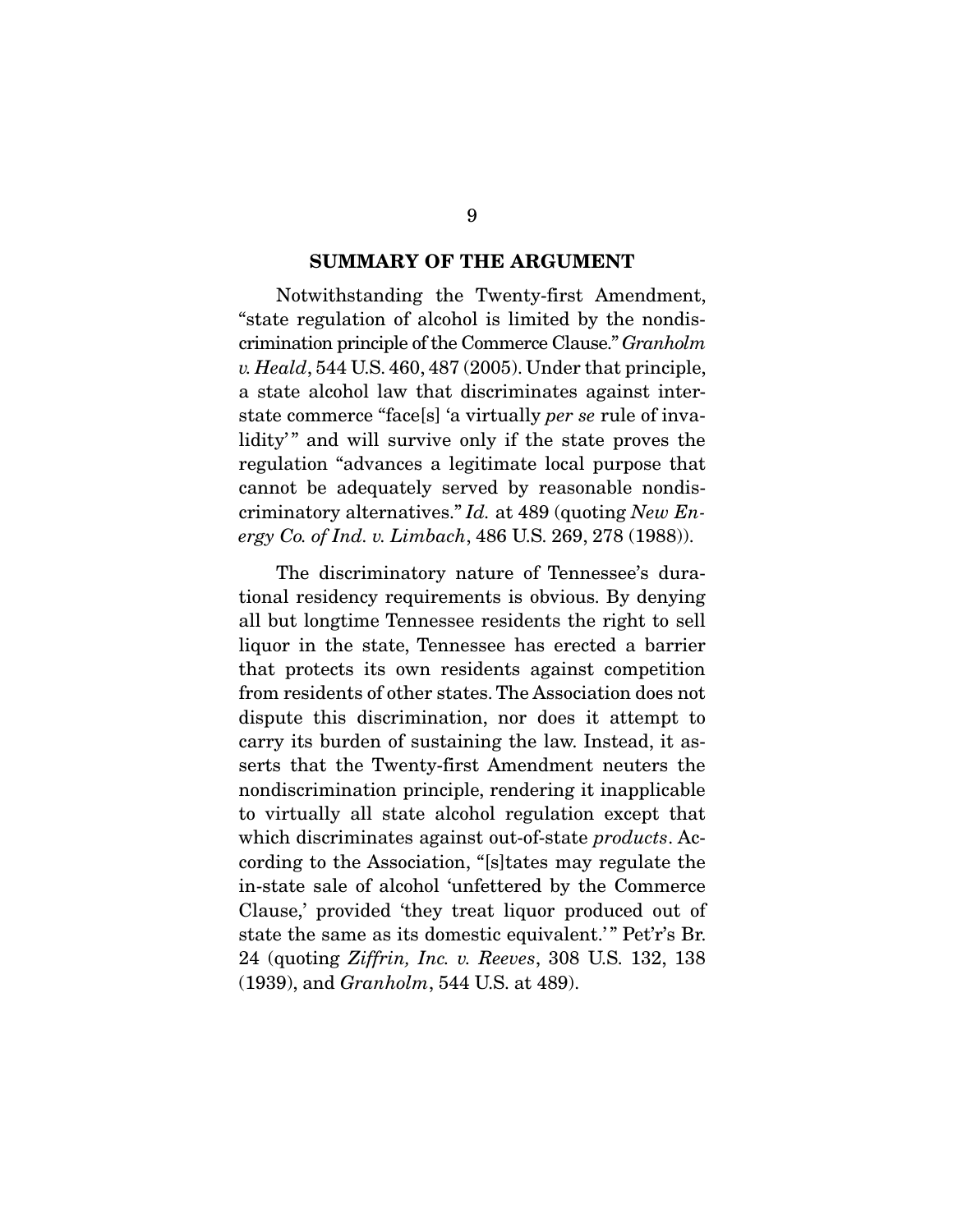The Twenty-first Amendment gives the states no such power. This Court's decisions in *Granholm* and its predecessor, *Bacchus Imports, Ltd. v. Dias*, 468 U.S. 263 (1984), endorsed the nondiscrimination principle across all aspects of alcohol regulation, and the Association's attempts to cabin the holdings of these cases is baseless. In neither case did this Court differentiate discrimination against out-of-state products from discrimination against out-of-state services or residents. And in neither case did the Court suggest the latter was authorized by the Twenty-first Amendment.

 Nor are Tennessee's durational residency requirements somehow "saved" by virtue of being an exercise of the state's "core" Twenty-first Amendment powers. For one thing, this Court in *Granholm* abandoned any adherence to a "core concerns," or "core powers," test that it might have previously followed in the dormant Commerce Clause context. And even if such a test were still applicable, Tennessee's requirements are not an exercise of any such "core" Twenty-first Amendment power.

 Tennessee's durational residency requirements, moreover, do not discriminate against out-of-state residents only—they also discriminate against newlyarrived residents of Tennessee itself, such as the Ketchums. Long-term Tennessee residents—those having resided in the state longer than two years—may own a retail liquor business, but residents without two years' tenure in the state may not. Moreover, even after a new resident satisfies the initial two-year period and is able to secure a license, it expires after one year, and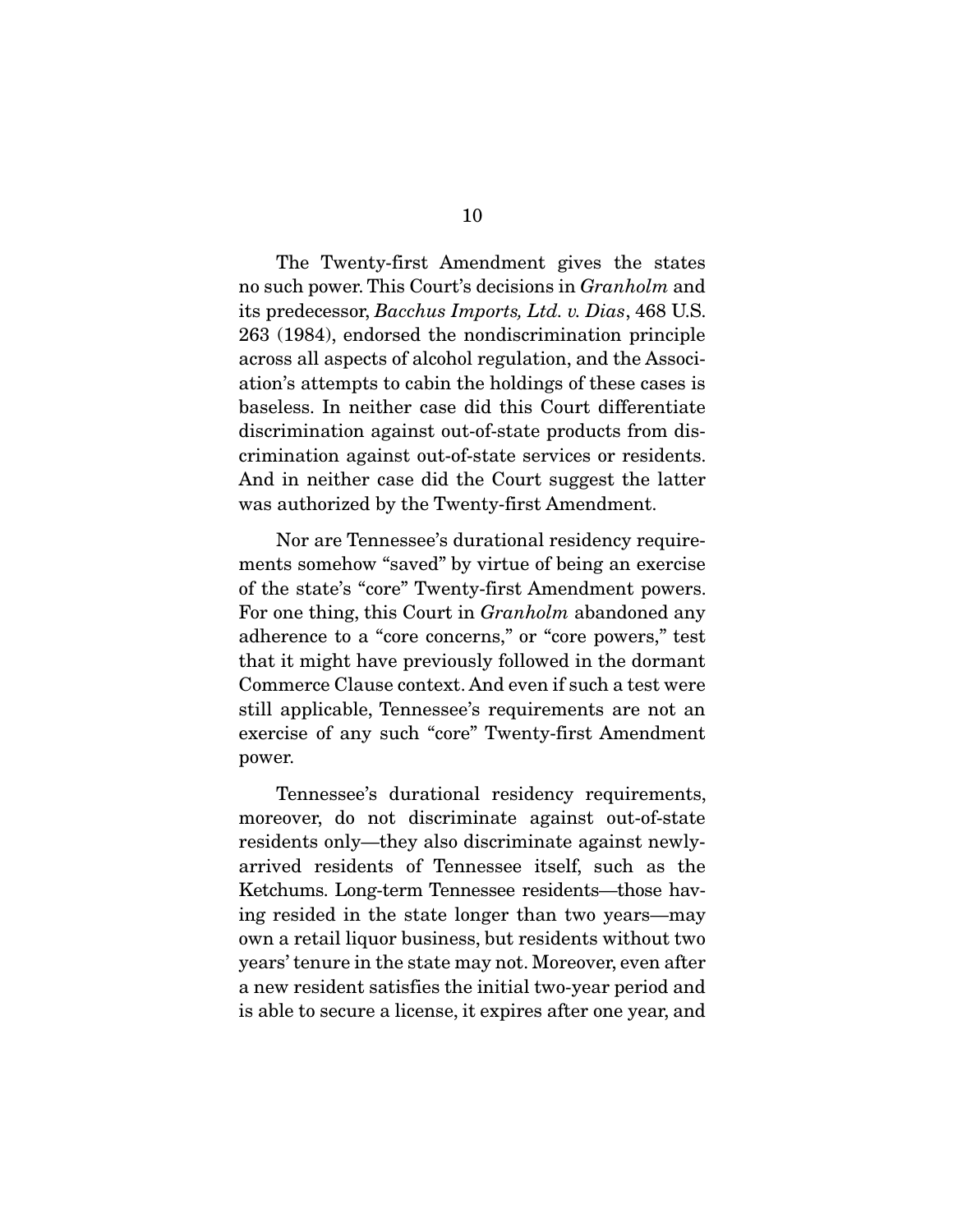she may not renew it until she has resided in the state for *ten* years. Such discrimination against newlyarrived residents—*particularly* in their ability to own and operate a business—is prohibited by the Privileges or Immunities Clause of the Fourteenth Amendment.

 Both the majority and dissenting justices in this Court's seminal case concerning that clause—the *Slaughter-House Cases*, 83 U.S. (16 Wall.) 36 (1873) recognized that the clause protects a newly-arrived resident's right to be treated equally in her new state of residence. So, too, did the Court in *Saenz v. Roe*, 526 U.S. 489 (1999), in which it invalidated a one-year residency requirement for full welfare benefits in California.

 If the Privileges or Immunities Clause protects the right of a newly-arrived resident to be treated equally in the receipt of welfare benefits, it surely protects her right to be treated equally in the pursuit of a livelihood. History supports this conclusion, demonstrating that the original public understanding of the clause was that it would protect the right of the freedmen (and their white Northern supporters) to migrate in connection with a livelihood and be treated equally in their new states of residence.

 Finally, invalidating Tennessee's durational residency requirements will not, as the Association contends, undermine the "federalist values inherent in the Twenty-first Amendment." Pet'r's Br. 47. Rather, enforcing the Privileges or Immunities Clause to protect a newly-arrived resident's right to earn a living on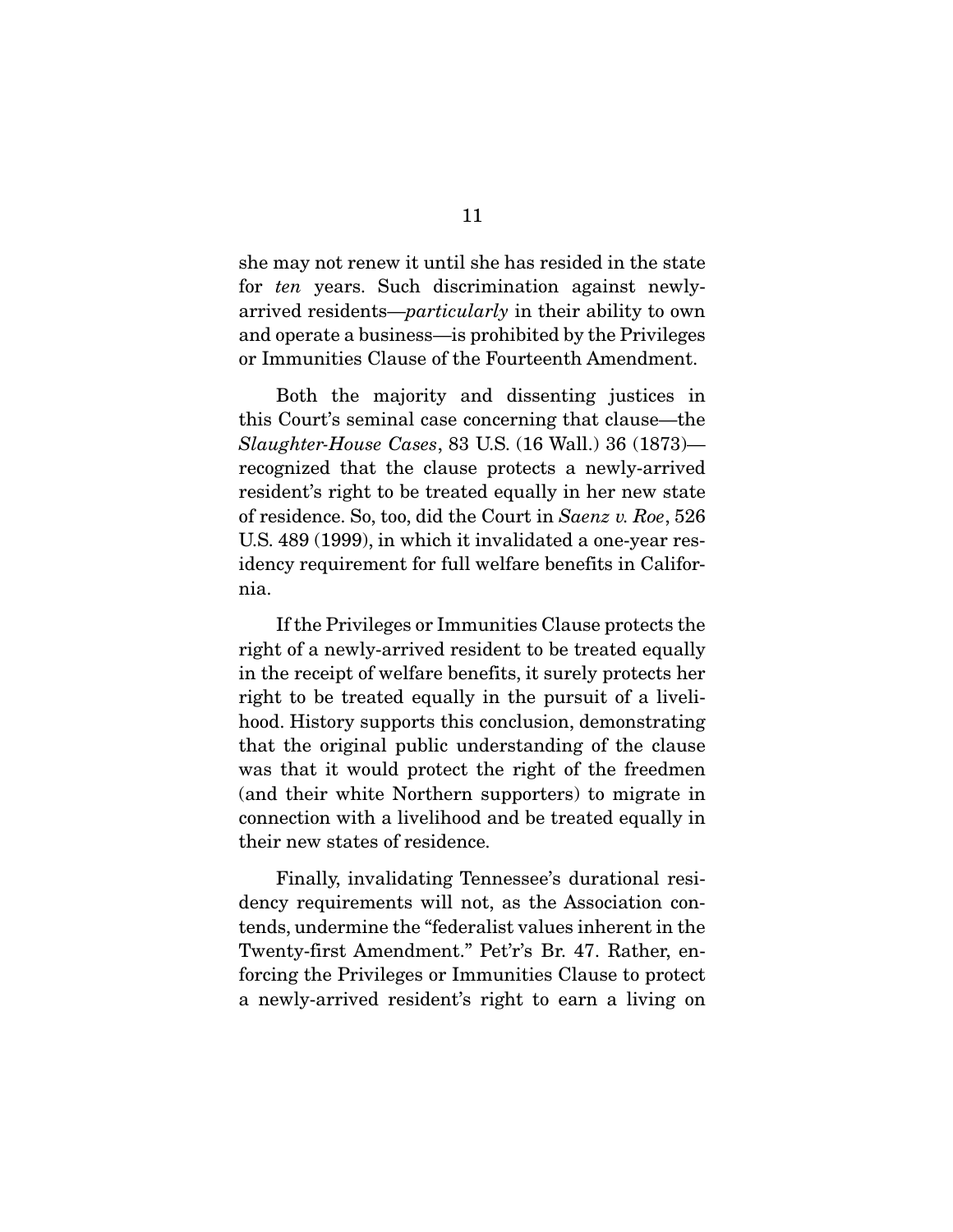equal terms with long-term residents will promote the very values of federalism that justify affording states discretion to regulate alcohol in the first place.

#### ARGUMENT

--------------------------------- ---------------------------------

### I. The Twenty-First Amendment Does Not Empower Tennessee To Impose Durational Residency Requirements For Retail Liquor Licenses

 The Association does not contend that Tennessee's durational residency requirements survive ordinary Commerce Clause scrutiny, under which "[s]tate laws that discriminate against interstate commerce face 'a virtually *per se* rule of invalidity.'" South Dakota v. *Wayfair, Inc.*, 138 S. Ct. 2080, 2091 (2018) (quoting *Granholm*, 544 U.S. at 476). Therefore, the only question for this Court is whether the Twenty-first Amendment empowers the state to impose those requirements notwithstanding their discriminatory character. *See* Pet'r's Br. 17.

 The Association offers two arguments as to why the Twenty-first Amendment supposedly provides such authority. First, it maintains that the Twenty-first Amendment shields state alcohol laws from the Commerce Clause's nondiscrimination principle so long as the laws do not discriminate against out-of-state *products*. Pet'r's Br. 24-36. Alternatively, it maintains that Tennessee's two-year residency requirement is "saved"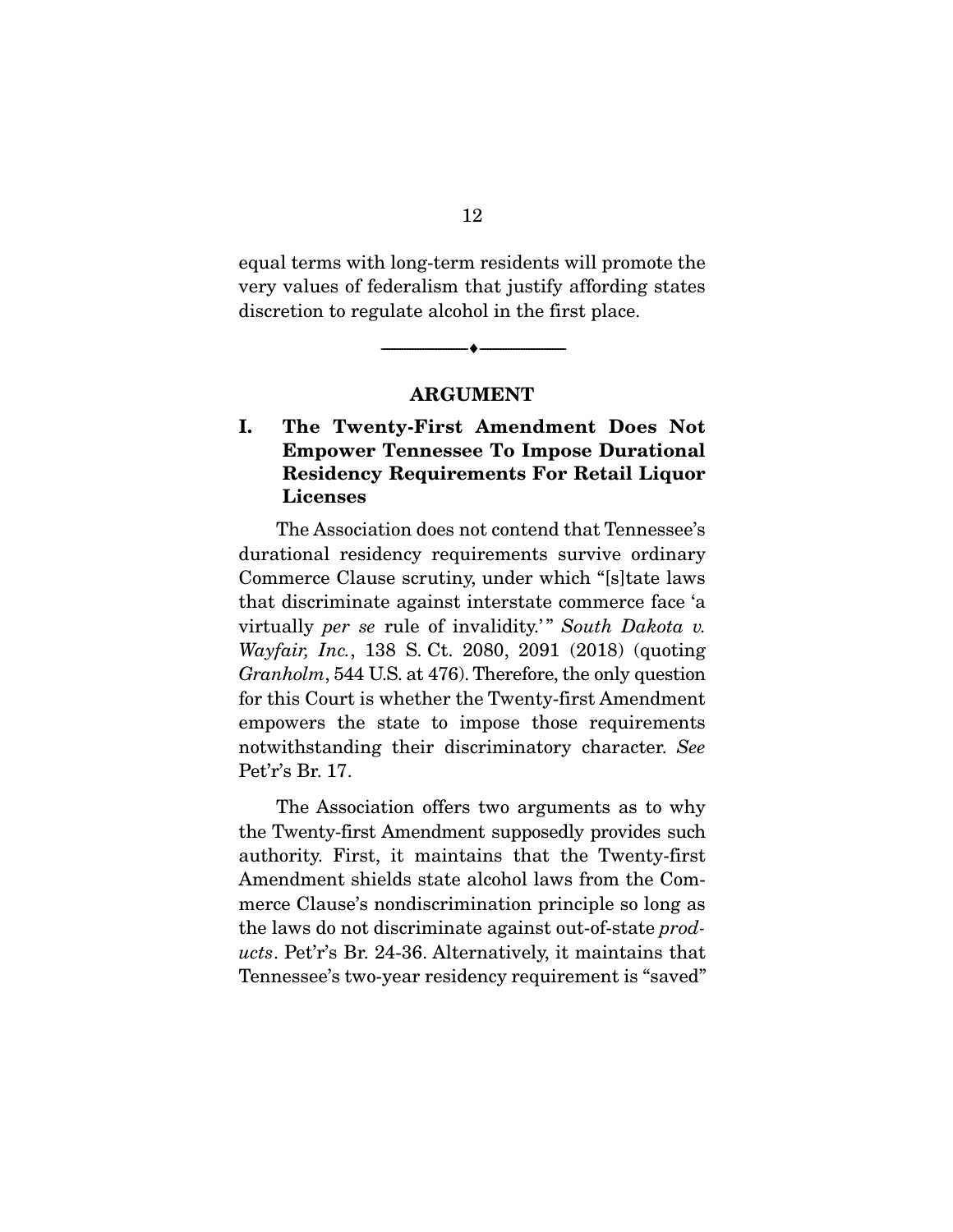because it is related to the state's "core" powers under the Twenty-first Amendment. Pet'r's Br. 37-44.

 Both arguments fail. For one thing, neither this Court's Twenty-first Amendment precedent nor its Commerce Clause precedent differentiates between discrimination against out-of-state products and discrimination against sales of products by out-of-state residents (or businesses owned by out-of-state residents). Moreover, the Court has made clear that the "core" concerns (or powers) test does not apply to laws that discriminate against interstate commerce. And in any event, Tennessee's durational residency requirements cannot pass that test.

### A. The Nondiscrimination Principle Applies To All State Alcohol Laws, Not Merely Those Regulating Out-Of-State Products

 Application of the Commerce Clause's nondiscrimination principle does not turn on whether a law discriminates against alcohol products from other states, on one hand, or sales of alcohol products by residents of other states (or businesses owned by residents of other states), on the other. Rather, *Bacchus* and *Granholm* make clear that the principle applies across *all* aspects of alcohol regulation and that the Twentyfirst Amendment does not authorize either type of discrimination.

*Bacchus* concerned a Hawaii alcohol excise tax scheme that discriminated in favor of certain locallyproduced beverages. After concluding that the tax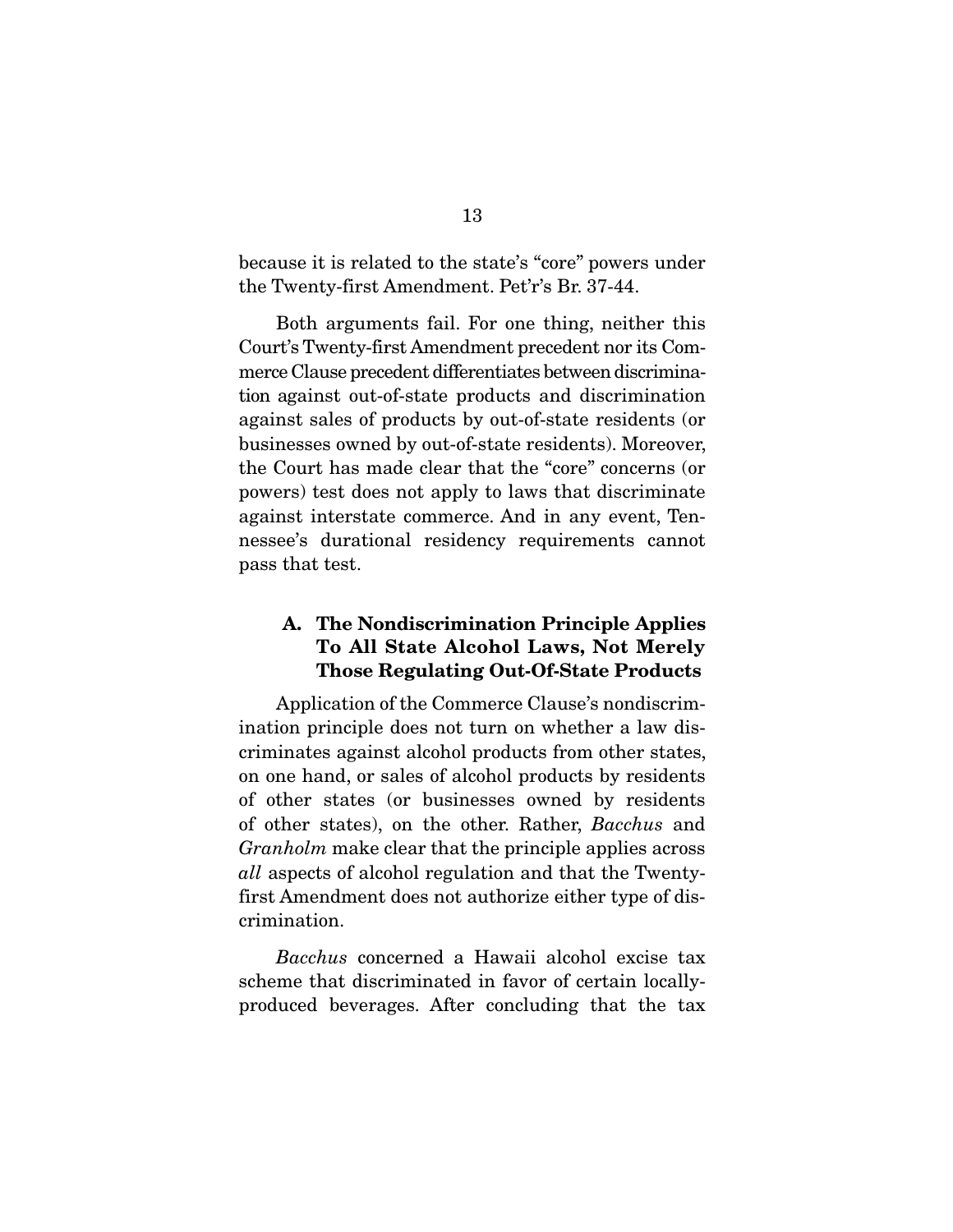scheme failed the nondiscrimination principle, the Court considered whether the Twenty-first Amendment nevertheless authorized the discriminatory treatment. 468 U.S. at 274. The Court concluded that it did not.

 The Twenty-first Amendment, the Court held, did not "repeal the Commerce Clause wherever regulation of intoxicating liquors is concerned." *Id.* at 275 (internal quotation marks omitted) (quoting *Hostetter v. Idlewild Bon Voyage Liquor Corp.*, 377 U.S. 324, 331- 32 (1964)). Both provisions, the Court stressed, "are parts of the same Constitution [and] each must be considered in light of the other." *Id.* (alteration in original) (quoting *Hostetter*, 377 U.S. at 332). The Commerce Clause, of course, "furthers strong federal interests in preventing economic Balkanization," the Court explained. *Id.* at 276. Meanwhile, "[t]he central purpose of " the Twenty-first Amendment "was *not* to empower States to favor local liquor industries by erecting barriers to competition." *Id.* (emphasis added). Yet Hawaii's discriminatory tax scheme did just that: it used "mere economic protectionism" to "promote a local industry." *Id.* "[B]ecause the tax violate[d] a central tenet of the Commerce Clause but [wa]s not supported by any clear concern of the Twenty-first Amendment," the Court rejected the state's argument that the tax scheme was authorized by the Twenty-first Amendment. *Id.*

 Notwithstanding *Bacchus*'s broad statements regarding discrimination favoring "local liquor *industries*," the Association invites this Court to cabin the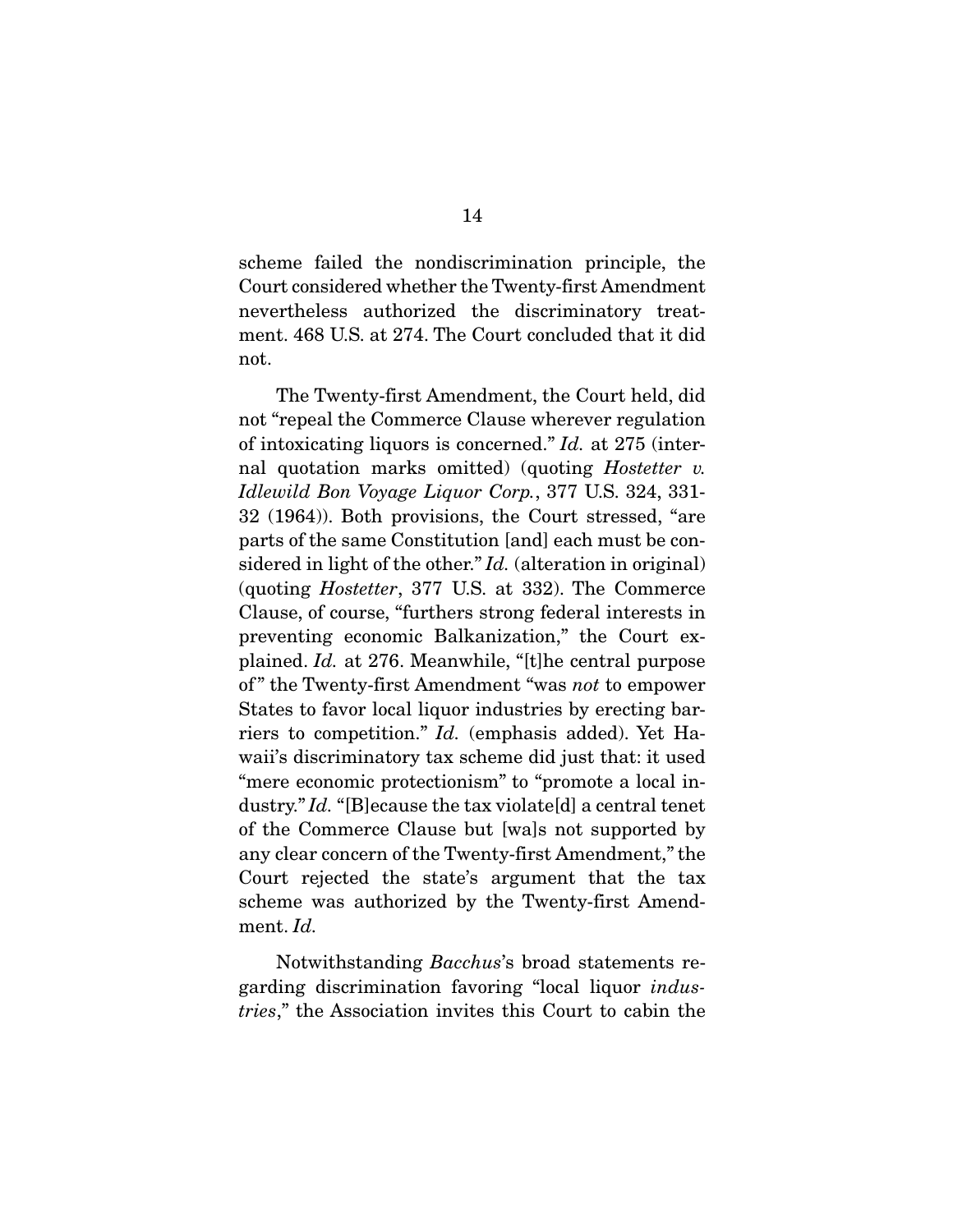decision to require adherence to the nondiscrimination principle only when states regulate liquor *products*. Pet'r's Br. 43. Nothing in the Court's reasoning, however, so much as hints at this limited interpretation. Rather, the Court spoke broadly of the evils of "economic Balkanization," "economic protectionism," and discrimination to promote "a local industry"—evils that can, and do, surface in areas far beyond the regulation of physical goods.

 Moreover, even if *Bacchus* did leave the door open to the Association's narrow reading, *Granholm* shut it. *Granholm* involved a challenge to laws in two states that prohibited or severely restricted the ability of outof-state, but not in-state, wineries to ship wine directly to in-state consumers. The Court had "no difficulty" concluding the statutes violated the Commerce Clause: by "their own terms," they violated the nondiscrimination principle. *Granholm*, 544 U.S. at 475, 476.

 As in *Bacchus*, however, the states maintained that the Twenty-first Amendment authorized the laws, notwithstanding their discriminatory character. This Court rejected that contention. After reviewing the relevant history and concluding that the "aim of the Twenty-first Amendment was to allow states to maintain an effective and *uniform* system for controlling liquor," *id.* at 484 (emphasis added), the Court held unequivocally that "state regulation of alcohol is limited by the nondiscrimination principle of the Commerce Clause." *Id.* at 487. Under that principle, the Court explained, it had generally invalidated, "without further inquiry," statutes that "discriminate<sup>[]</sup> against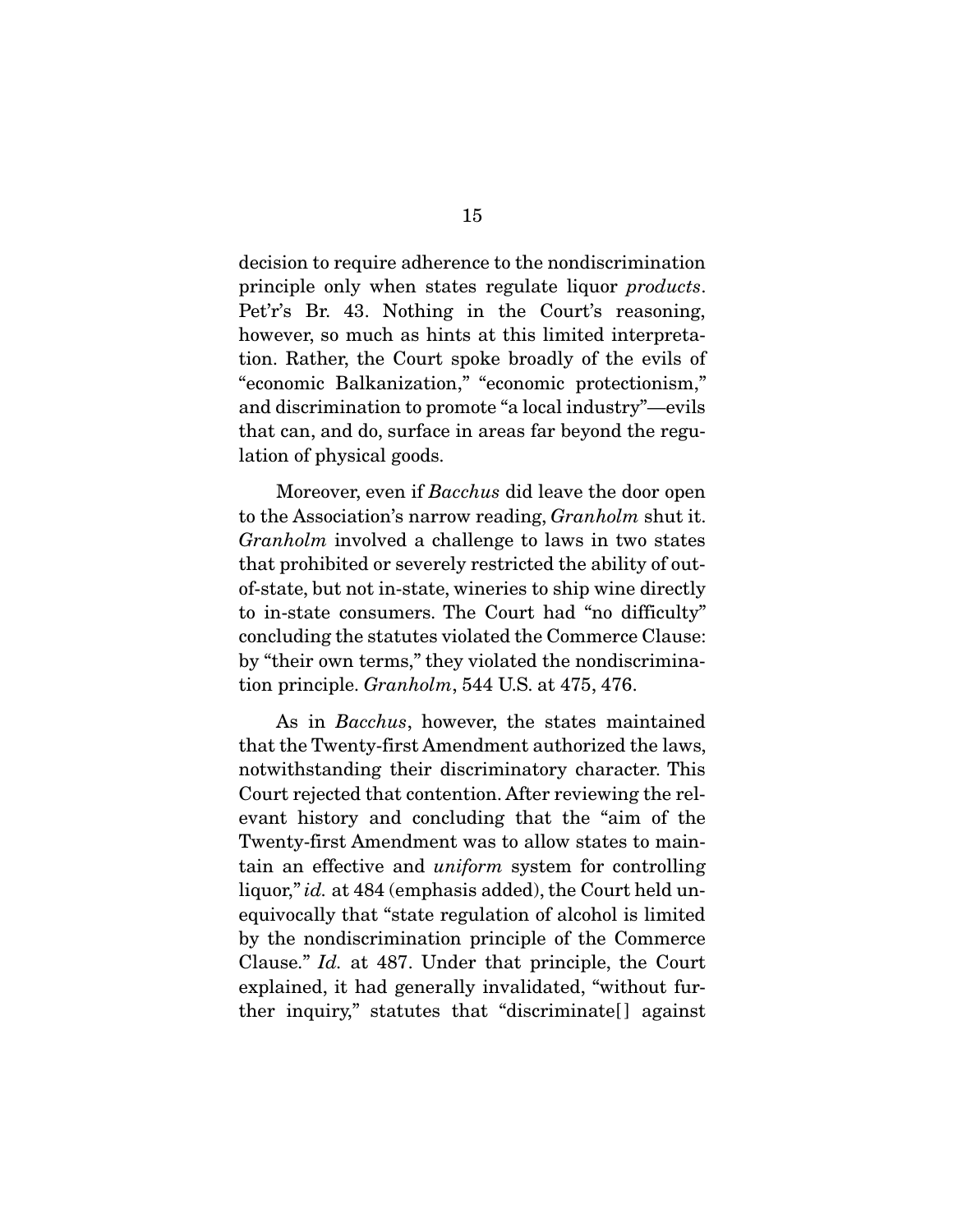interstate commerce" or have the "effect" of "favor[ing] in-state economic interests over out-of-state interests." *Id.* (quoting *Brown-Forman Distillers Corp. v. N.Y. State Liquor Auth.*, 476 U.S. 573, 579 (1986)).

 The Court then cited *Bacchus* as an "example of this proposition," one that "forecloses any contention that § 2 of the Twenty-first Amendment immunizes discriminatory direct-shipment laws from Commerce Clause scrutiny." *Id.* at 487-88. What's more, the Court cited approvingly Justice Scalia's concurrence in *Healy v. Beer Institute, Inc.*, 491 U.S. 324 (1989), in which he opined that a Connecticut statute's "invalidity [wa]s fully established by its facial discrimination against interstate commerce." *Id.* at 344 (Scalia, J., concurring in part and concurring in judgment). This "discriminatory character *eliminate*[*d*] the immunity afforded by the Twenty-first Amendment." *Id.* (emphasis added).

 Despite this Court's categorical rejection of the states' argument in *Granholm*, the Association maintains that the decision was extraordinarily narrow. It insists that *Granholm* bars only "laws that discriminate against out-of-state *goods*" and that it otherwise affords states "*complete control* over the structure of their in-state alcohol-distribution systems." Pet'r's Br. 44 (emphasis added).

 In support of its interpretation, the Association focuses on a single paragraph of *Granholm* in which the Court stressed that the unconstitutionality of the three-tier system for alcohol distribution, which the Court had previously recognized as " 'unquestionably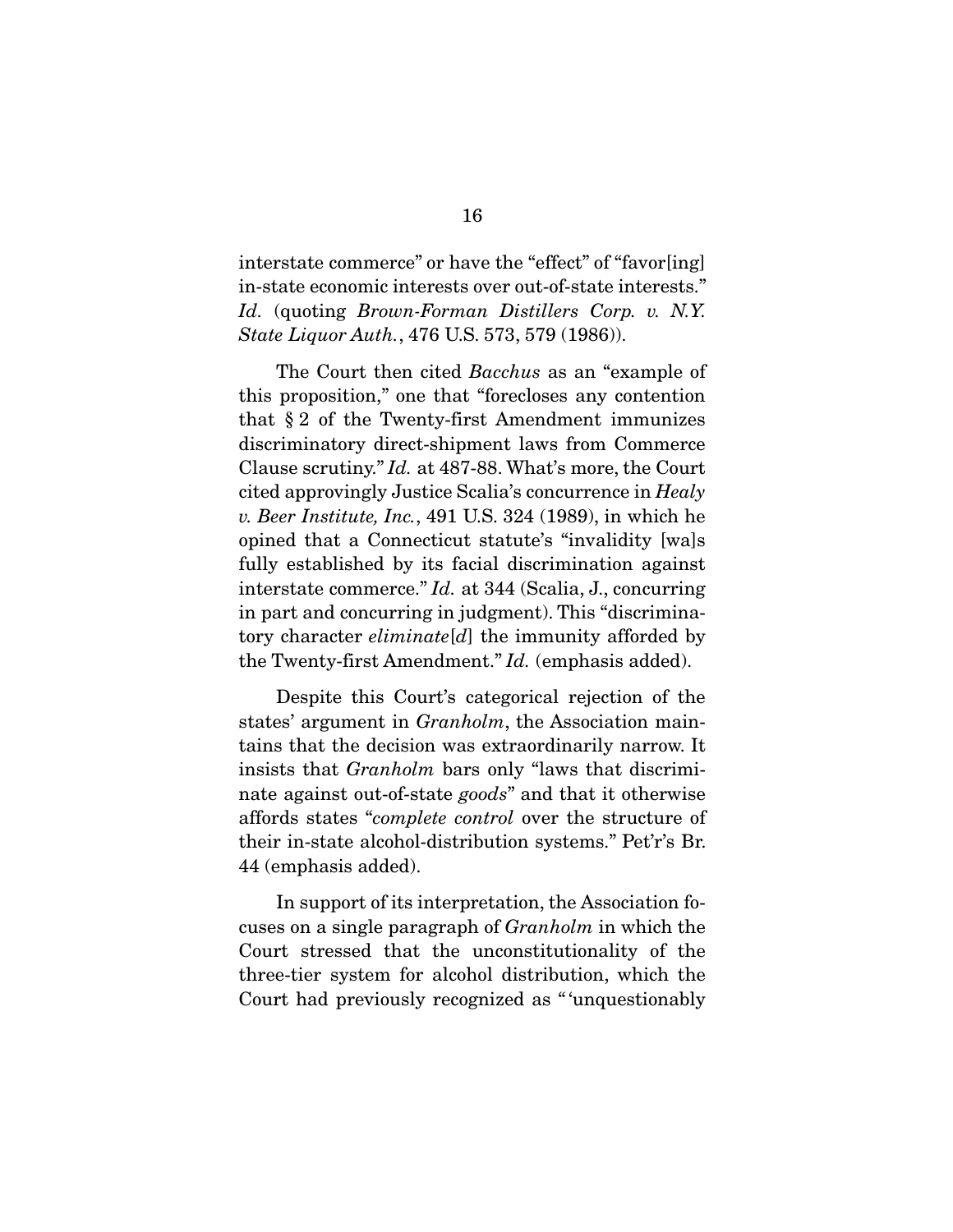legitimate," "does not follow from our holding." *Granholm*, 544 U.S. at 488, 489 (quoting *North Dakota v. United States*, 495 U.S. 423, 432 (1990)). The Court then noted that "[s]tate policies are protected under the Twenty-first Amendment when they treat liquor produced out of state the same as its domestic equivalent." *Id.* at 489.

 It is this last sentence on which the Association hangs its myopic reading of *Granholm*. "So long as 'they treat liquor produced out of state the same as its domestic equivalent," the Association insists, "states may regulate the in-state sale of alcohol unfettered by the Commerce Clause." Pet'r's Br. 55 (internal quotation marks and citations omitted). But no matter how many times the Association quotes this sentence—*see id.* at 6, 7, 13, 21, 23, 24, 41, 44, 45, 55—it does not do the work that the Association claims it does.

 For one thing, the paragraph from which the Association draws the sentence begins with this Court's assurance that the constitutional invalidity of the three-tier system "does not follow from our holding." *Granholm*, 544 U.S. at 488. That "holding" is that the Commerce Clause's nondiscrimination principle applies in the context of alcohol regulation—period. *Id.* at 487. The remainder of the paragraph is simply an explanation of how that holding applies in the factual circumstances of *Granholm*—not a limitation or qualification of the holding itself. Pet. App. 23a ("[*Granholm*] discussed the relationship between the dormant Commerce Clause and the Twenty-first Amendment in the context of 'producers' simply because *Granholm* involved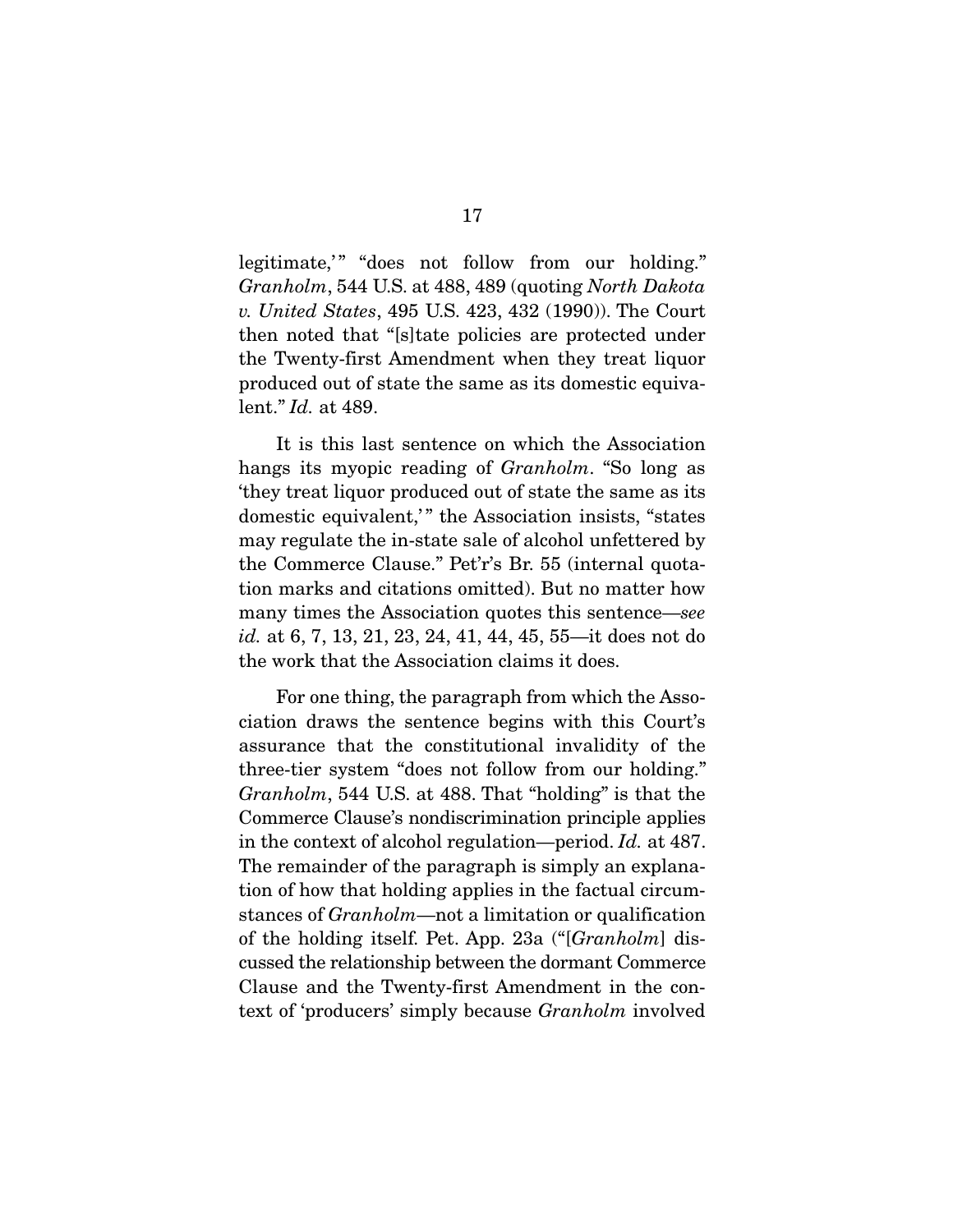statutes addressing that step in the three-tier system.").

 The sentence that the Association repeatedly invokes, moreover, gives no indication that the Twentyfirst Amendment protects laws that discriminate against out-of-state retailers or wholesalers. Pet. App. 23a. If, as the Association contends, the Court had intended to draw a distinction between those tiers and producers, it presumably would have offered some rationale for doing so—or at least acknowledged that it *was* doing so. But it did not. *See Lebamoff Enters., Inc. v. Rauner*, No. 17-2495, 2018 WL 6191351, at \*5 (7th Cir. Nov. 28, 2018) ("We will not assume that the Supreme Court, without saying so directly, announced a new bright-line rule creating different constitutional treatment for the producer tier, on the one hand, and the lower two tiers, on the other.").

 Moreover, the nondiscrimination principle itself does not distinguish between discrimination against producers (or products) and discrimination against sellers (or sales). Outside of the alcohol context, this Court has applied the principle to invalidate discrimination *identical* to that effected by Tennessee's law that is, discrimination against out-of-state ownership of in-state sellers. *Lewis v. BT Invest. Managers, Inc.*, 447 U.S. 27, 31, 49 (1980) (invalidating law that prohibited banks and trust companies with principal operations outside of Florida from "owning or controlling a business within the State that sells investment advisory services to any customer"); *see also C & A Carbone, Inc. v. Town of Clarkstown*, 511 U.S. 383, 392 (1994)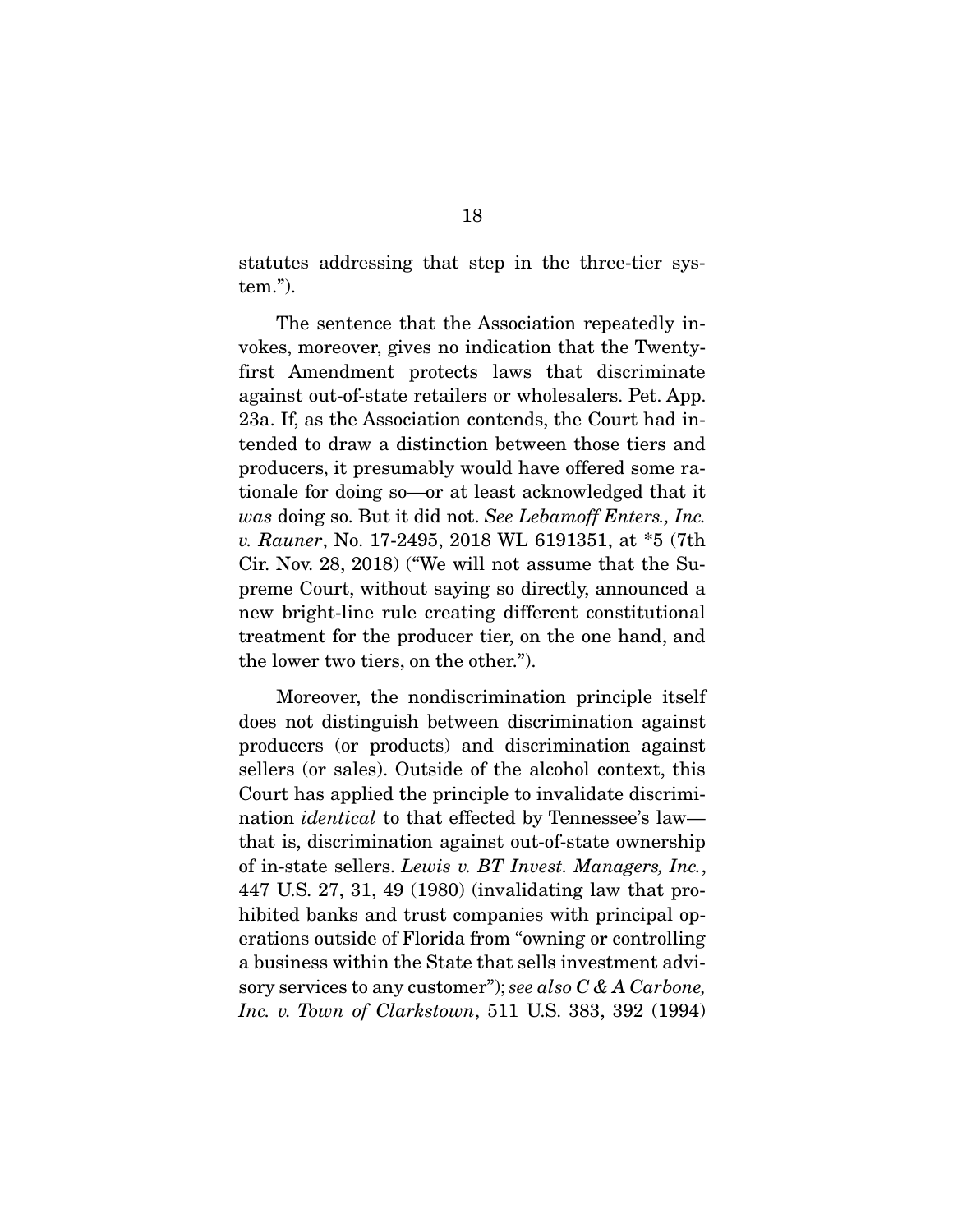(holding nondiscrimination principle prohibits discrimination "in favor of local . . . investment").

 Finally, *Granholm*'s observation that the Court had previously recognized the constitutional legitimacy of the three-tier system says nothing about whether every aspect of a state's implementation of that system will pass constitutional muster. Inasmuch as the three-tier system has an essential aspect, it is the prohibition of vertical integration, *see Granholm*, 544 U.S. at 466, and there is nothing inherently discriminatory about such a prohibition. By calling the three-tier system "legitimate," then, the Court was merely explaining that there is no necessary tension between the system and the nondiscrimination principle. It was not giving its imprimatur to every conceivable regulation, no matter how discriminatory, adopted by a state that regulates alcohol through a three-tier system.

### B. After *Granholm*, Discriminatory Laws Are Not Saved By The "Core" Concerns Of The Twenty-First Amendment

The Association offers an alternative, equally unavailing, argument for upholding Tennessee's two-year residency requirement: that it is "saved" because it was enacted pursuant to a "core" power of the Twenty-first Amendment. Even if the requirement discriminates, the Association maintains, and even if the nondiscrimination principle applies beyond products and producers, the requirement is still constitutional because of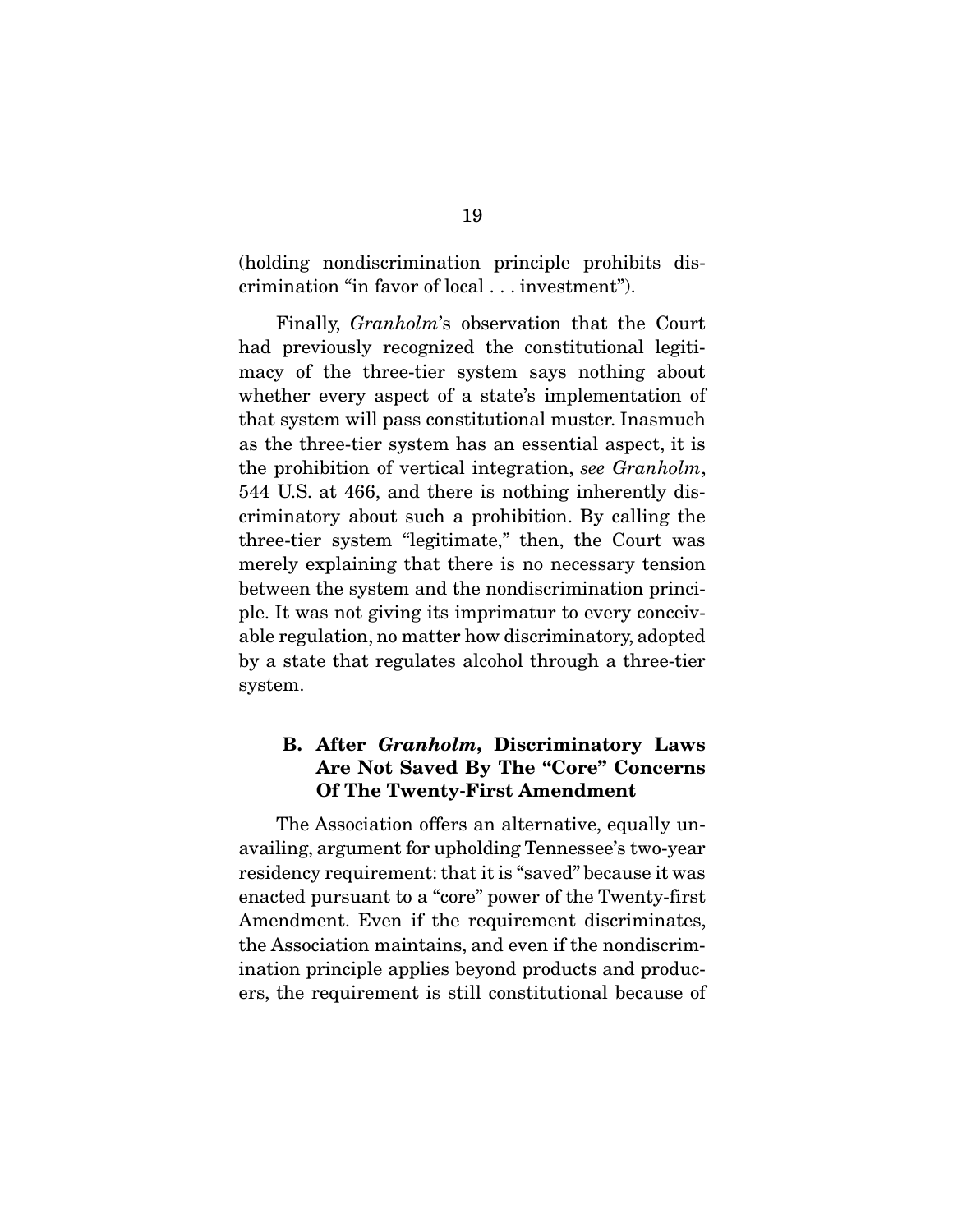its close relationship to the "core" concerns of the Twenty-first Amendment. The Association is mistaken: under *Granholm*, if a regulation is discriminatory, there is no inquiry into the "core" concerns of the Twenty-first Amendment. Even if there were, however, there is no relationship between Tennessee's durational residency requirements and "core" Twenty-first Amendment concerns.

 The "core" analysis that the Association advocates originates in *California Retail Liquor Dealers Ass'n v. Midcal Aluminum, Inc.*, 445 U.S. 97 (1980), in which this Court held that the federal Sherman Act preempted a California law mandating retail price maintenance in the liquor industry. In so holding, the Court explained that "there is no bright line between federal and state powers over liquor." *Id.* at 110. "The Twenty-first Amendment," the Court noted, "grants the States virtually complete control over whether to permit importation or sale of liquor and how to structure the liquor distribution system." *Id.* But while "States retain substantial discretion to establish other liquor regulations," it added, "those controls may be subject to the federal commerce power in appropriate situations." *Id.* "The competing state and federal interests can be reconciled only after careful scrutiny of those concerns in a 'concrete case.'" *Id.* (quoting *Hostetter*, 377 U.S. at 332).

 The Court reaffirmed this case-by-case balancing approach in *Capital Cities Cable, Inc. v. Crisp*, 467 U.S. 691 (1984), another pre-emption case that pitted Oklahoma's ban on advertisements of alcoholic beverages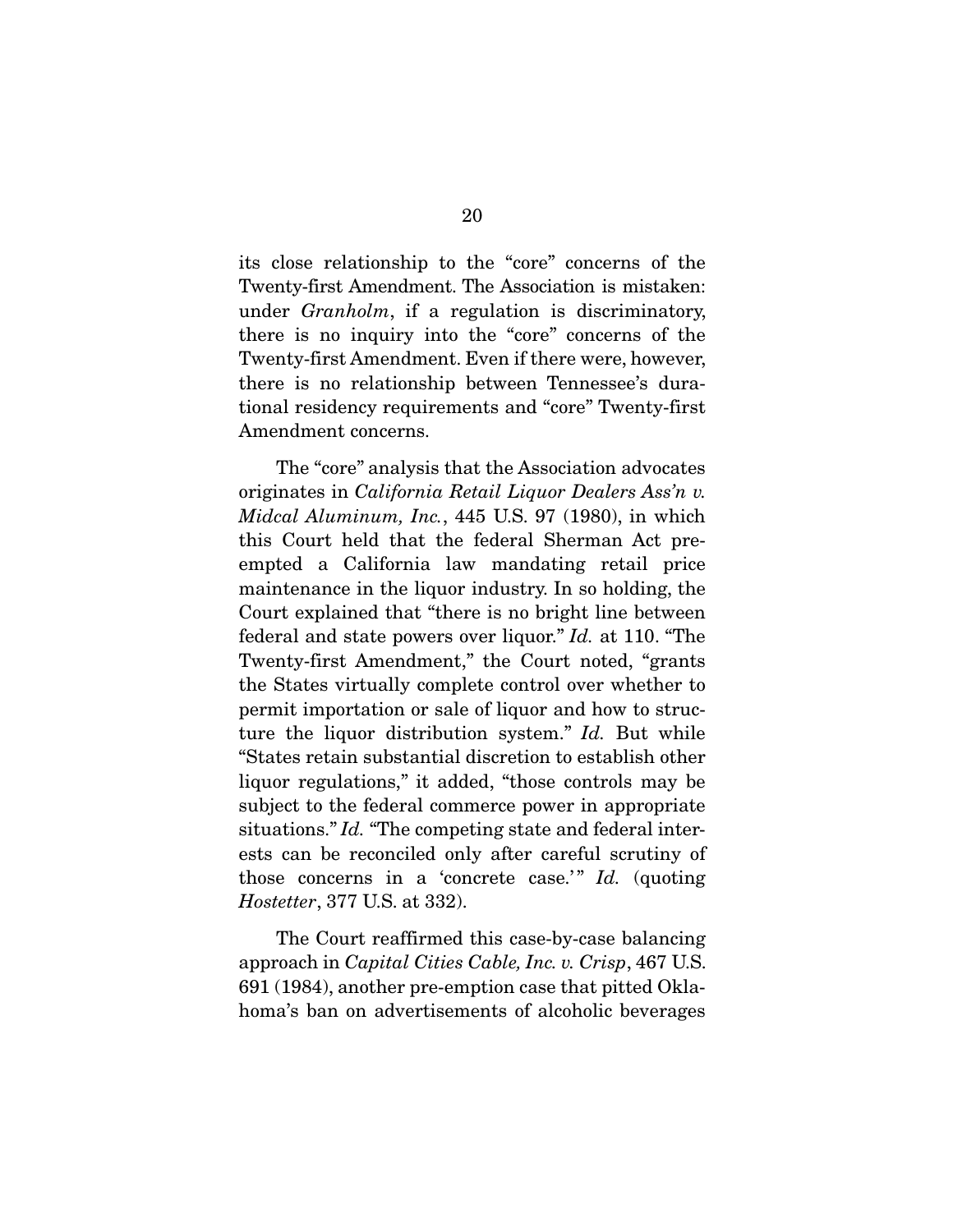against the FCC's regulation of cable operators. Oklahoma argued that even if its ban was invalid under normal pre-emption analysis, "the Twenty-first Amendment rescue[d] the statute from pre-emption." *Id.* at 711-12. In rejecting that argument, the Court asked "whether the interests implicated by [the] state regulation [we]re so closely related to the powers reserved by the Twenty-first Amendment that the regulation m[ight] prevail, notwithstanding that its requirements directly conflict[ed] with express federal policies." *Id.* at 714. The Court performed the balancing analysis described in *Midcal* to answer that question and concluded that "the Twenty-first Amendment d[id] not save the regulation from pre-emption." *Id.* at 716.

 Although *Midcal* and *Capital Cities* involved direct conflicts between state liquor laws and federal legislation or regulation, their balancing approach found its way into dormant Commerce Clause jurisprudence, primarily through a pair of quotations of the opinions in *Bacchus*. *See Bacchus*, 468 U.S. at 275-76. This adhoc balancing of state and federal interests is now "commonly referred to as the 'core concerns' test." *Dickerson v. Bailey*, 336 F.3d 388, 404 (5th Cir. 2003). Lower courts, including the Sixth Circuit in this case, have continued to apply the test in Twenty-first Amendment cases to determine whether challenged laws that clearly violate the dormant Commerce Clause can nevertheless be "saved." *See* Pet. App. 23a-24a.

 This is a mistake. *Granholm* indicates that the Twenty-first Amendment can never "save" a law that both (1) discriminates against interstate commerce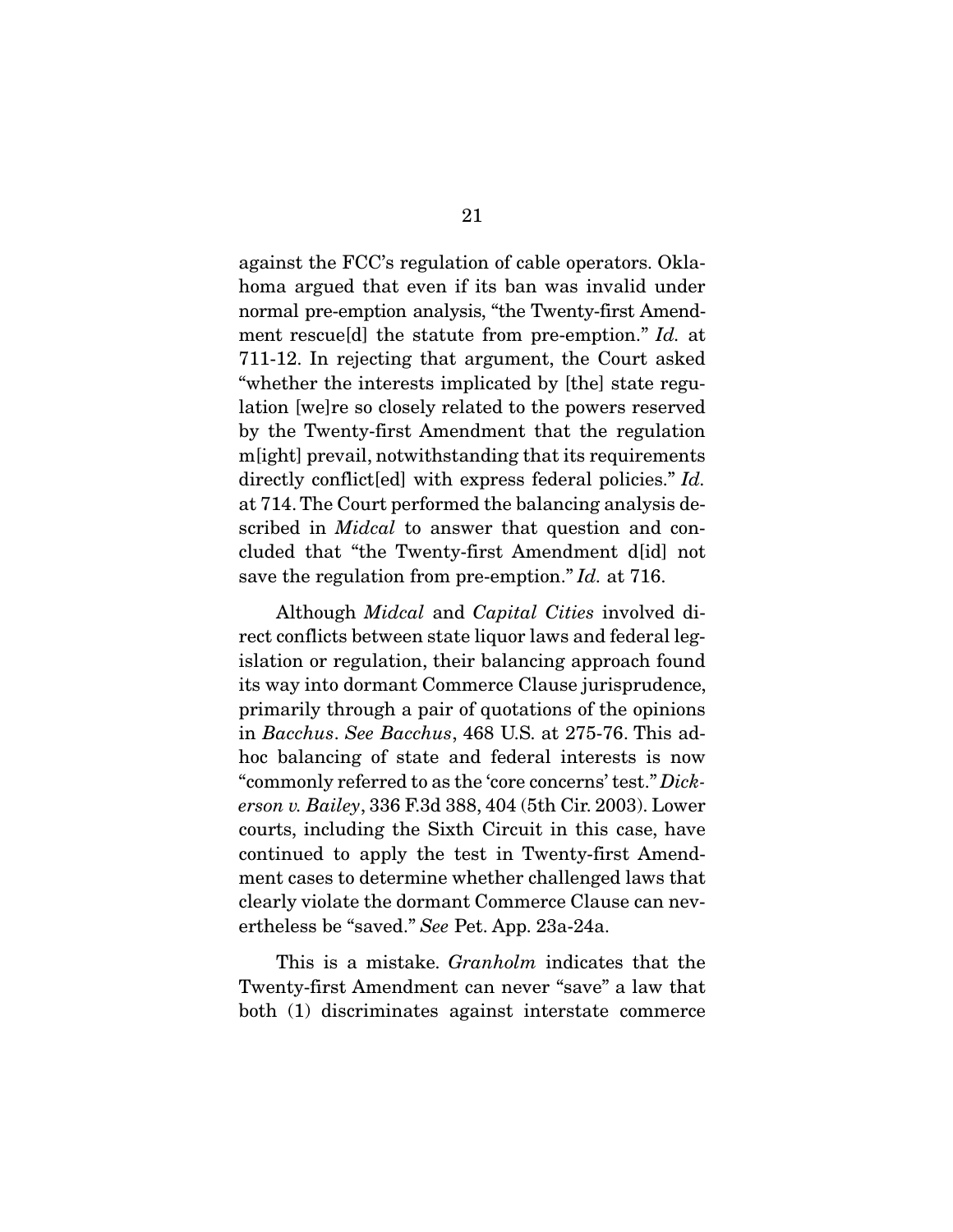and (2) fails the strict review applicable to such laws under this Court's usual dormant Commerce Clause precedent. *See Family Winemakers of Cal. v. Jenkins*, 592 F.3d 1, 21 (1st Cir. 2010) ("[I]t is unclear that this balancing test survives *Granholm*."); *Brooks v. Vassar*, 462 F.3d 341, 361 (4th Cir. 2006) (Goodwin, J., concurring in part and dissenting in part) ("I read *Granholm* as requiring us to apply the same dormant Commerce Clause analysis to discriminatory liquor laws that we apply to other discriminatory laws.").

 Indeed, after *Granholm* concluded that the directshipment regulations at issue there discriminated against interstate commerce, 544 U.S. at 476, the Court did not consider, in accordance with *Capital Cities*, "whether the interests implicated by [the] state regulation[s]" were "so closely related to the powers reserved by the Twenty-first Amendment that the regulation[s] m[ight] prevail." *Capital Cities*, 467 U.S. at 714. Nor did the Court attempt to "reconcile," in accordance with *Midcal*, state and federal interests after "careful scrutiny of those concerns in [the] 'concrete case'" before it. *Midcal*, 445 U.S. at 110. Rather, the Court examined the history of the Twenty-first Amendment and concluded *categorically* that the amendment provides no protection to laws that discriminate against interstate commerce. *See Granholm*, 544 U.S. at 486, 487 (holding that "the Twenty-first Amendment does not supersede other provisions of the Constitution" and that "state regulation of alcohol is limited by the nondiscrimination principle of the Commerce Clause"). This is an entirely different mode of analysis than the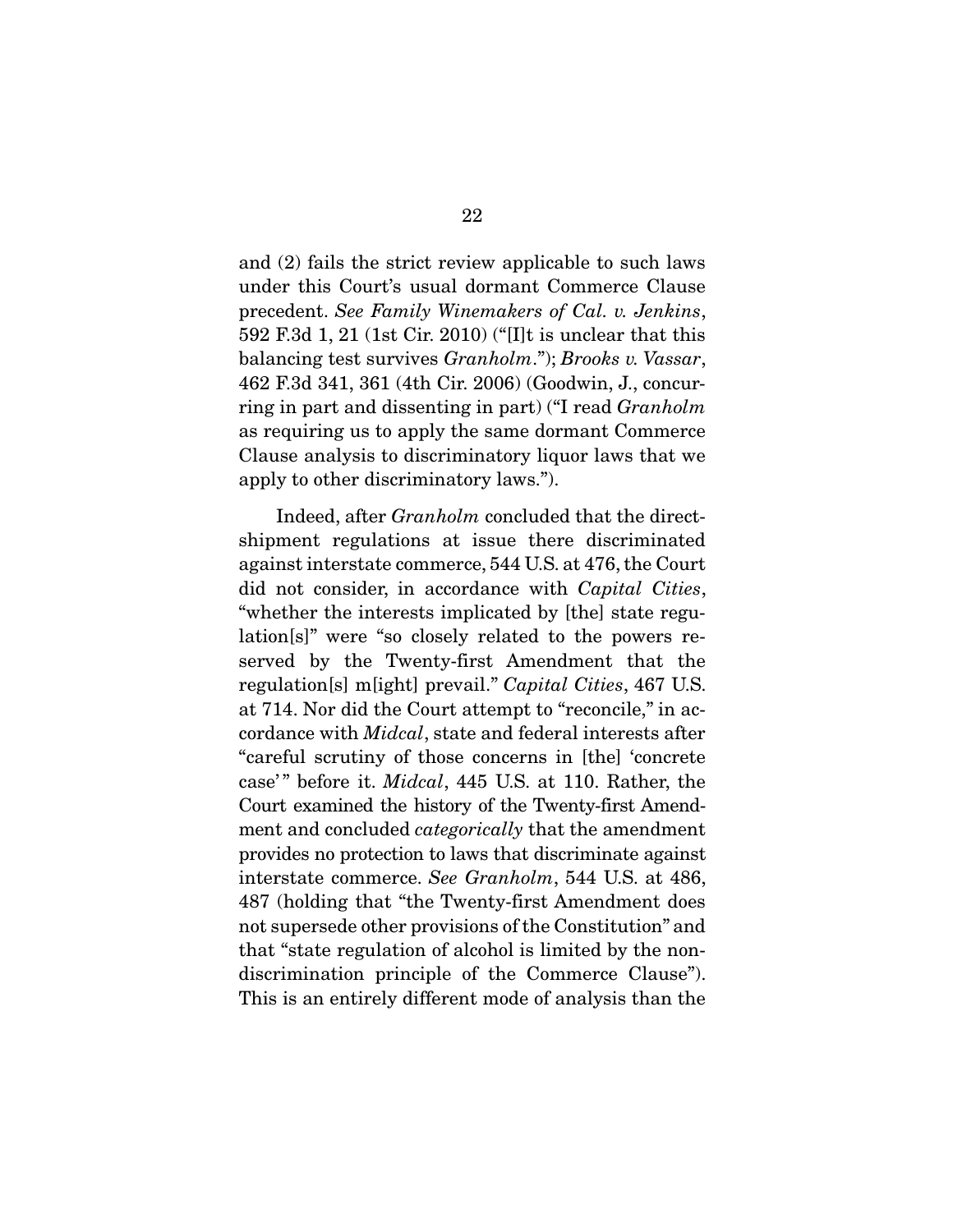Court adopted in *Midcal* and *Capital Cities*. *See id.* at 524 (Thomas, J., dissenting) (observing that *Granholm* did not apply the "core concerns" test).

 Moreover, *Granholm* subjected the direct-shipment laws to the strict, searching review ordinarily applied to laws that discriminate against out-of-state commerce, and it concluded that the states had failed to demonstrate that their asserted interests—which included prevention of underage drinking—could not be adequately served by nondiscriminatory means. *Id.*  at 489-91. A state's interest in preventing underage drinking is a subset of its interest in temperance, which this Court has recognized as a core, or central, concern of the Twenty-first Amendment. *Bacchus*, 468 U.S. at 276. *Granholm* thus makes clear that when a state alcohol regulation discriminates against interstate commerce, the proper approach for determining whether that discrimination is a permissible means of achieving the state's interest—even its core Twentyfirst Amendment interest—is through the same scrutiny that applies to *all* laws that discriminate against interstate commerce.

In this regard, *Granholm* constituted a departure from *Midcal* and *Capital Cities*—and, to some extent, even *Bacchus*. But that departure was justified. History has repeatedly demonstrated that states will not hesitate to engage in "low-level trade war[s]" unless the judiciary stands ready to vigorously enforce the Commerce Clause's nondiscrimination principle. *Granholm*, 544 U.S. at 473. In the face of persistent and creative state efforts to protect local economic interests,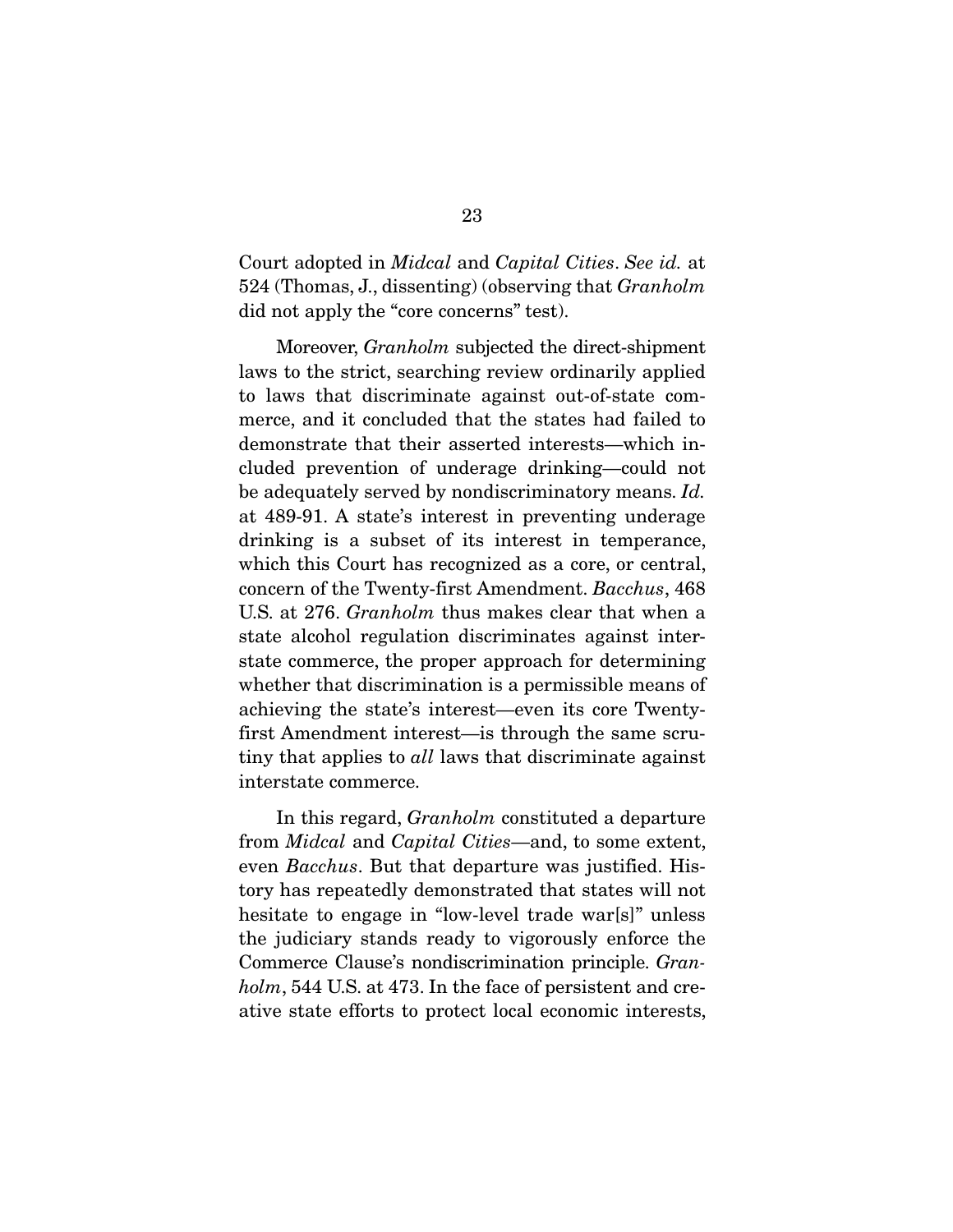enforcement of that principle is the surest means of preventing the economic Balkanization that the Framers sought to avoid. *Id.* at 472.5

### C. Even If The "Core" Concerns Test Still Applies, Tennessee's Durational Residency Requirements Fail It

 Even if some form of Twenty-first Amendment "saving" test survived *Granholm*, the Sixth Circuit correctly concluded that no Twenty-first Amendment interests are implicated by Tennessee's durational residency requirements. The Association suggests three ways that the two-year requirement might potentially advance an interest in temperance, but the proposed rationales do not withstand even minimal scrutiny.6

<sup>&</sup>lt;sup>5</sup> Whether the core concerns test still applies to state liquor laws that merely burden, rather than discriminate against, interstate commerce remains an open question. *Cf. Lebamoff Enters., Inc. v. Huskey*, 666 F.3d 455, 462 (7th Cir. 2012) (Hamilton, J., concurring in judgment) (arguing Twenty-first Amendment precludes Commerce Clause scrutiny of laws burdening interstate commerce in a nondiscriminatory fashion).

<sup>&</sup>lt;sup>6</sup> Some amici argue generally that residency requirements facilitate "orderly market conditions," citing *North Dakota*, 495 U.S. 423, 432*.* Yet *North Dakota* "did not state that 'ensuring orderly market conditions' was a core Twenty-first Amendment regulation." *Pete's Brewing Co. v. Whitehead*, 19 F. Supp. 2d 1004, 1020 (W.D. Mo. 1998). Moreover, no amicus provides any real explanation of what "orderly market conditions" means or how durational residency requirements further that interest. *See Bainbridge v. Turner*, 311 F.3d 1104, 1115 (11th Cir. 2002) ("As for 'ensuring orderly markets,' we are not sure what that phrase means, but it certainly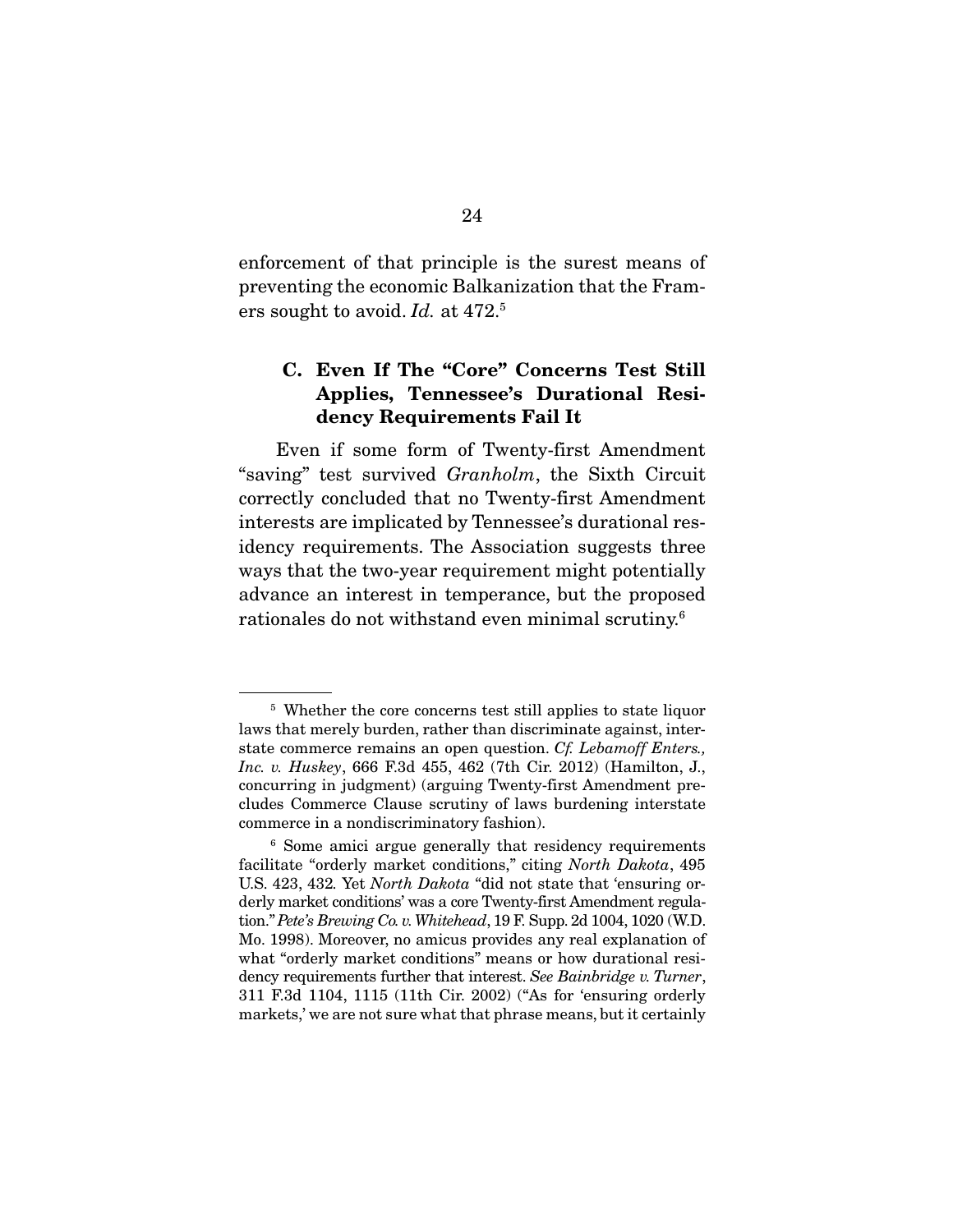First, the Association claims the requirement ensures that public officials who review applications for liquor licenses, and who might lack adequate "investigatory resources," will have sufficient knowledge about applicants' qualifications. Pet'r's Br. 48. The only relevant "qualification" in the statute, however, is that an applicant not have been convicted of a felony in the prior ten years. Tenn. Code Ann.  $\S 57-3-208(b)(2)$ . Moreover, the statute requires the *applicant* to secure and pay for a criminal background check, *id.*, so the officials' "investigatory resources" are irrelevant.

 Second, the Association claims the requirement, in Judge Sutton's words, "increases the odds 'that [those who sell liquor] will be knowledgeable about the community's needs and committed to its welfare.'" Pet'r's Br. 48-49. The Association attempts to concretize Judge Sutton's suggestion, claiming that a longtime resident is (1) more likely to know which members of a community are underage or alcoholics, and (2) less likely to sell to either. Pet'r's Br. 49. The time a person has resided in a particular community, however, bears little relation to her knowledge of any special community needs germane to alcohol sales, and it bears no relation to her commitment to refuse liquor sales to those who should not have it. Yet even if the Association were correct, there is a profound mismatch between this hypothetical interest and the actual requirements of the statute. After all, the statute does not require that persons *selling* liquor in a licensed retail establishment be

does not mean discrimination in a way that effectively forecloses out-of-state firms from the Florida market.").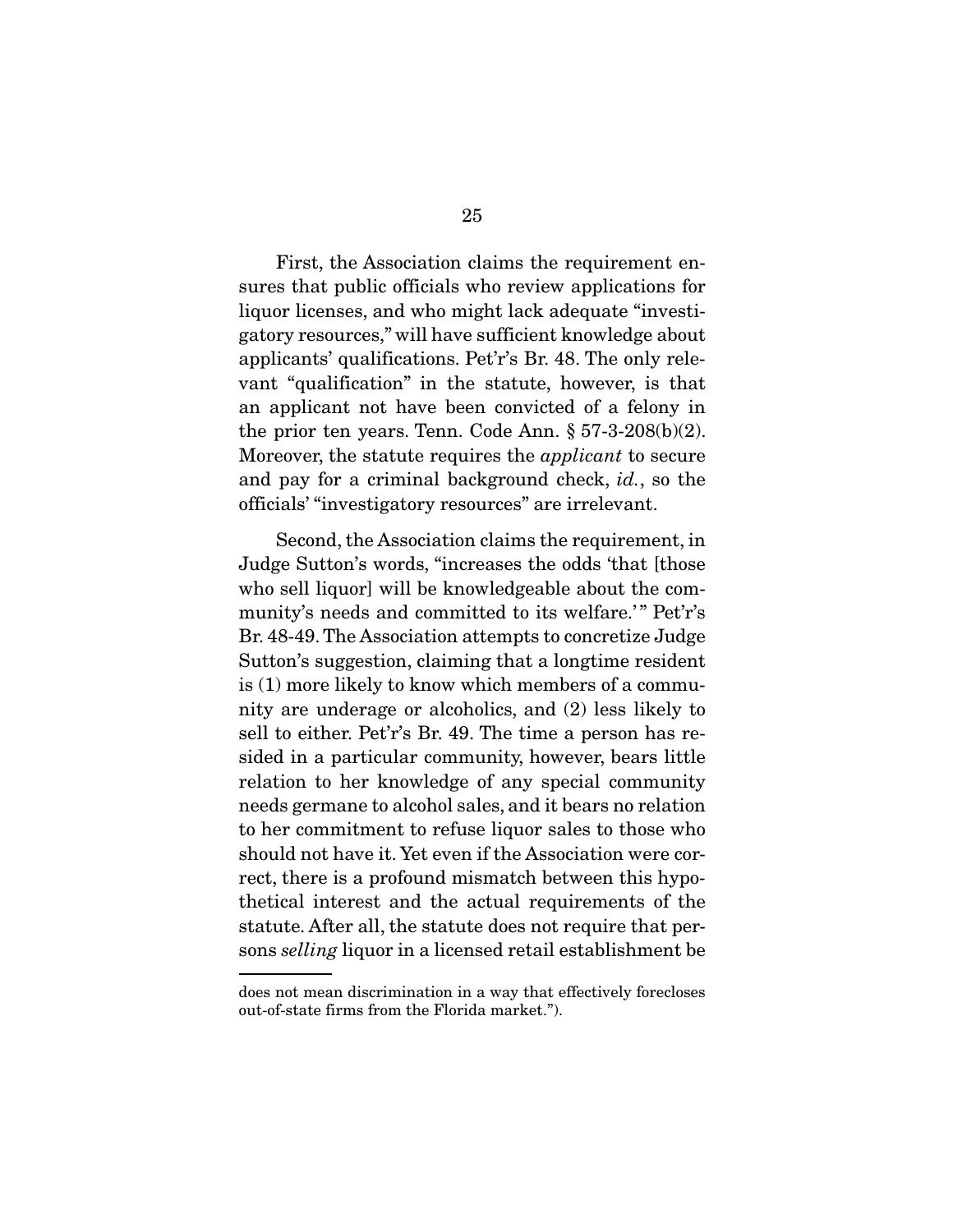longtime residents of the *community*—it requires that *owners* of the establishment be longtime residents of the *State of Tennessee*. Even by the Association's own logic, there is no reason to expect that a corporation's owners who reside in Knoxville will be uniquely knowledgeable about the special needs of a community in Memphis.

 Finally, the Association claims the residency requirement promotes temperance by reducing the supply of retail alcohol in the state. Pet'r's Br. 50-51. It concedes, with remarkable understatement, that this effect is "indirect." Indeed. There are countless straightforward ways that a state can limit the retail availability of alcohol without discriminating against residents of other states. In fact, Tennessee *already*  empowers local governments to "limit . . . the number of licenses issued within their jurisdictions." Tenn. Code Ann. § 57-3-208(c). Thus, the state need not—and may not—resort to economic protectionism to "indirectly" advance its interests.

 The connection between temperance and durational residency requirements is so attenuated that Tennessee's statute would not satisfy even rational-basis scrutiny. But the "saving" test of *Midcal* and *Capital Cities* is far more stringent. The Court did not ask in those cases whether there was some conceivable connection between the challenged regulation and the interests underlying the Twenty-first Amendment. Rather, it asked "whether the interests implicated by [the] state regulation [we]re *so closely related* to the powers reserved by the Twenty-first Amendment that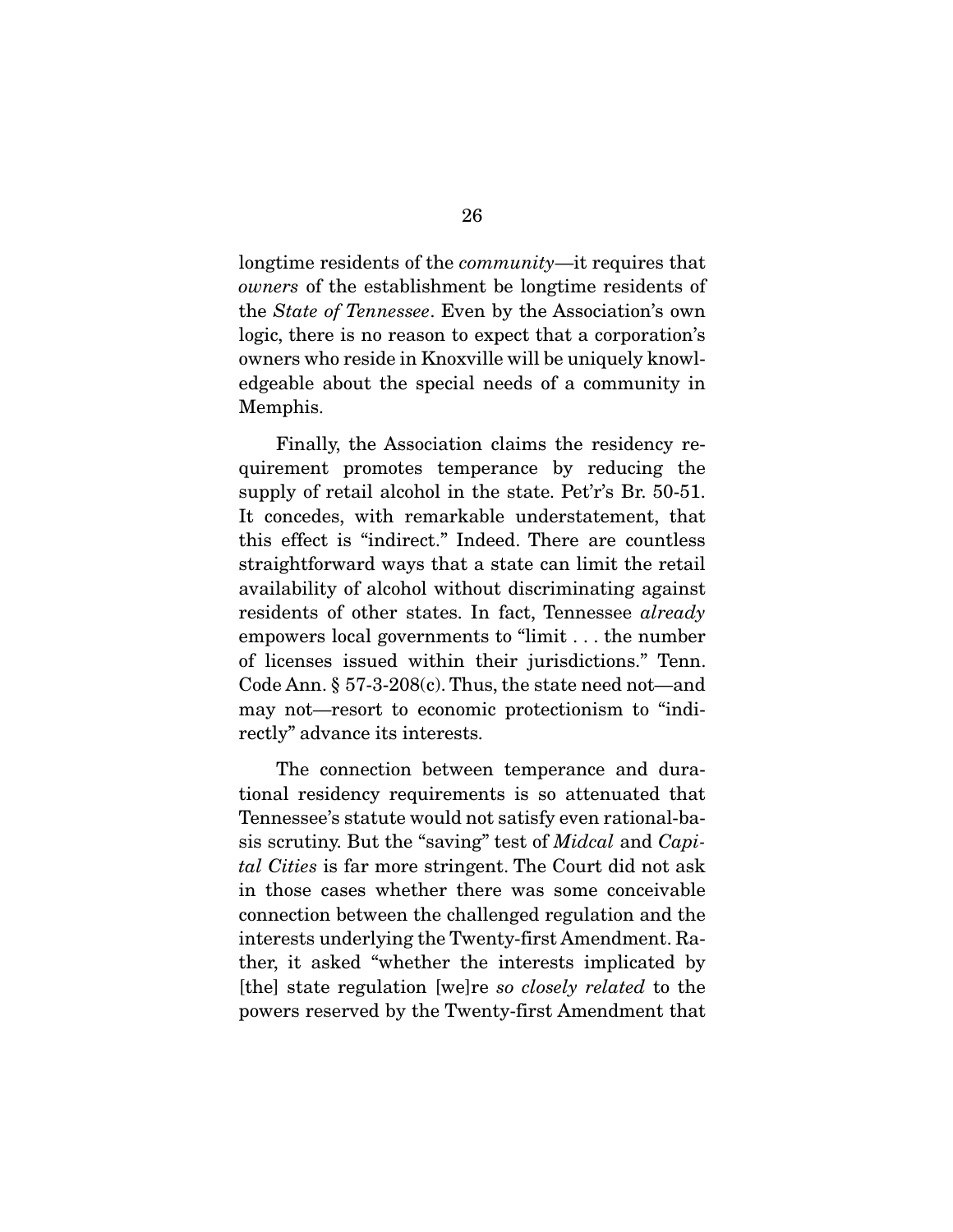the regulation m[ight] prevail, notwithstanding that its requirements directly conflict[e]d with express federal policies." *Capital Cities*, 467 U.S. at 714 (emphasis added). Tennessee's durational residency requirements fail this test, and for the same reasons, fail the far stricter scrutiny applicable to laws that discriminate against interstate commerce.7

# II. Tennessee's Durational Residency Requirements Violate The Privileges Or Immunities Clause Of The Fourteenth Amendment

 The durational residency requirements also violate the Privileges or Immunities Clause of the Fourteenth Amendment, and the Court should affirm the judgment below on this alternative ground if it disagrees with the reasoning on which that judgment rests. In fact, the last time this Court confronted a durational residency requirement, it did precisely that: in *Saenz v. Roe*, 526 U.S. 489 (1999), the Court affirmed, on Privileges or Immunities Clause grounds, a judgment that had invalidated the requirement under the Equal Protection Clause.

 Moreover, this Court's Privileges or Immunities Clause precedent, while admittedly slim, squarely holds that the clause protects the right of newly-arrived state residents to be treated on equal terms with oldtimers. It was on this very ground that the Court

<sup>7</sup> For the reasons expressed in the Brief of Total Wine, this Court should invalidate Tennessee's residency scheme in its entirety, including its ten-year durational requirement.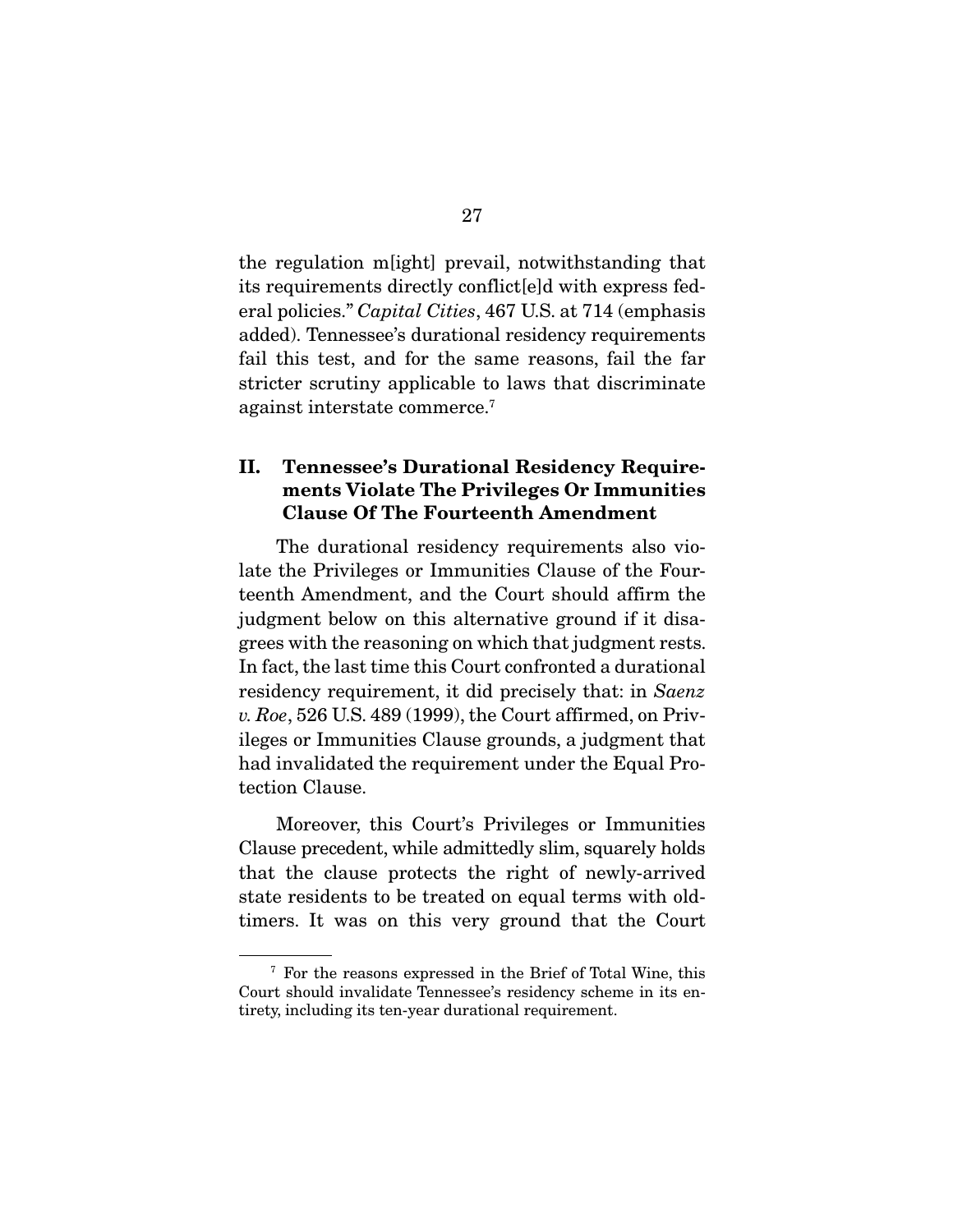invalidated California's one-year durational residency requirement for welfare benefits in *Saenz. Id.* at 502- 11. If the clause protects newly-arrived residents against such discrimination in the disbursement of welfare benefits, it surely protects them against such discrimination in their freedom to earn a living, as the Ketchums are trying to do in Tennessee.

 In fact, the original public understanding of the clause was that it would prohibit laws like the "Black Codes," which were passed by Southern states in the wake of the Civil War to restrict the mobility of the freedmen and keep them "in their place." The clause was designed in large measure to ensure that these newly-freed slaves (and all Americans) would be free to travel in pursuit of—and in pursuing—an honest living.

 Finally, enforcing the clause to protect a newly-arrived resident's right to earn a living on equal terms with longer-term residents would promote the very federalism values that justify affording states discretion to regulate alcohol in the first place.<sup>8</sup>

<sup>8</sup> Affluere's entitlement to a retail liquor license depends on the duration of residency of Doug and Mary Ketchum, its owners. The Ketchums are "citizen[s] of the United States" under the Privileges or Immunities Clause, and they risk losing their company's license—which was issued when they had resided in the state for only nine months—if the durational residency requirements are upheld. Thus, Affluere's entitlement to the license is "inextricably bound up" with the Ketchums' right to be treated equally in their new state of residence, and Affluere is "as effective a proponent of the right" as the Ketchums themselves. *Singleton v. Wulff*, 428 U.S. 106, 114-15 (1976); *see also Kowalski v. Tesmer*, 543 U.S. 125,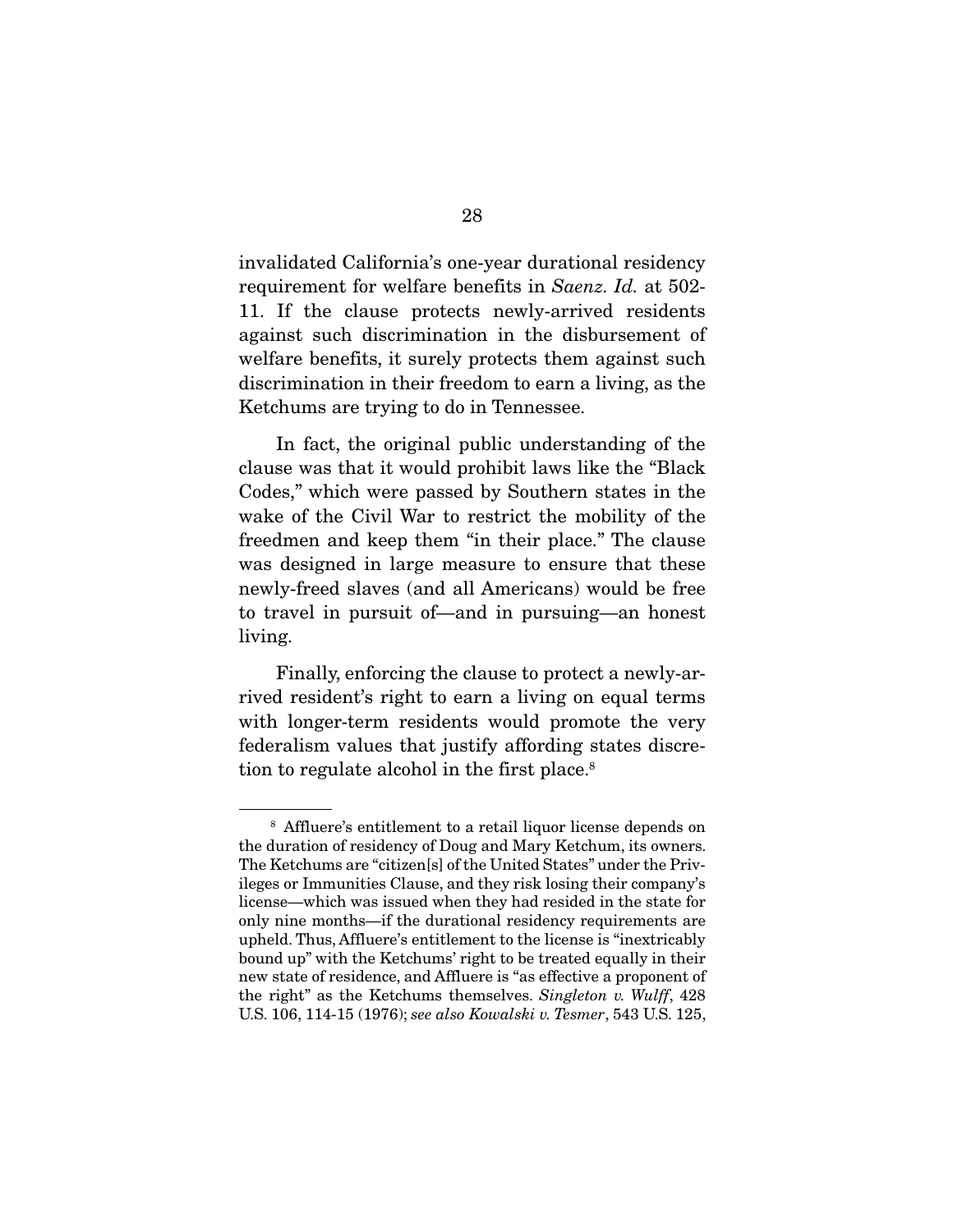### A. This Court Can And Should Reach The Privileges Or Immunities Issue

 If this Court determines that the Sixth Circuit's reasoning was incorrect, it should nevertheless affirm that court's judgment on an alternative ground: the Privileges or Immunities Clause of the Fourteenth Amendment. "The question before an appellate Court," after all, "is, was the *judgment* correct, not the *ground* on which the judgment professes to proceed." *McClung v. Silliman*, 19 U.S. 598, 603 (1821). The Court, moreover, may reach this issue despite its not being raised below. *E.g.*, *Gross v. FBL Fin. Servs., Inc.*, 557 U.S. 167, 173 n.1 (2009) (reaching issue first raised in respondent's merits brief in this Court); *Caterpillar Inc. v. Lewis*, 519 U.S. 61, 75 n.13 (1996) (same). In fact, in *Saenz*, this Court affirmed, on Privileges or Immunities grounds not developed below, a Ninth Circuit judgment that had invalidated a one-year durational residency requirement on other grounds.

 The same course is warranted here. As discussed below, Affluere's Privileges or Immunities argument is supported (indeed, dictated) by the law and record, and affirming on that ground would not expand the scope of relief the Sixth Circuit granted. *See Smith v. Phillips*, 455 U.S. 209, 215 n.6 (1982) ("Respondent may, of course, defend the judgment below on any ground which the law and the record permit, provided the

<sup>129-30 (2004);</sup> *cf. Travis v. Yale & Towne Mfg. Co.*, 252 U.S. 60, 77- 78 (1920) (invalidating, in case brought by corporation, statute that violated the Article IV Privileges and Immunities rights of its employees).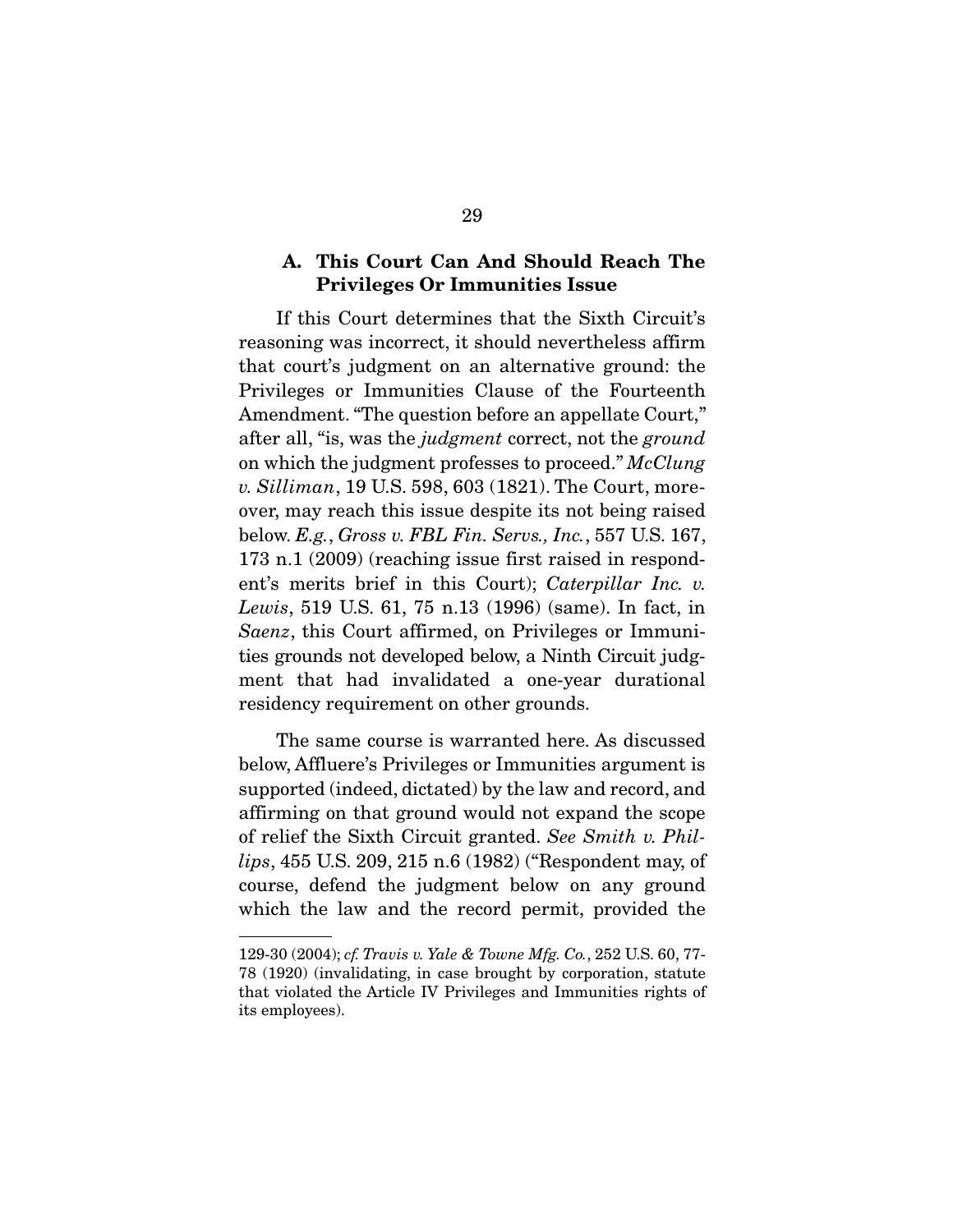asserted ground would not expand the relief which has been granted."). Moreover, the Privileges or Immunities issue is "predicate to an intelligent resolution of the question presented" and is therefore "fairly included within" it. *Caterpillar Inc.*, 519 U.S. at 75 n.13 (internal quotation marks omitted). The question presented, after all, asks "[w]hether the Twenty-first Amendment empowers States" to impose durational residency requirements for retail liquor licenses. Pet. i; *see also* Pet'r's Br. 17 (stating the "only issue before the Court is whether the Twenty-first Amendment permits states to impose two-year durational-residency requirements"). The predicate to that question is that states would *not* have the power to impose such requirements in the absence of the Twenty-first Amendment, and that may be true for Commerce Clause *or* Privileges or Immunities Clause reasons.

# B. This Court's Privileges Or Immunities Precedent Protects A Newly-Arrived Resident's Right To Be Treated On Equal Terms With Longtime Residents

 This Court's Privileges or Immunities precedent is admittedly slim, but it squarely recognizes the right of a resident newly arrived in a state to be treated on terms equal with those who have resided there longer. Both the majority *and* dissenting opinions in the Court's seminal Privileges or Immunities Clause decision, the *Slaughter-House Cases*, recognized that the clause protects such a right. And while the Court had little to say regarding the clause over the next century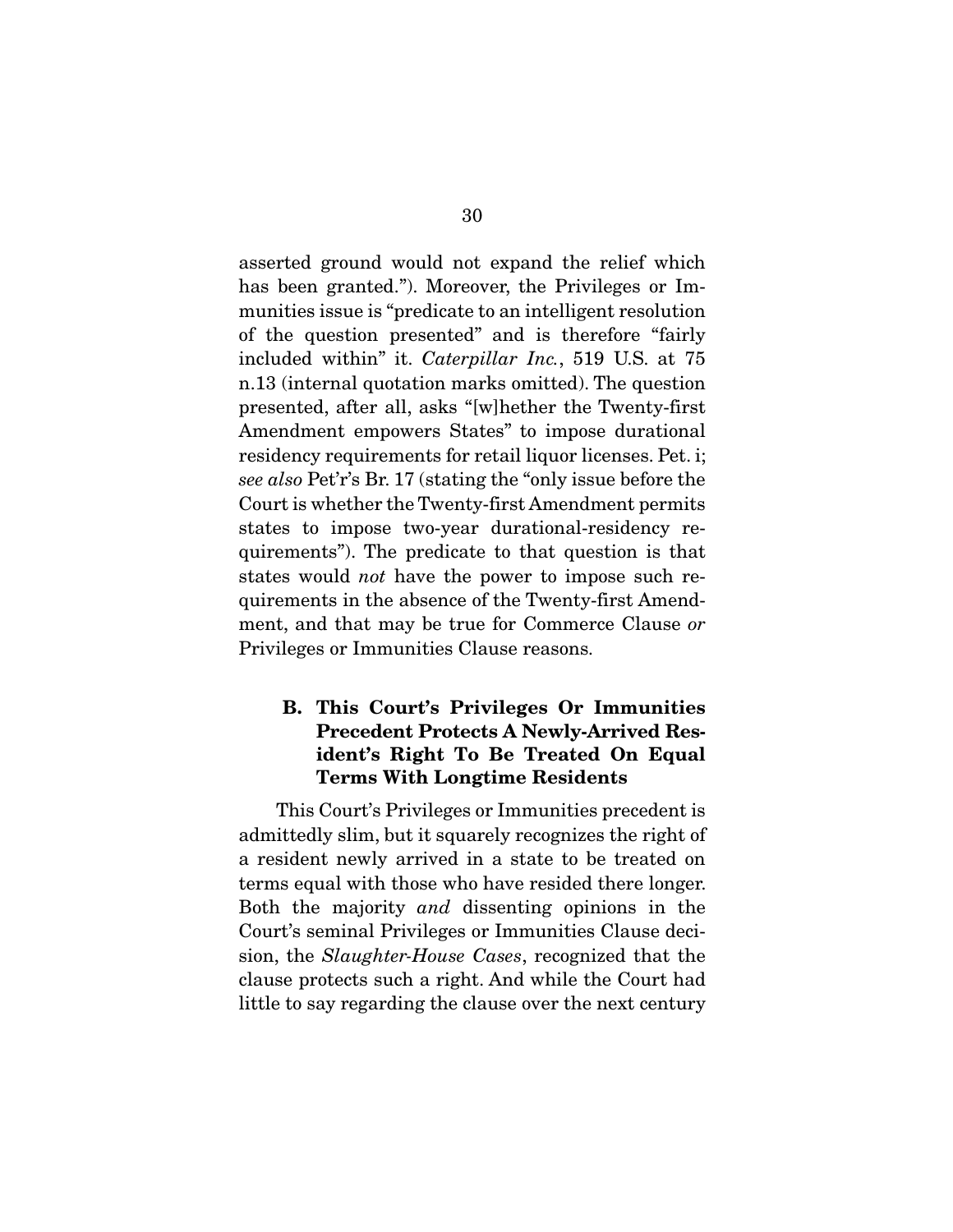and a quarter, its last significant exposition of the clause, *Saenz v. Roe*, reaffirmed *Slaughter-House*'s holding that the clause protects this right.

 In *Slaughter-House*, this Court was "called upon for the first time to give construction to" the Citizenship and Privileges or Immunities Clauses of the Fourteenth Amendment. 83 U.S. (16 Wall.) at 67. The Court began that construction with an overview of the circumstances leading up to the amendment's adoption. "[N]otwithstanding . . . the abolition of slavery," it noted, Southern states had adopted laws—the Black Codes—"which imposed upon the colored race onerous disabilities and burdens, and curtailed their rights in the pursuit of life, liberty, and property to such an extent that their freedom was of little value." *Id.* at 70. This led to "the conviction that something more was necessary in the way of constitutional protection." *Id.* That "something more" was the Fourteenth Amendment.

 The first section of the amendment, the Court noted, "opens with a definition of citizenship—not only citizenship of the United States, but citizenship of the States." *Id.* at 72. "No such definition was previously found in the Constitution," and the "Dred Scott case" had held "that a man of African descent, whether a slave or not, was not and could not be a citizen of a State or of the United States." *Id.* at 73. *"*This decision . . . had never been overruled," the Court noted, and consequently "all the negro race who had recently been made freemen" by the Thirteenth Amendment "were still, not only not citizens, but were incapable of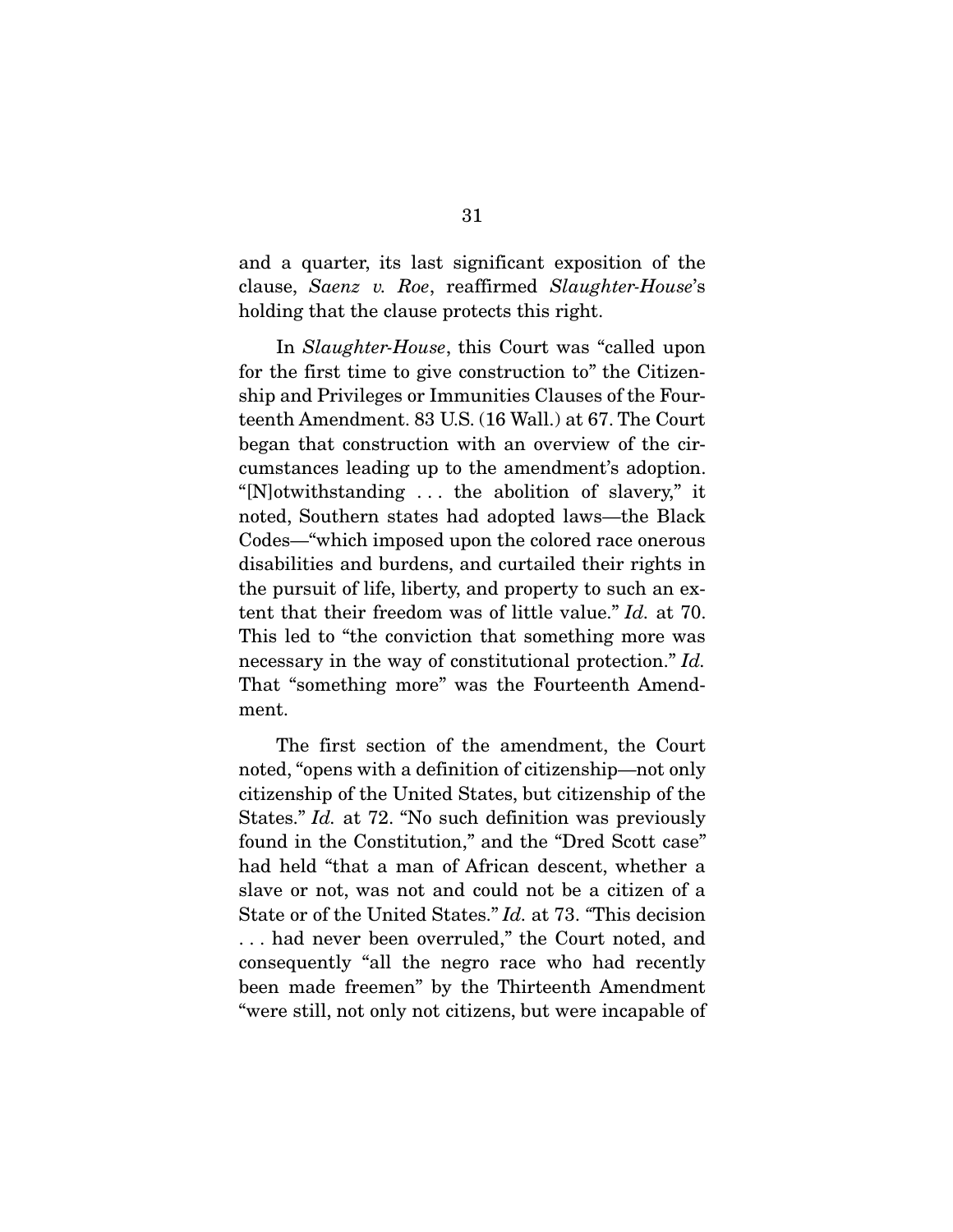becoming so by anything short of an amendment to the Constitution." *Id.* "To remove this difficulty," and "to establish a clear and comprehensive definition of . . . citizenship of the United States, and also citizenship of a State, the first clause of the first section"—the Citizenship Clause—"was framed." *Id.*

 The Court noted that the next clause of the amendment—the Privileges or Immunities Clause— "speaks only of privileges and immunities of citizens *of the United States*." *Id.* at 74 (emphasis added). According to the Court, such rights of national (as opposed to state) citizenship exclude "nearly every civil right for the establishment and protection of which organized government is instituted." *Id.* at 76. Only those rights "which owe their existence to the Federal government, its National character, its Constitution, or its laws" are protected by the Privileges or Immunities Clause. *Id.* at 79.

 "But lest it should be said that no such privileges and immunities are to be found," the Court proceeded to identify some. *Id.* Among them is that "a citizen of the United States can, of his own volition, become a citizen of any State of the Union by a *bonâ fide* residence therein, with the same rights as other citizens of that State." *Id.* at 80.

 The dissenting justices criticized the majority's "much too narrow" construction of the clause. *Id.* at 129 (Swayne, J., dissenting). Significantly for this case, however, they agreed with the majority that one of the rights the clause protects is the right of a newly-arrived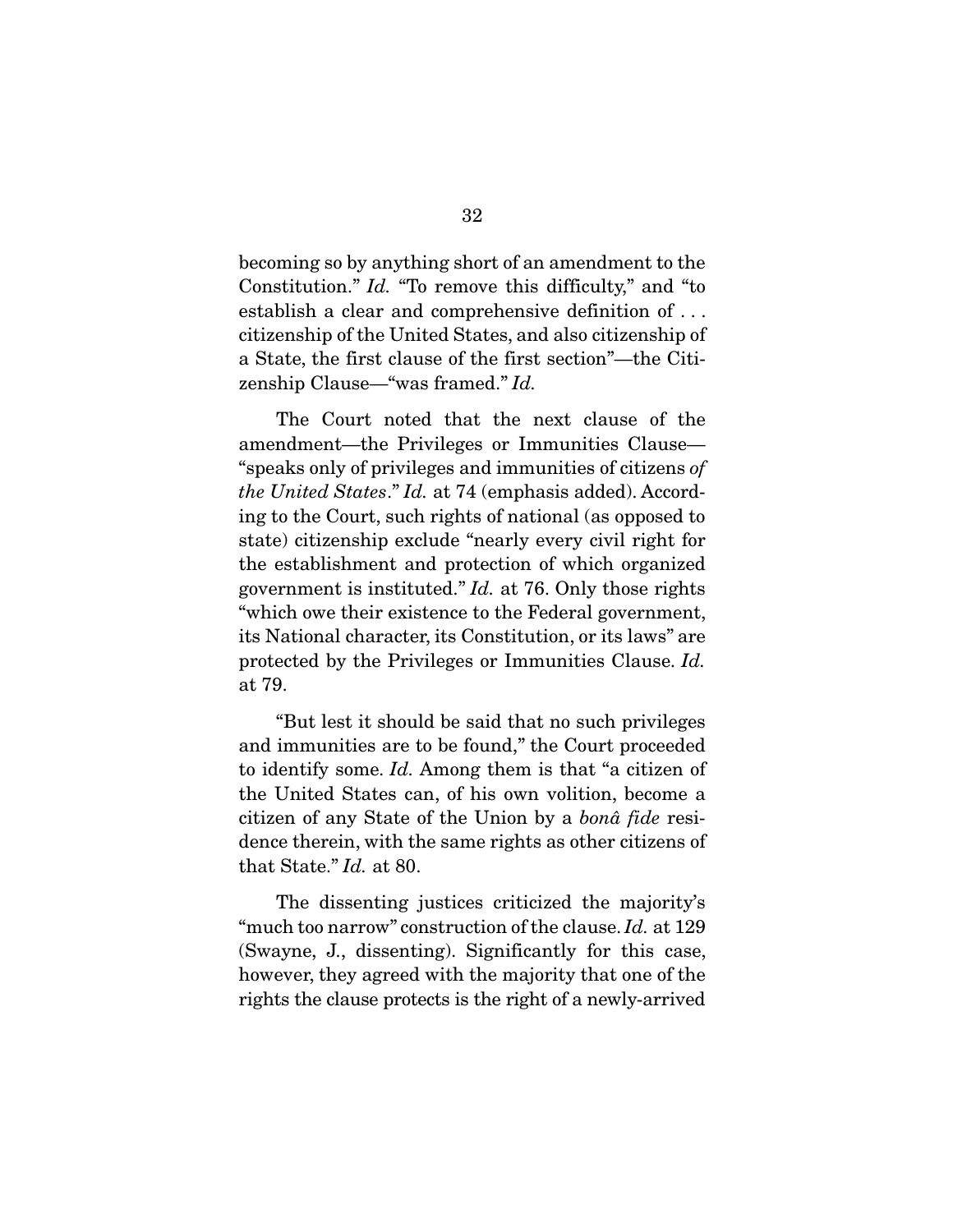resident of a state to be treated equally with longerterm residents. As Justice Bradley explained, "[a] citizen of the United States has a perfect constitutional right to go to and reside in any State he chooses, and to claim citizenship therein, and an equality of rights with every other citizen." *Id.* at 112-13 (Bradley, J., dissenting). Justice Field agreed, explaining that the clause "protect[s] . . . every citizen of the United States against" legislation that "discriminat[es] . . . against him in favor of others ... resid [ing] in the same ... State[ ]." *Id.* at 100-01 (Field, J., dissenting).

 In the century following *Slaughter-House*, this Court invalidated durational residency requirements for impermissibly discriminating against newly-arrived residents of a state. *E.g.*, *Mem'l Hosp. v. Maricopa Cty.*, 415 U.S. 250 (1974) (invalidating one-year requirement for free medical services); *Dunn v. Blumstein*, 405 U.S. 330 (1972) (invalidating one-year requirement to vote in state elections); *Shapiro v. Thompson*, 394 U.S. 618 (1969) (invalidating one-year requirement for welfare benefits). In so doing, however, the Court relied on the Equal Protection, rather than Privileges or Immunities, Clause, despite the common ground regarding the latter in *Slaughter-House*.

 Finally, in 1999, this Court relied on the Privileges or Immunities Clause to invalidate a one-year durational residency requirement for full welfare benefits in California. In *Saenz v. Roe*, the Court eschewed the equal protection grounding of its earlier durational residency decisions. "What is at issue in th[e] case," the Court explained, is "the right of the newly arrived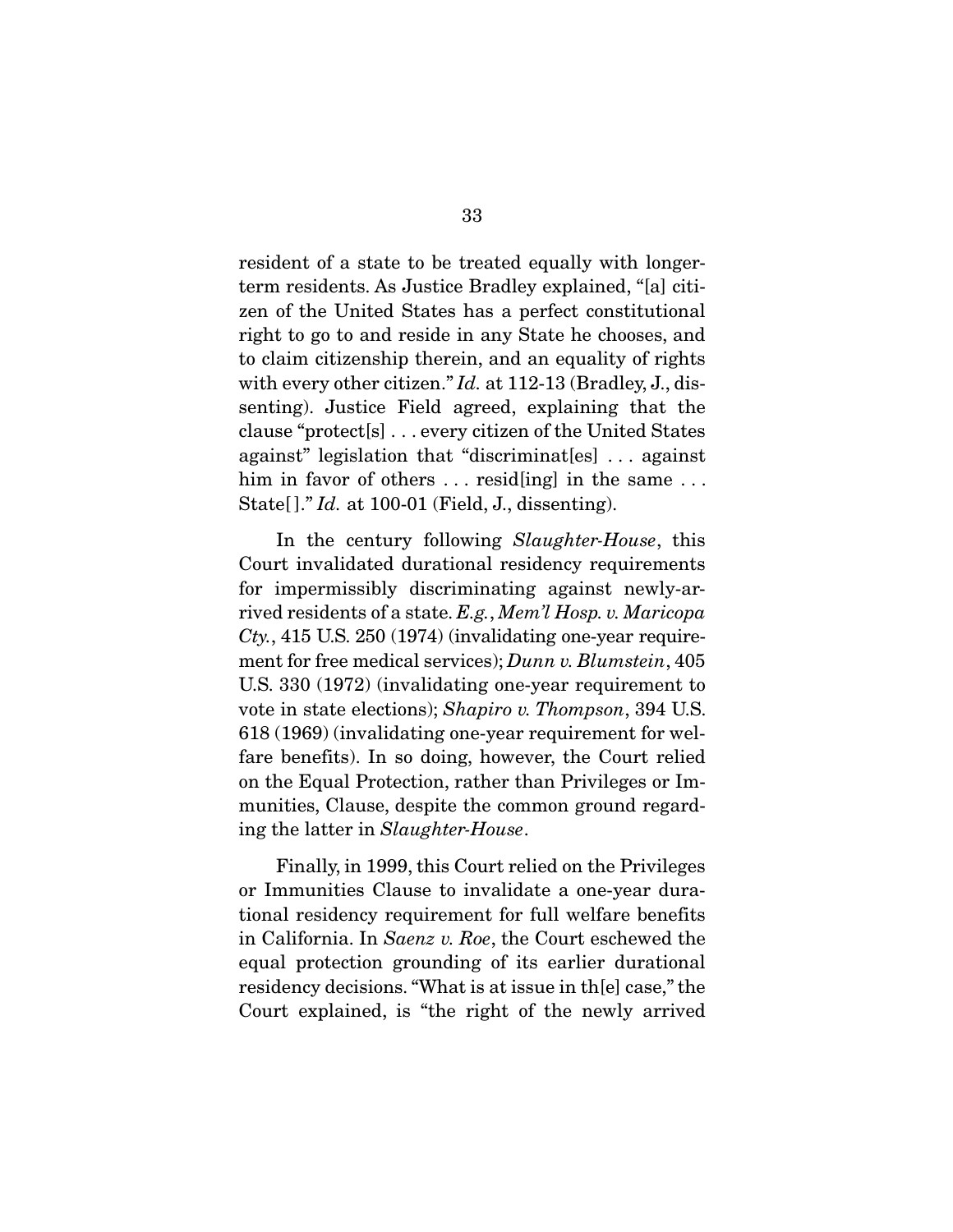citizen to the same privileges and immunities enjoyed by other citizens of the same State"—a right "plainly" protected in the very language of the Citizenship and Privileges or Immunities Clauses. 526 U.S. at 502, 503. "[I]t has always been common ground," the Court noted, that the clause protects the right of the newly arrived resident to be treated equally in her new state of residence, citing, as evidence, Justice Miller's *Slaughter-House* majority opinion and Justice Bradley's dissent. *Id*. at 503-04. "That right," the Court added, "is protected not only by the new arrival's status as a state citizen, but also by her status as a citizen of the United States." *Id.* at 502.9

 Chief Justice Rehnquist, in an opinion joined by Justice Thomas, dissented in *Saenz*. On one hand, he agreed that the Privileges or Immunities Clause prohibits a state from discriminating against the rights of newly-arrived residents. *See id.* at 513 (Rehnquist, C.J., dissenting) ("I agree with the proposition that a 'citizen of the United States can, of his own volition, become a citizen of any State of the Union by a *bonâ fide* residence therein, with the same rights as other citizens of that State.' " (quoting *Slaughter-House*, 83 U.S. (16 Wall.) at 80)). At the same time, he believed that a state may use a one-year durational requirement to "test" the bona fides of claims to residence before it disburses "certain in-state *benefits*," such as welfare or

<sup>&</sup>lt;sup>9</sup> In this regard, the right is an example of the "overlap" between rights of national and state citizenship. *See McDonald v. City of Chicago*, 561 U.S. 742, 853 (2010) (Thomas, J., concurring in part and concurring in judgment).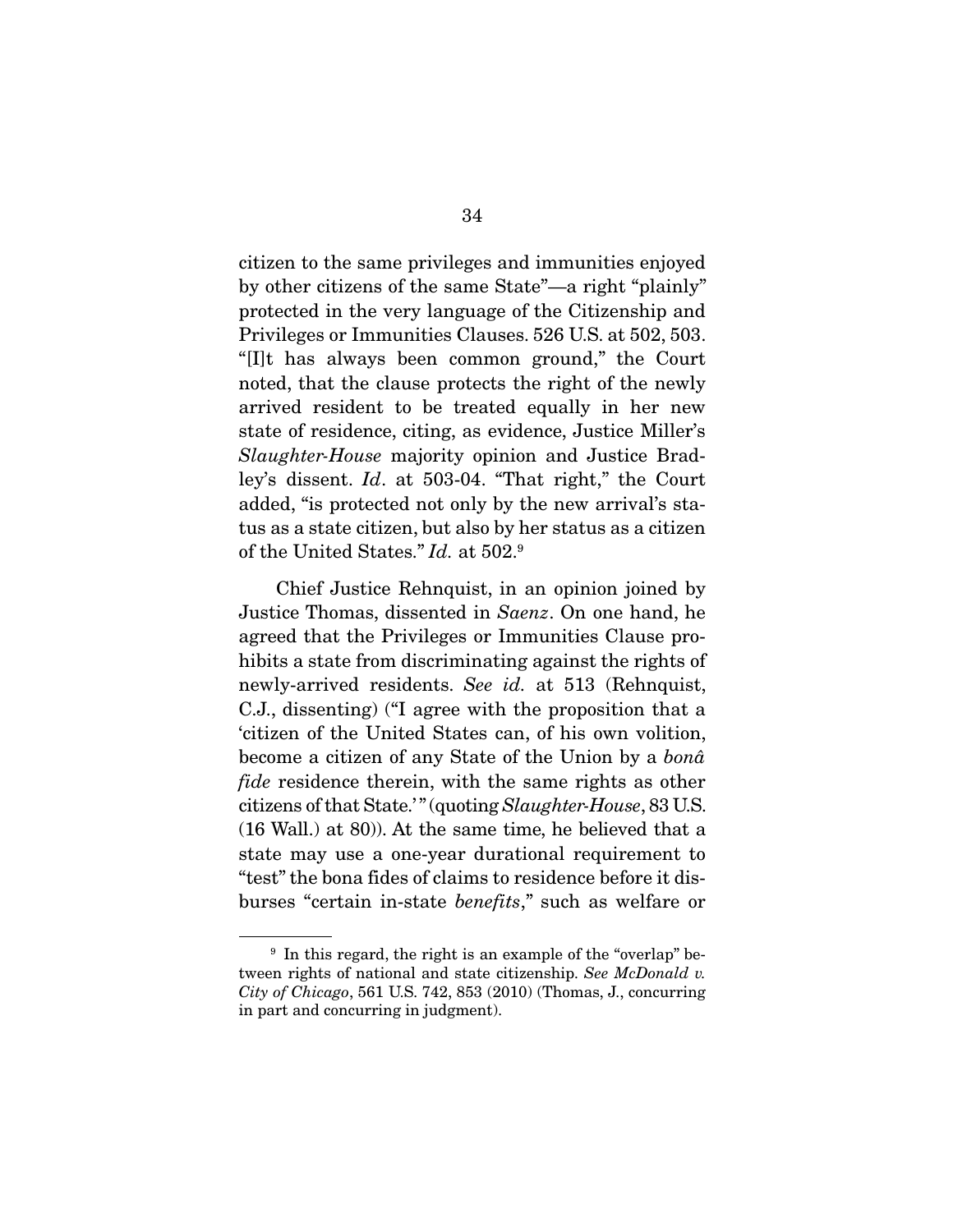free medical care. *Id.* at 517 (emphasis added). States, he explained, must "retain the ability . . . to ferret out those who intend to take the privileges and run." *Id.* at 517. While the Chief Justice did not directly opine on whether a state could impose a durational residency requirement on a newly-arrived resident's ability to work or own a business as Tennessee has done, he stressed that California's requirement "ha[d] no effect whatsoever on" a newly-arrived resident's access to "employment . . . services." *Id.* at 520.

 Justice Thomas authored a separate dissent (which Chief Justice Rehnquist joined), focusing on the original understanding of the Privileges or Immunities Clause. He drew heavily on the opinion of Justice Bushrod Washington riding circuit in *Corfield v. Coryell*, 6 F. Cas. 546 (C.C.E.D. Pa. 1823), concerning the "fundamental" rights protected by the Privileges *and* Immunities Clause of Article IV, section 2. Justice Thomas noted that "*Corfield* indisputably influenced the Members of Congress who enacted the Fourteenth Amendment," and that "[w]hen Congress gathered to debate the Fourteenth Amendment, Members frequently, if not as a matter of course, appealed to *Corfield*, arguing that the Amendment was necessary to guarantee the fundamental rights that Justice Washington identified in his opinion." *Saenz*, 526 U.S. at 526 (Thomas, J., dissenting). "[T]heir repeated references to the *Corfield* decision," he reasoned, "supports the inference that, at the time the Fourteenth Amendment was adopted, people understood that 'privileges or immunities of citizens' were fundamental rights, rather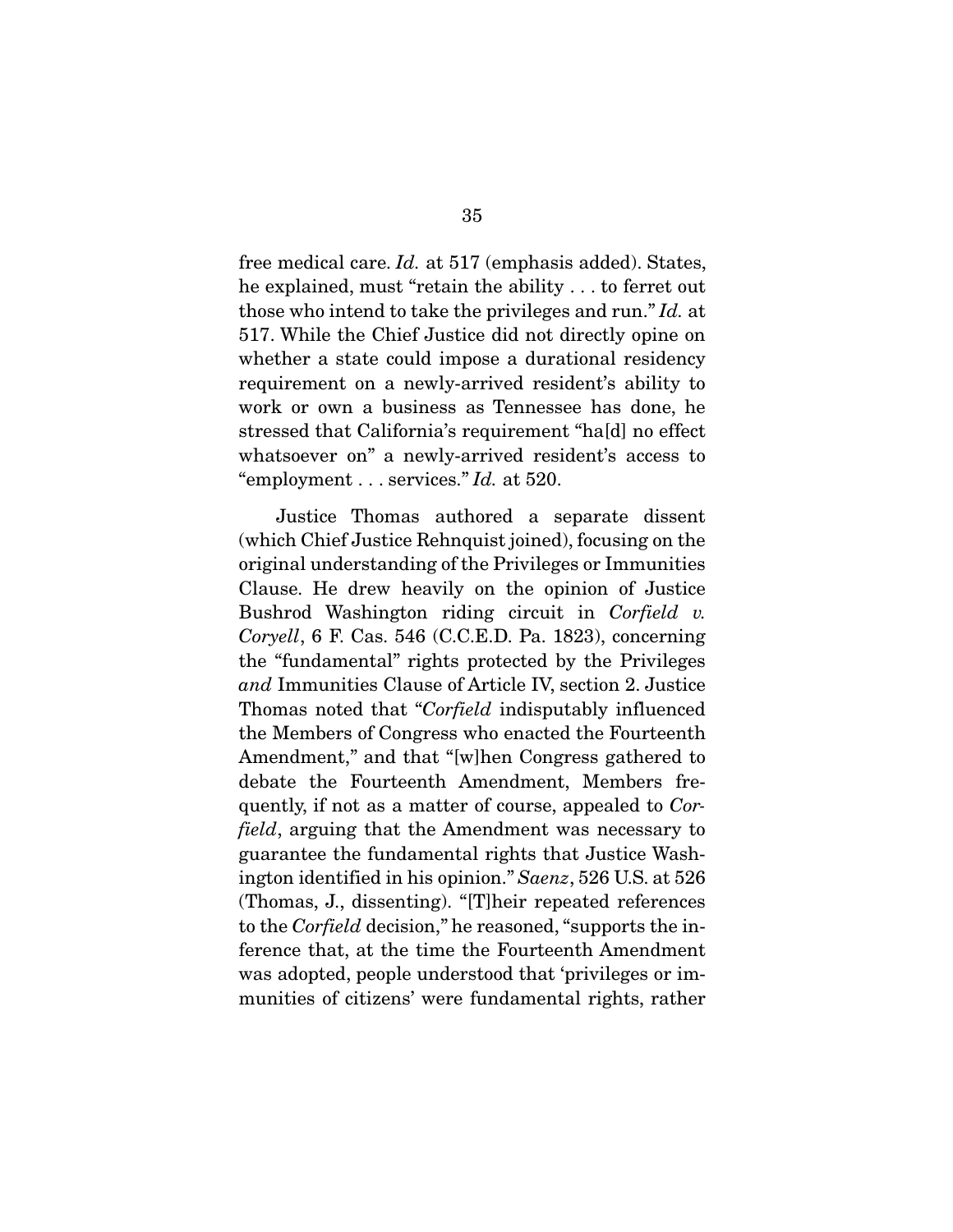than every *public benefit* established by positive law." *Id.* at 527 (emphasis added). Accordingly, he rejected "the majority's conclusion—that a State violates the Privileges or Immunities Clause when it 'discriminates' against citizens who have been domiciled in the State for less than a year in the *distribution of welfare benefits*—[because it] appears contrary to the original understanding" of the clause. *Id.* (emphasis added). But just as Chief Justice Rehnquist had noted the distinction between discrimination in welfare benefits and discrimination in employment services, Justice Thomas noted that one of the "fundamental" rights recognized in *Corfield* is "[t]he right of a citizen of one state . . . to reside in any other state, for purposes of *trade, agriculture, [or] professional pursuits*." *Id.* at 525 (emphasis added) (quoting *Corfield*, 6 F. Cas. at 552).

 Most recently, in *McDonald v. City of Chicago*, the Court was asked whether the Second Amendment is enforceable against the states through the Privileges or Immunities Clause. A plurality of the Court concluded that it is instead incorporated through the Due Process Clause, 561 U.S. at 791 (plurality), but Justice Thomas, providing a fifth vote for the Court's judgment, concluded that "the right to keep and bear arms is a privilege of American citizenship" protected by the Privileges or Immunities Clause. *Id.* at 806 (Thomas, J., concurring in part and concurring in judgment). In so concluding, he examined the history of the clause to discern its original public meaning. He determined that "the privileges and immunities of American citizenship . . . overlap to at least some extent with the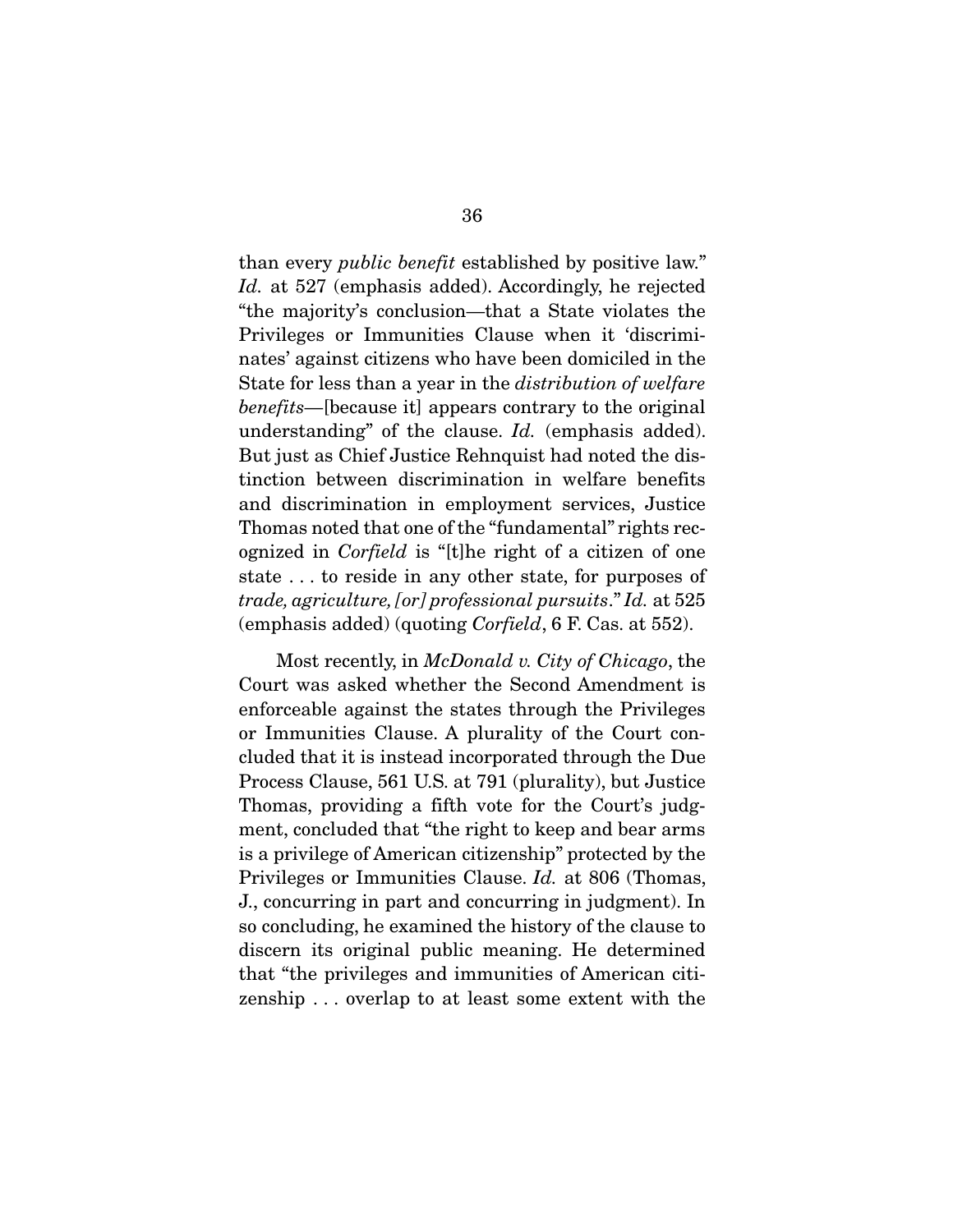privileges and immunities traditionally recognized in citizens in the several States." *Id.* at 853. In that light, he saw "no reason to interpret the Privileges or Immunities Clause as putting the Court to the extreme choice of interpreting the 'privileges and immunities' of federal citizenship to mean either all those rights listed in *Corfield*, or almost no rights at all," as *Slaughter-House* suggests. *Id.* at 852. Although he did not elaborate on which rights fall within this overlap, the right of a citizen of one state to change her residence to pursue a living in another state, and to be treated equally therein, is one of them, embraced by both *Slaughter-House* and *Corfield*.

 In short, this Court's Privileges or Immunities Clause precedent—from *Slaughter-House* to *Saenz* protects the right of the newly-arrived resident of a state to be treated equally with longer-term residents. Whether one believes, like the *Slaughter-House* majority, that the clause protects only a handful of rights of national citizenship or, like the *Slaughter-House* dissent, a broader array of "fundamental" rights such as those identified in *Corfield*, Tennessee's requirement of two years' residency to secure, and ten years' residency to renew, a retail liquor license abridges a right that falls squarely within the clause's protection. And whether one believes that the clause prevents discrimination against the newly-arrived resident generally or, rather, only in her "trade, agriculture, [and] professional pursuits," *Corfield*, 6 F. Cas. at 552, it prevents the type of discrimination effected by Tennessee's law.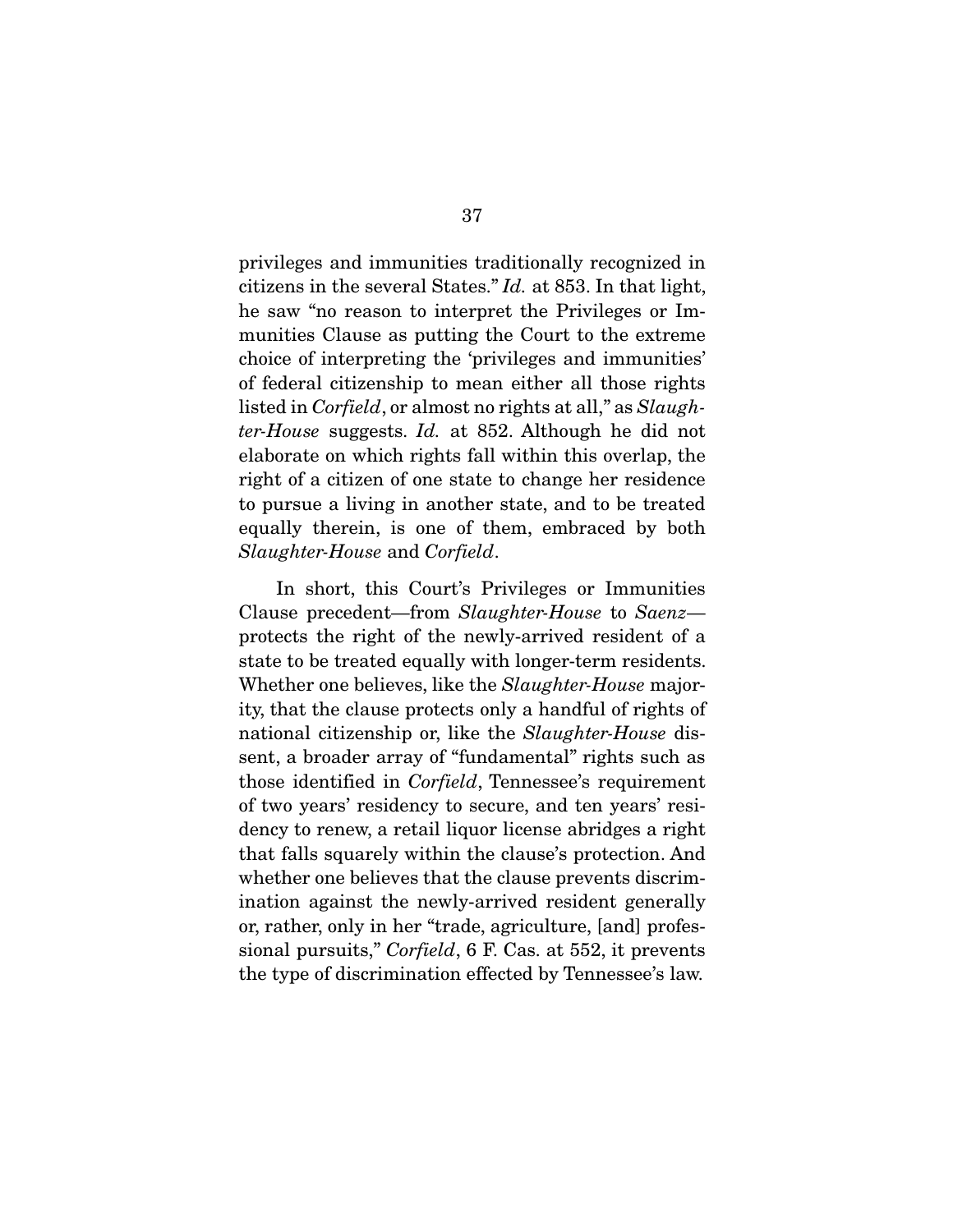### C. As Originally Understood, The Clause Protected The Right To Migrate In Connection With Employment

 In fact, it would be perverse to conclude that the clause does *not* protect the newly-arrived resident in her pursuit of an honest living, because the original public understanding of the clause was that it would protect the ability of the newly-freed slaves—and all Americans—to travel in pursuing their own free labor.

### 1. The Right To Migrate In The Antebellum Period

 "From the earliest days of American nationhood, a free citizen ha[d] been able to claim a right of geographical mobility." Kenneth L. Karst, *The Coming Crisis of Work in Constitutional Perspective*, 82 Cornell L. Rev. 523, 548 (1997). Yet African Americans, on the very theory that they were not national citizens, were denied that right.

 "In a single section of the Constitution"—Article IV, section 2—"the framers drew an explicit line between free labor and slave labor," affording mobility to the former and denying it to the latter. *Id*. The first clause of that section—the Privileges *and* Immunities Clause—guaranteed "[c]itizens" the right to travel to and reside in another state in the pursuit of a livelihood, *see Corfield*, 6 F. Cas. at 551-52, while the section's third clause, the Fugitive Slave Clause, guaranteed that a slave who escaped to a free state could be returned to bondage.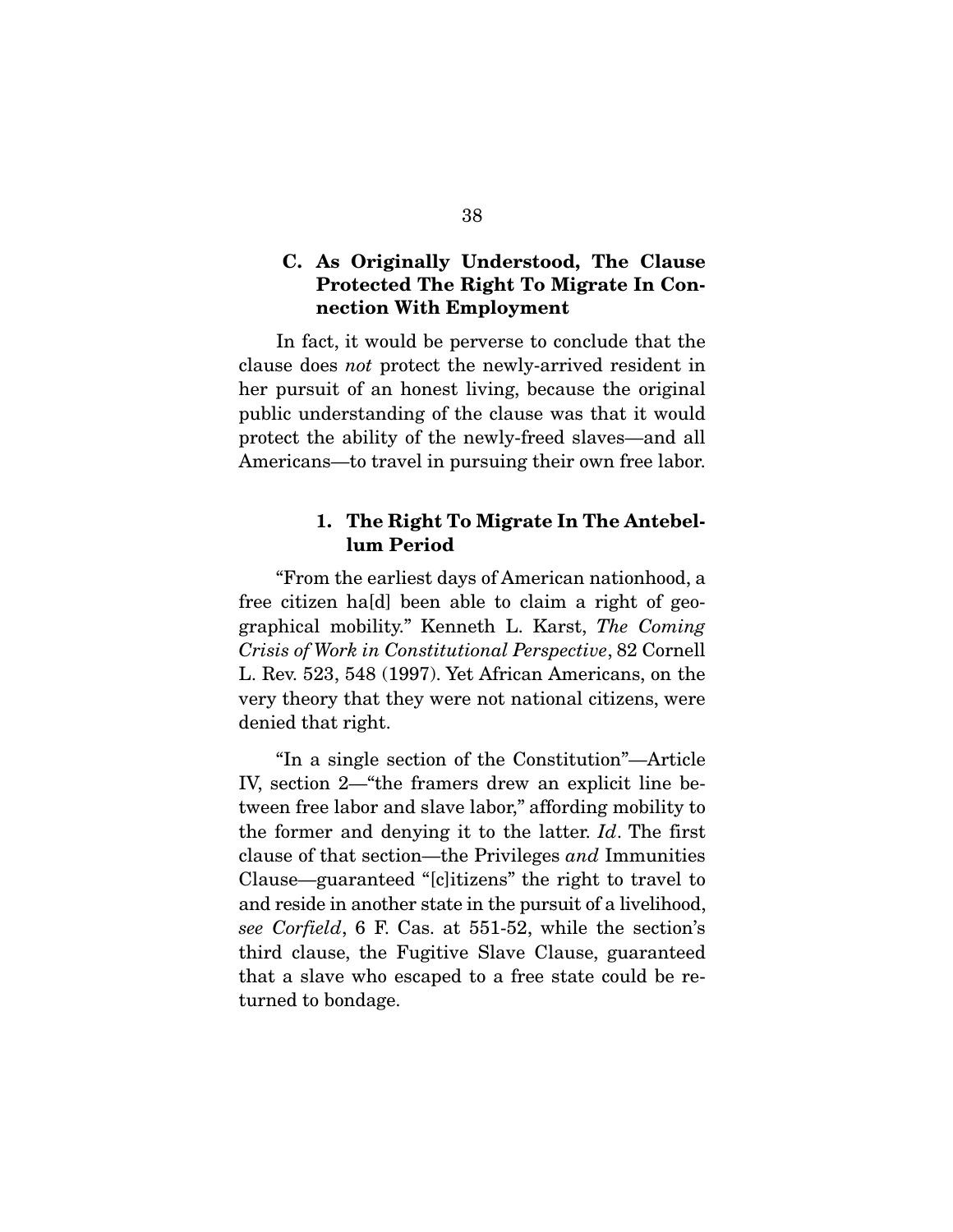But what of *free* blacks? Could they avail themselves of Article IV's protection of the right to migrate "for purposes of trade, agriculture, [or] professional pursuits"? In the antebellum years, Southern states and even some in the North—did not think so. They enacted myriad laws to prohibit or inhibit black movement in economic pursuits—from the Negro Seamen Acts under which more than 10,000 black sailors were jailed upon entering Southern ports, *see* W. Jeffrey Bolster, *Black Jacks* 199, 206 (1997), to the constitutional and statutory provisions prohibiting or penalizing free black migration in Indiana, Illinois, and Iowa, *see* Raymond T. Diamond, *National and Local Perspectives on States' Use of Criminal Law to Regulate Undocumented or Unauthorized Migration*, 12 Loy. J. Pub. Int. L. 375, 380-81 (2011).

 These states were able to enact such restrictions on the movement of free blacks because the citizenship status of free blacks was uncertain, and the protections of Article IV's Privileges and Immunities Clause extend only to the "[c]itizens of each State." U.S. Const. art. IV, § 2. While abolitionists argued for the citizenship of blacks under the clause, their position was rejected in *Dred Scott v. Sandford*, which held that blacks, slave or free, were not citizens and therefore did not enjoy "the privileges and immunities of citizens" protected by Article IV, section 2. 60 U.S. (19 How.) 393 (1857).

 "*Dred Scott* did not distinguish between privileges and immunities of citizens of the United States and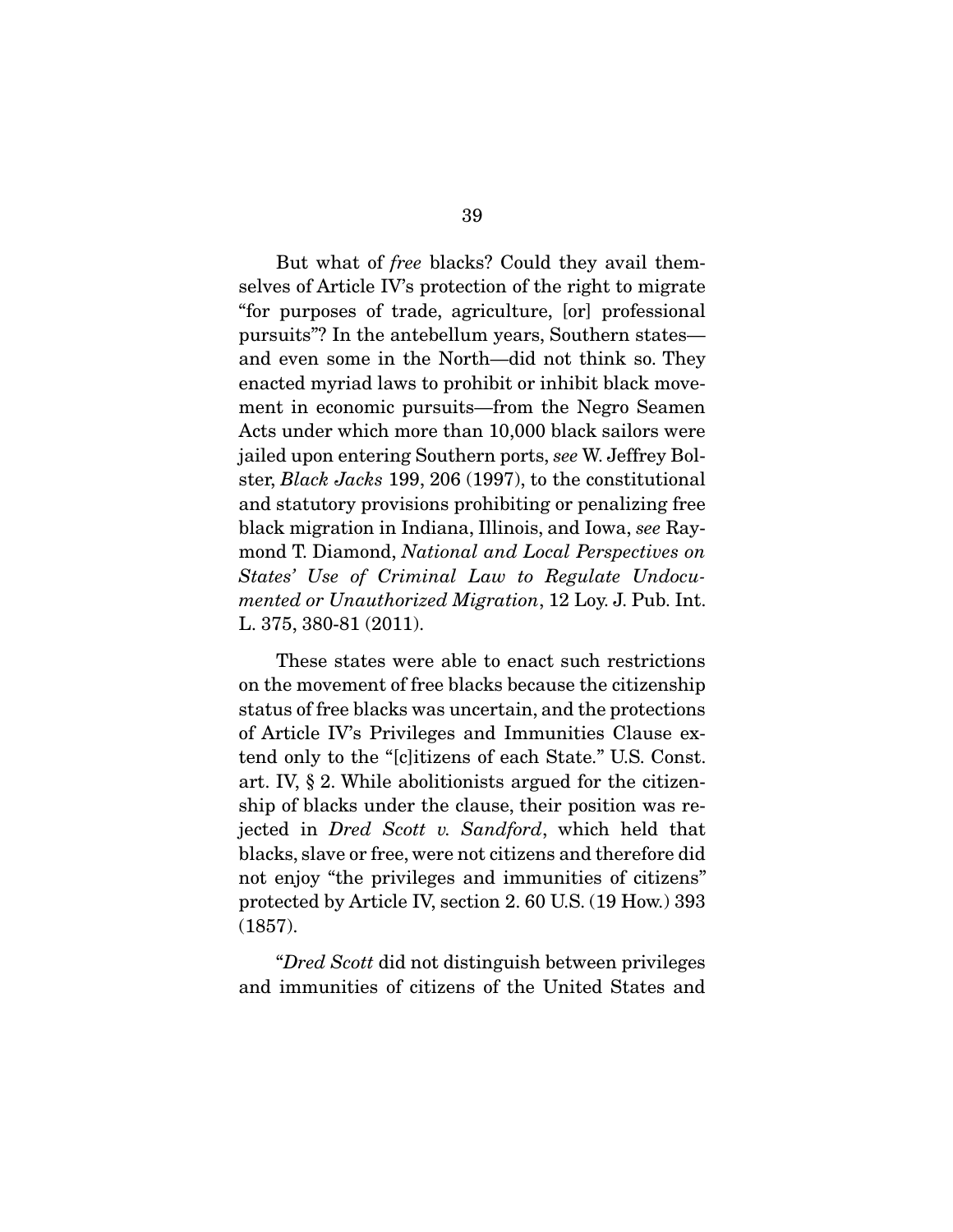citizens in the several States, instead referring to the rights of citizens generally." *McDonald*, 561 U.S. at 822 (Thomas, J., concurring in part and concurring in judgment). "It did, however, give examples of what the rights of citizens were," *id.*, and among them was the right of citizens of a state "to enter every other State whenever they pleased" and "to sojourn there as long as they pleased." *Dred Scott*, 60 U.S. at 417.

 According to Chief Justice Taney, "it cannot be believed that the large slaveholding States regarded [blacks] as included in the word citizens, or would have consented to a Constitution which might" afford blacks this right. *Id*. at 416. He "was clearly upset by the possibility that if blacks were citizens of the United States, they would have the right to travel to other states, including Southern states, and, under Article IV, Section 2, would enjoy the privileges and immunities of citizens in those states." Jack M. Balkin & Sanford Levinson, *Thirteen Ways of Looking at* Dred Scott, 82 Chi.-Kent L. Rev. 49, 56-57 (2007).

 In an ironic—and perverse—way, Justice Catron's concurring opinion also placed the right of migration among those protected by Article IV, section 2. Dred Scott's claim for freedom rested in part on the Missouri Compromise: he maintained that his residence and work in territory that was free under the Compromise required his emancipation upon return to Missouri. The Court did not simply reject Scott's claim—it declared the Compromise itself unconstitutional. According to Justice Catron, the Compromise deprived slaveholders of *their* "rights, privileges, and immunities" because it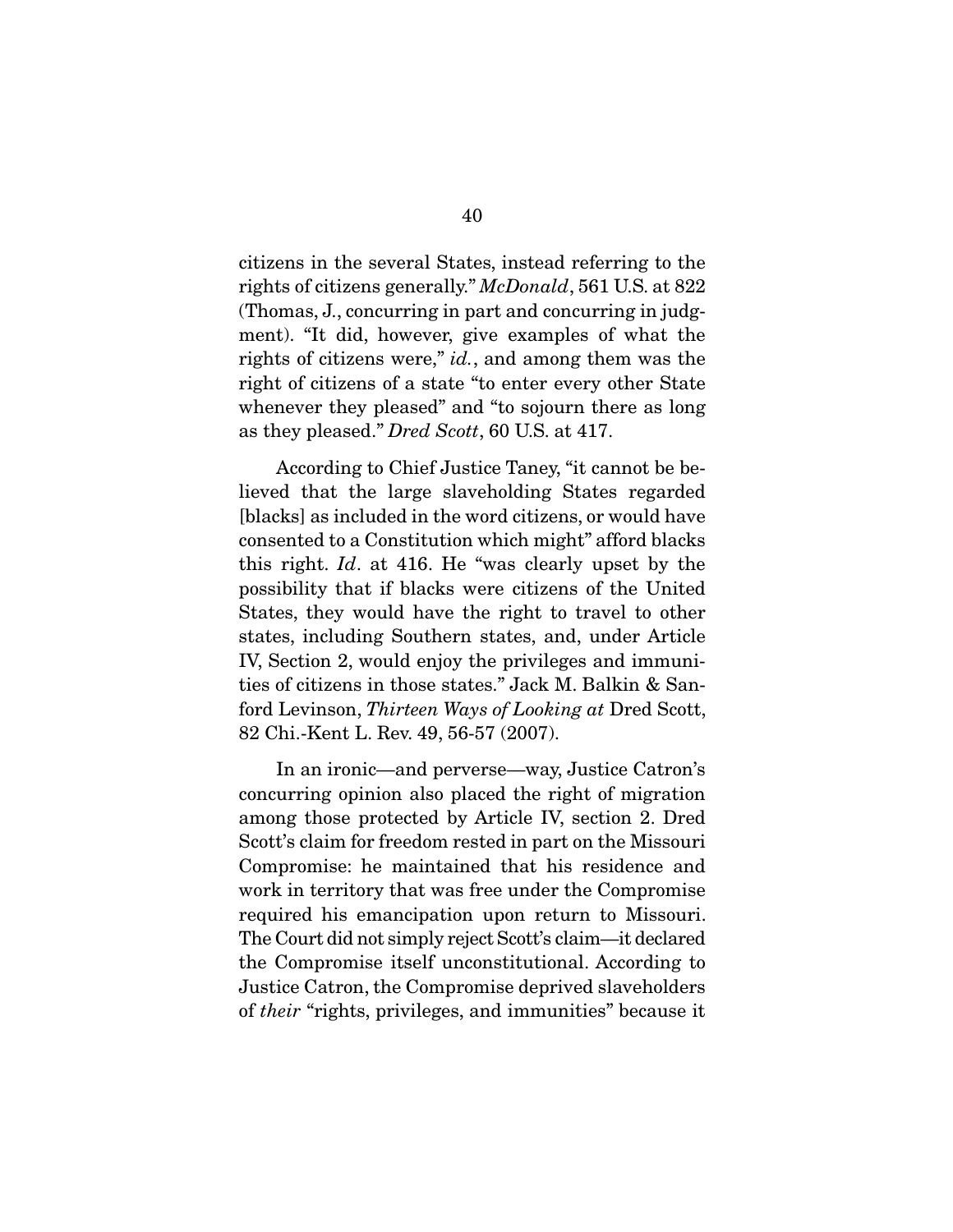*deterred their migration*: it "refused the[ir] right to emigrate to" free territory "unless they left their most valuable and cherished property behind them." *Dred Scott*, 60 U.S. at 526, 529 (Catron, J., concurring). In this sense, Justice Catron anticipated this Court's later jurisprudence invalidating durational residency requirements that likewise deter migration. Balkin & Levinson, *supra*, at 83.

 Thankfully, the debate over citizenship and the rights attendant to it did not end with *Dred Scott*. Almost immediately after the decision, Congress took up whether to admit Oregon to the Union as a state. Particularly problematic was a provision in the constitution approved by territorial voters that would restrict free black migration: "No free negro, or mulatto, not residing in this State at the time of the adoption of this Constitution, shall come, reside, or be within this State," and "the Legislative Assembly shall provide . . . for the punishment of persons who shall bring them into the State, or employ" them. Or. Const. of 1857, art. XVIII, § 4. Members of Congress who opposed Oregon's admission contended that this provision violated Article IV's Privileges and Immunities Clause, and the ensuing debate "foreshadowed the congressional debate over the rights of citizenship during Reconstruction." Rebecca E. Zietlow, *Congressional Enforcement of Civil Rights and John Bingham's Theory of Citizenship*, 36 Akron L. Rev. 717, 726 (2003).

 Among those opposing Oregon's admission was Representative John Bingham, future architect of the Fourteenth Amendment's Privileges or Immunities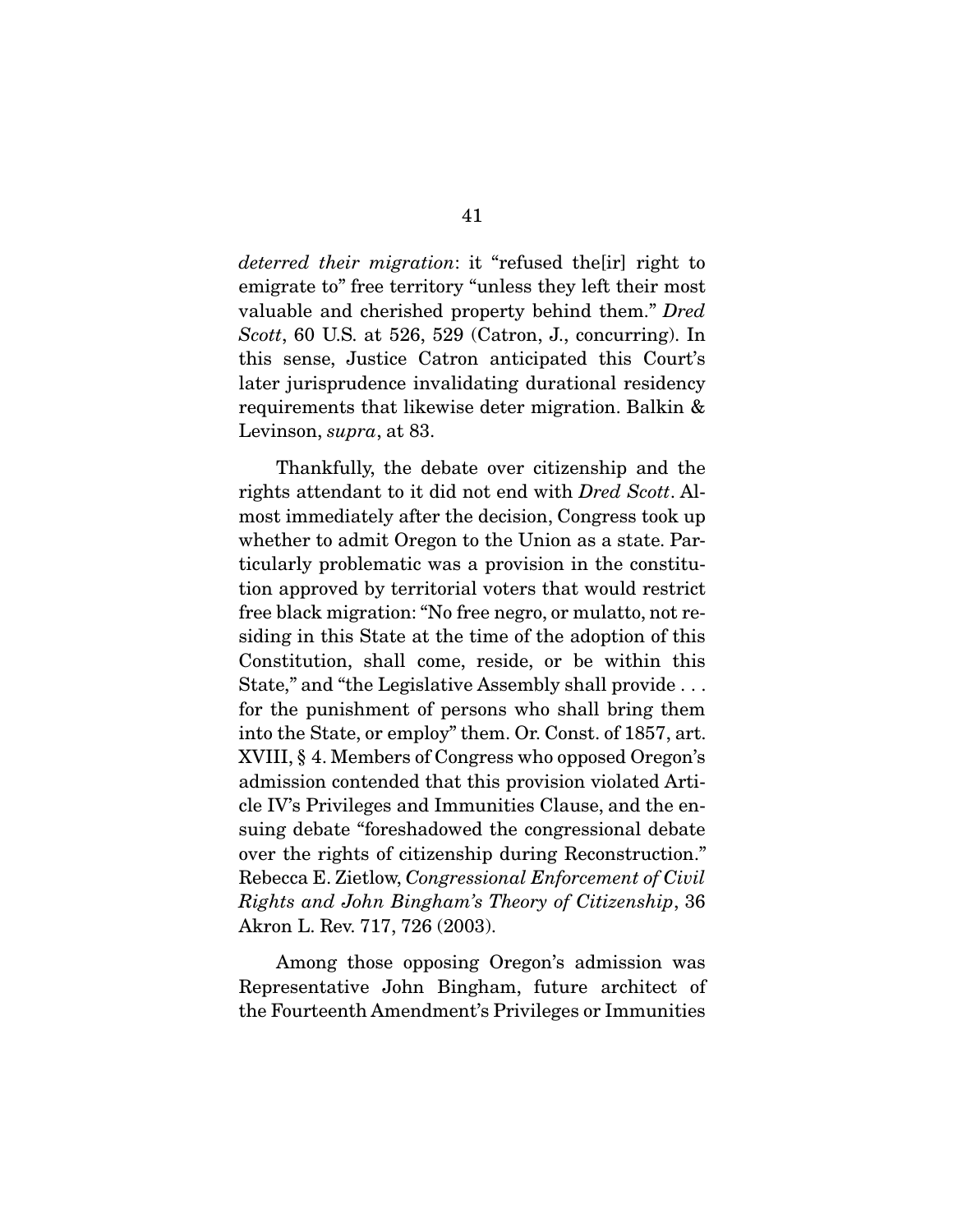Clause, who saw the state constitutional provision as abridging the right of free blacks to migrate. In an 1859 speech, he argued that free blacks were, by virtue of their citizenship in their respective states, also citizens of the United States, and that Article IV would be rendered "a mockery" if it did not "restrain each and every State from closing its territory . . . against citizens of the United States." Cong. Globe, 35th Cong., 2nd Sess. 984 (1859). He "den[ied] that any State may exclude a law abiding citizen of the United States from coming within its Territory, or abiding therein, or acquiring and enjoying property therein, or from enjoyment therein of the 'privileges and immunities' of a citizen of the United States." *Id.*

# 2. The Right To Migrate In The Early Postbellum Years

 For a (very) short time after emancipation, things looked more promising for blacks. "[I]nnumerable Negroes left the plantations on which they had worked" and "sought work elsewhere on better terms." Robert Cruden, *The Negro in Reconstruction* 20 (1969).

 "[A]s advocates of free wage labor," Northern Republicans "supported the right of freed people to move about the region, relocate into cities, and even leave the South in hopes of financial betterment." Douglas R. Egerton, *The Wars of Reconstruction* 179 (2014). "Southern landlords," however, "desired just the opposite." *Id.* They saw in abolition "potential economic disaster," as "[m]obile, free African-American laborers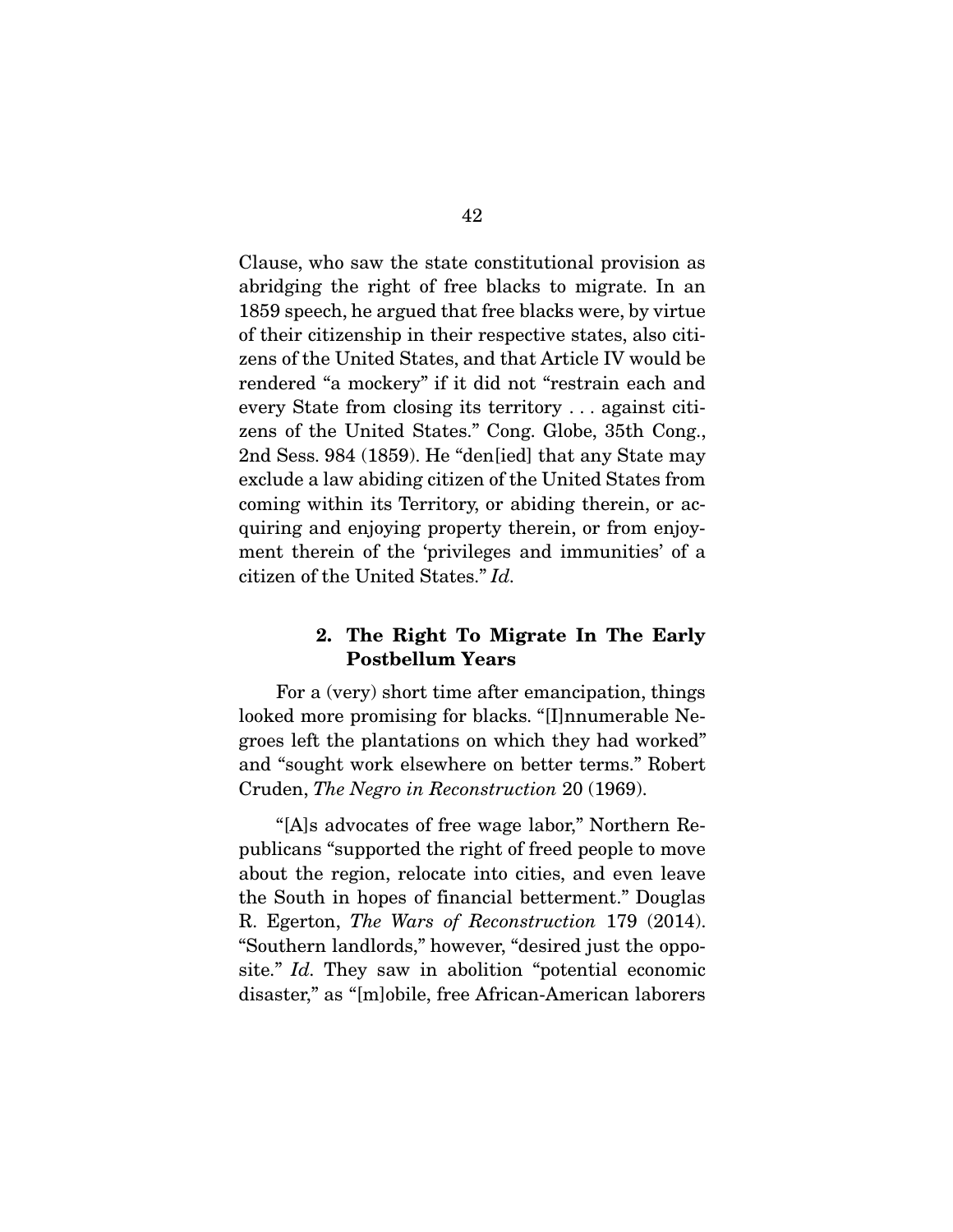replaced a docile, inexpensive supply of African-American slave labor." David E. Bernstein, *The Law and Economics of Post-Civil War Restrictions on Interstate Migration by African-Americans*, 76 Tex. L. Rev. 781, 786 (1998) [hereinafter *Interstate Migration*].

 "In response to African Americans' new market power, planters lobbied their state and local governments to regulate the labor market to African Americans' detriment." David E. Bernstein, *Only One Place of Redress* 8 (2001). "Many localities in the summer of 1865 adopted ordinances limiting black freedom of movement, prescribing severe penalties for vagrancy, and restricting blacks' right to . . . engage in skilled urban jobs." Eric Foner, *Reconstruction* 198 (updated ed. 2014). "Labor policy, however, could hardly be settled by a series of local measures," and calls resounded for, as one Mississippi planter put it, "laws to require the negro to remain at one place and labour." *Id.*

 The result of these calls was the Black Codes, adopted by one Southern state after another from late 1865 through early 1867. *See* Theodore Brantner Wilson, *The Black Codes of the South* 61-115 (1965). "The main functions" of the codes "were to replace the labor controls of slavery and to limit the mobility of the black labor force." William Cohen, *At Freedom's Edge* 28 (1991). "Southern states employed a variety of devices . . . to control this mobility." Davison M. Douglas, *Contract Rights and Civil Rights*, 100 Mich. L. Rev. 1541, 1544 (2002). They included vagrancy, enticement, and, later, emigrant-agent laws. *See* Jennifer Roback, *Southern Labor Law in the Jim Crow Era: Exploitative*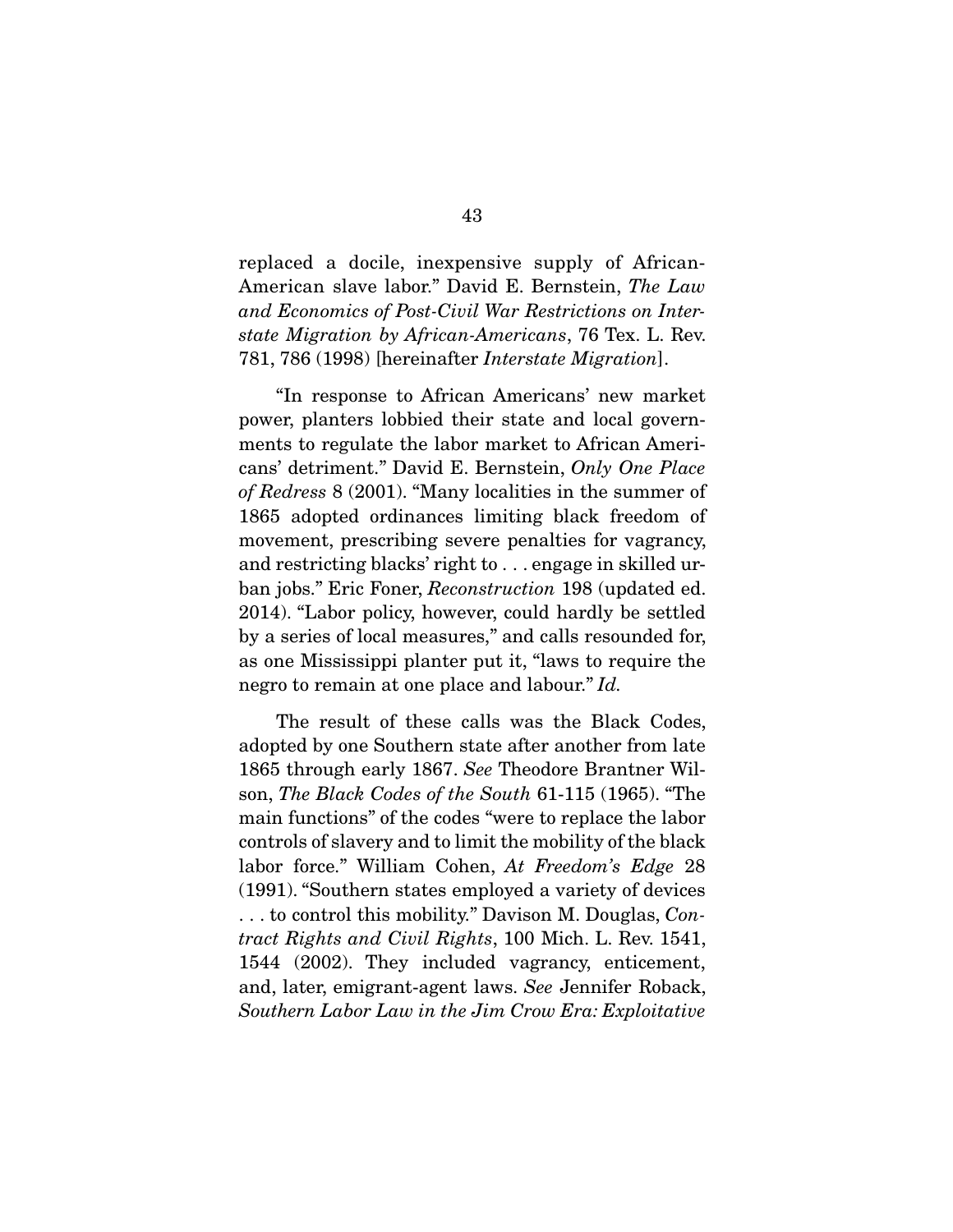*or Competitive?*, 51 U. Chi. L. Rev. 1161, 1163-64 (1984).

 The most commonly known example is the "vagrancy" laws, which every former Confederate state save Tennessee and Arkansas passed in 1865 or 1866. William Cohen, *Negro Involuntary Servitude in the South, 1865-1940: A Preliminary Analysis*, 42 J. of S. Hist. 31, 47 (1976). "Vagrancy statutes essentially made it a crime to be unemployed or out of the labor force." Roback, *supra*, at 1168. They also "limited the amount of searching for new, more remunerative employment" that the freedmen could undertake, *id.*, because "traveling in search of a new job would leave them vulnerable to arrest for vagrancy." Bernstein, *Interstate Migration*, *supra*, at 787. And most of these laws permitted the "hiring-out" of offenders, who were then forced to perform unpaid labor. Cohen, *At Freedom's Edge*, *supra*, at 33. W.E.B. Du Bois summarized the impact on the ability of blacks to pursue a living:

[T]o make the best labor contracts, Negroes must leave the old plantations and seek better terms; but if caught wandering in search of work, and thus unemployed and without a home, this was vagrancy, and the victim could be whipped and sold into slavery.

#### W.E.B. Du Bois, *Black Reconstruction* 167 (1935).

 Like vagrancy laws, "enticement" laws were also designed to inhibit the freedmen from traveling in pursuit of a livelihood. They did so, however, by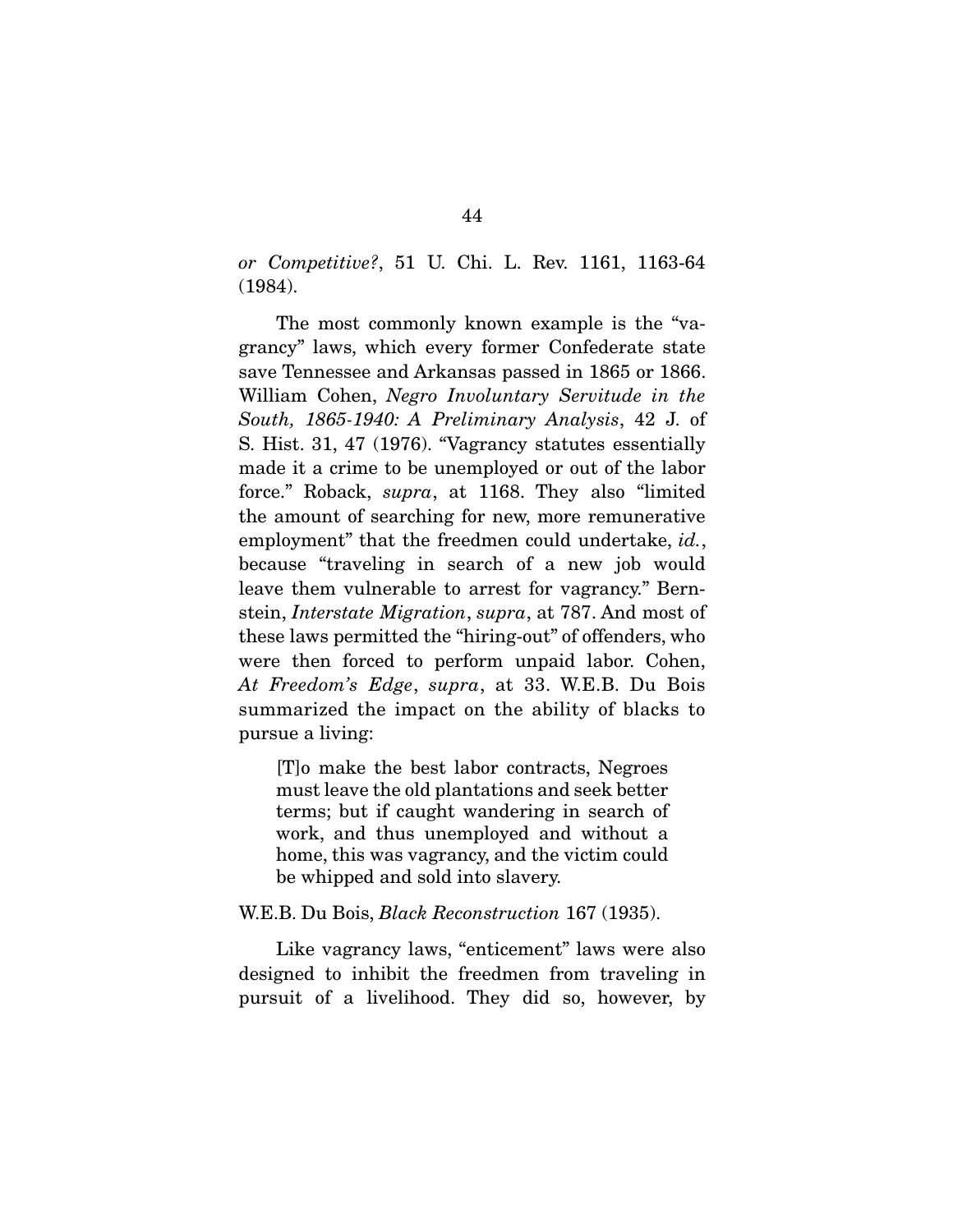criminalizing the conduct of employers, who were prohibited from "enticing" away laborers under contract with other employers. Roback, *supra*, at 1166. The laws were designed "to eliminate the danger of outside interference" from "the industrial enterprises of the North and to a lesser extent those of the South." Oscar Zeichner, *The Legal Status of the Agricultural Laborer in the South*, 55 Political Sci. Quarterly 412, 426 (1940).

 Another, slightly later development aimed at inhibiting black migration was laws imposing hefty taxes or licensing fees on "emigrant agents"—persons who recruited freedmen for better wages and working conditions off their plantations.<sup>10</sup> "[E]migrant agents played a key role in encouraging and financing African-American migration within the United States." Bernstein, *Interstate Migration*, *supra*, at 781. Planters, however, "sought to discourage or effectively ban emigrant agents to inhibit a free market in labor," *id.* at 792, and Southern legislatures often enacted emigrant-agent laws in response to "wave[s] of outmigration." Roback, *supra*, at 1169 (footnotes omitted).

 There were other types of laws enacted to keep blacks "in their place," figuratively and literally. In some areas, government prohibited blacks from traveling without a "pass" issued by their employer. *See* Foner, *supra*, at 198. Contract-enforcement statutes,

<sup>10</sup> Emigrant-agent laws were not contained in the original Black Codes but were lobbied for during the same period. Bernstein, *Interstate Migration*, *supra*, at 793. The first was enacted in 1870, three years before *Slaughter-House*. *Id.*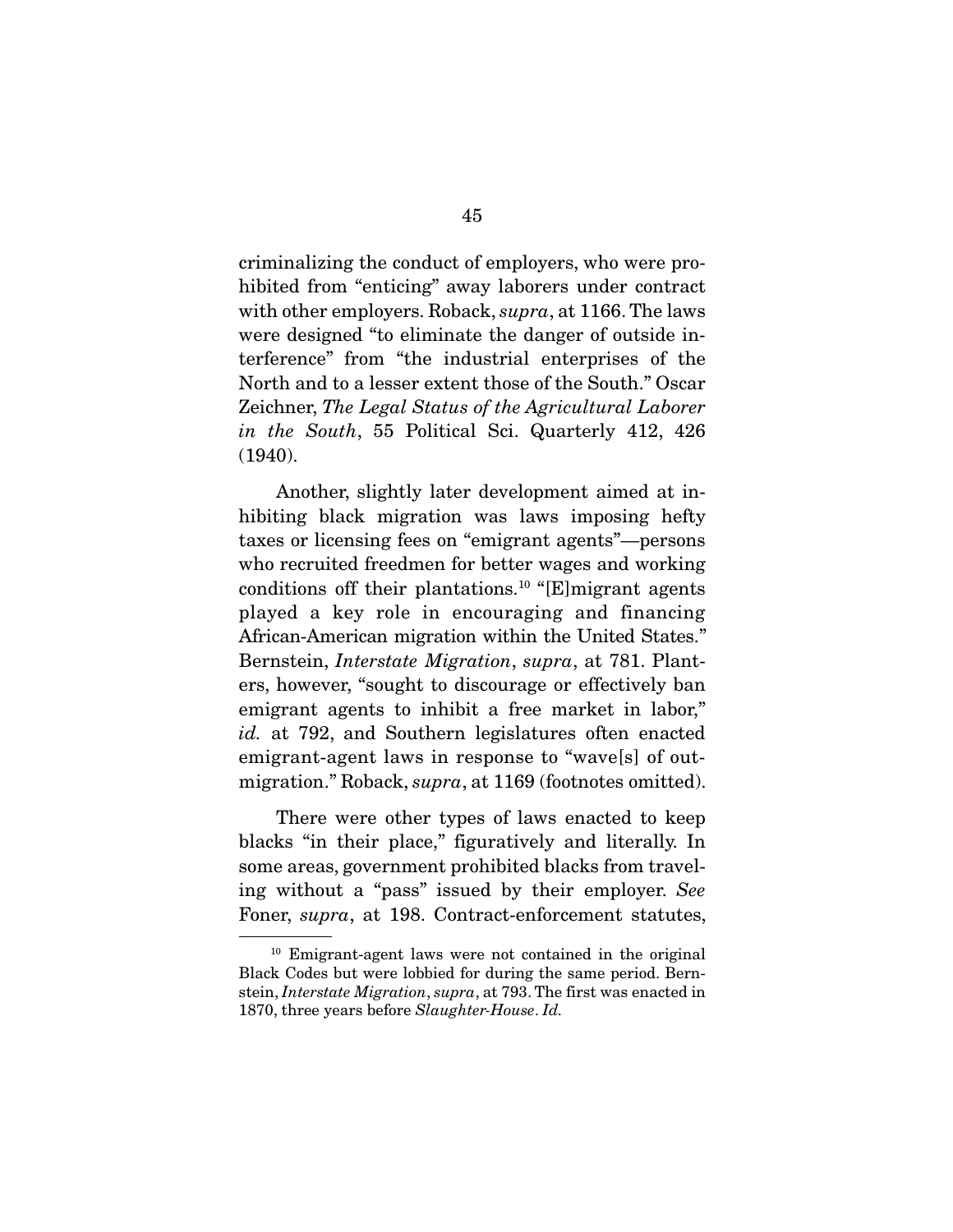meanwhile, required blacks to enter into employment contracts and criminalized their breaking, thereby keeping blacks tied to plantations. *See id.* at 199-200. The common aim of all these laws was retention of "a coercive, race-based labor system by denying or restricting" the "freedom of travel" of blacks and "control over their own labor." James W. Fox Jr., *Publics, Meanings and the Privileges of Citizenship*, 30 Const. Comment. 567, 584 (2015).

# 3. The Joint Committee On Reconstruction

 In light of these abuses, "Congress established the Joint Committee on Reconstruction to investigate circumstances in the Southern States and to determine whether, and on what conditions, those States should be readmitted to the Union." *McDonald*, 561 U.S. at 827 (Thomas, J., concurring in part and concurring in judgment). The Committee, which ultimately recommended adopting the Fourteenth Amendment, "justif[ied] its recommendation by submitting a report to Congress that extensively catalogued the abuses of civil rights in the former slave States." *Id.* It was replete with discussion of (1) abridgments of the freedmen's right to migrate in pursuit of a living and (2) Southern hostility toward newly-arrived residents from the North.

 The vagrancy laws, in particular, received extensive treatment. The report provided general testimony about how they were being used to deny economic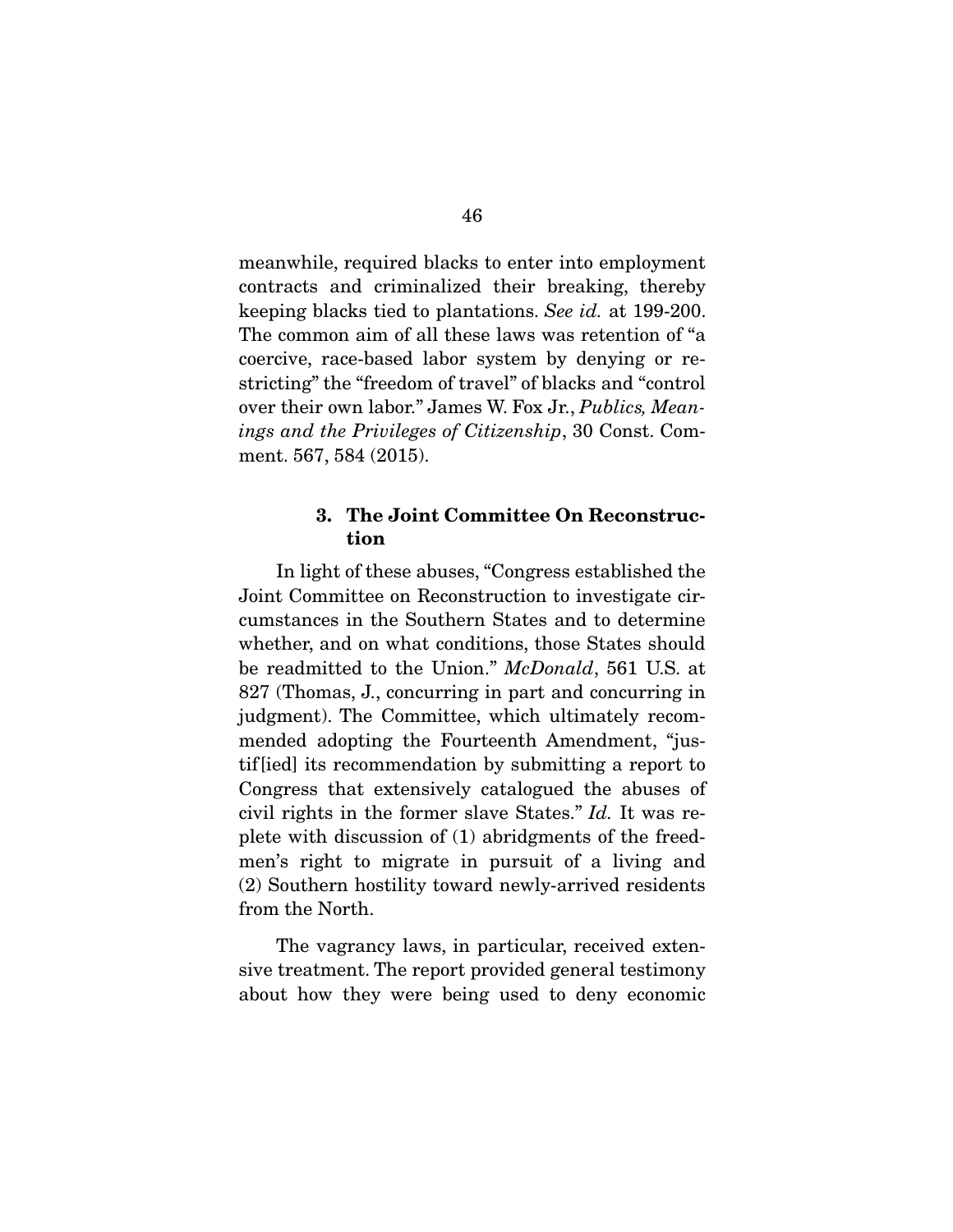opportunity to the freedmen, $11$  but it also detailed specific instances where blacks were denied the opportunity to migrate in pursuit of a livelihood. For example, a witness from North Carolina testified that police in Gates County had "enforce[d] [the vagrancy] law on a person who had employment in Portsmouth and was earning her own living, who went out to get her own children." Report of the Joint Committee on Reconstruction, H.R. Rep. No. 30, 39th Cong., 1st Sess. pt. II, at 177. "She was seized before she had been there two days; her children refused to her, and under the vagrant act she was set to work on the old plantation without pay . . . as a slave." *Id.*

 Another witness, from Mississippi, testified to similar abuses:

The vagrant law of the State . . . is enforced by th[e] militia, and . . . the freedmen are not allowed to change their places at any time. I know of several instances where freedmen have gone from one county to another and made contracts, and were brought back by men . . . who whipped them and ordered them not to leave again . . . , even when they were under no contract with their former masters.

*Id.* pt. III, at 143. The report noted that, despite these abuses, federal agents continued to counsel the freedmen that they had the right to travel freely in pursuit of economic opportunity. *E.g.*, *id.* pt. IV, at 36 ("We told

<sup>&</sup>lt;sup>11</sup> *E.g.*, Report of the Joint Committee on Reconstruction, H.R. Rep. No. 30, 39th Cong., 1st Sess. pt. II, at 35, 62, 126, 178, 243, 270 (1866); *id.* pt. III, at 70.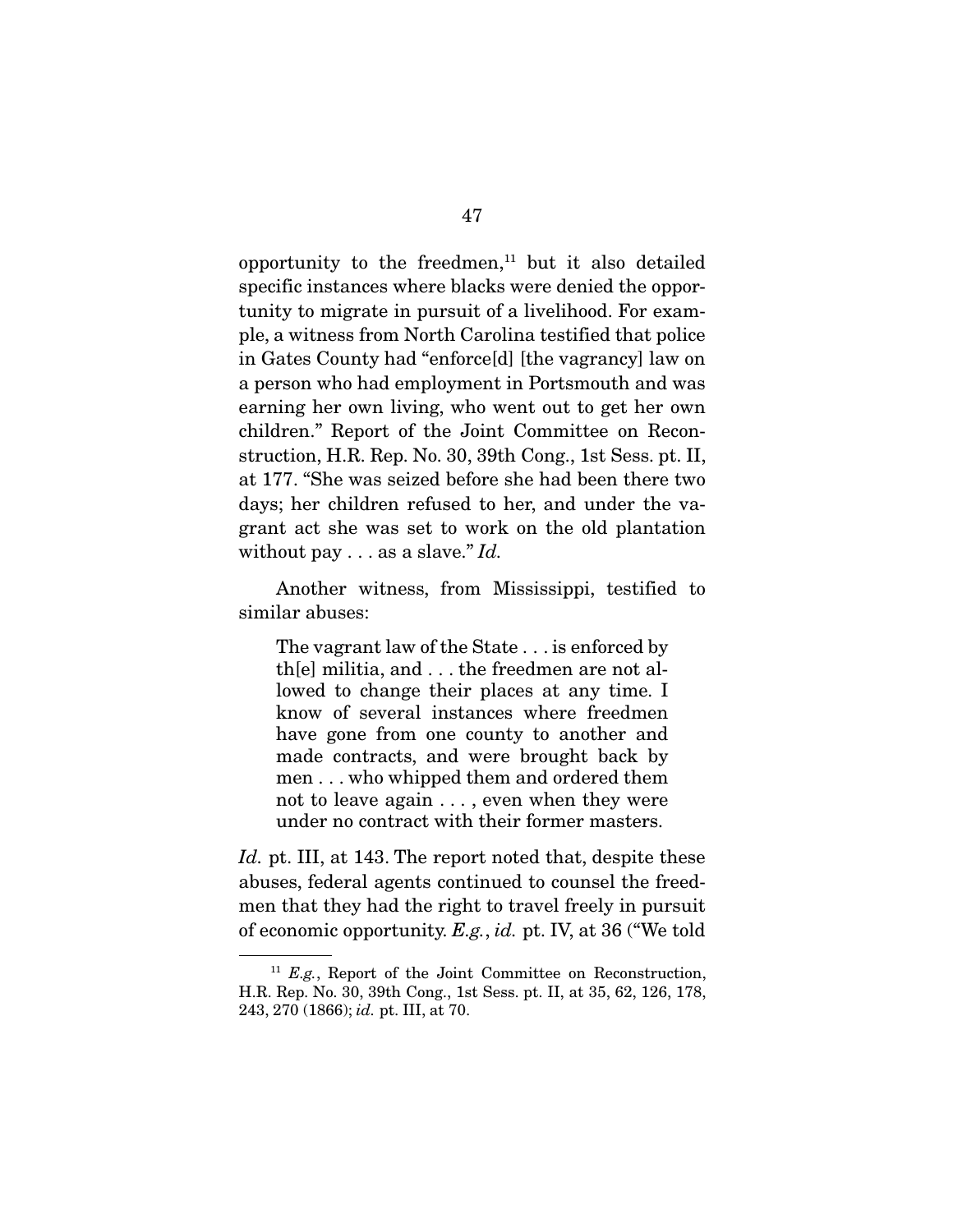them . . . that they were free to go and come wherever they pleased, and to work for whomever they thought proper  $\dots$ .").

 Also discussed were impediments and hostilities directed toward white Northerners migrating to the South. In some areas, for example, "persons coming to teach blacks were not permitted to rent a place either for a school or for their own personal occupation." *Id.*  pt. II, at 143. In others, "any northern man coming down . . . to settle" would see "his cattle . . . poisoned, his hogs killed, and any improvements he made destroyed." *Id.* pt. II, at 179. While "emigrants from abroad would be kindly received," "emigrants from the north, or Union men, would be treated coldly or with indifference." *Id.* pt. III, at 27. As one witness testified, "I do not think it would be safe for northern men who have emigrated ... if [federal] troops were withdrawn." *Id.* pt. I, at 119. The same was true for the freedmen. *Id.* pt. IV, at 123 (testifying that retention of federal troops was "necessary for the security of emigrants, freedmen, and capital").

# 4. Debate Over The Civil Rights Act Of 1866 And Other Pre-Fourteenth Amendment Legislation

Congress's first response to these abuses was not the Fourteenth Amendment, but rather the Civil Rights Act of 1866, 14 Stat. 27 (1866), which "is widely regarded as the precursor to the Fourteenth Amendment." *Saenz*, 526 U.S. at 526 n.6 (Thomas, J., dissenting).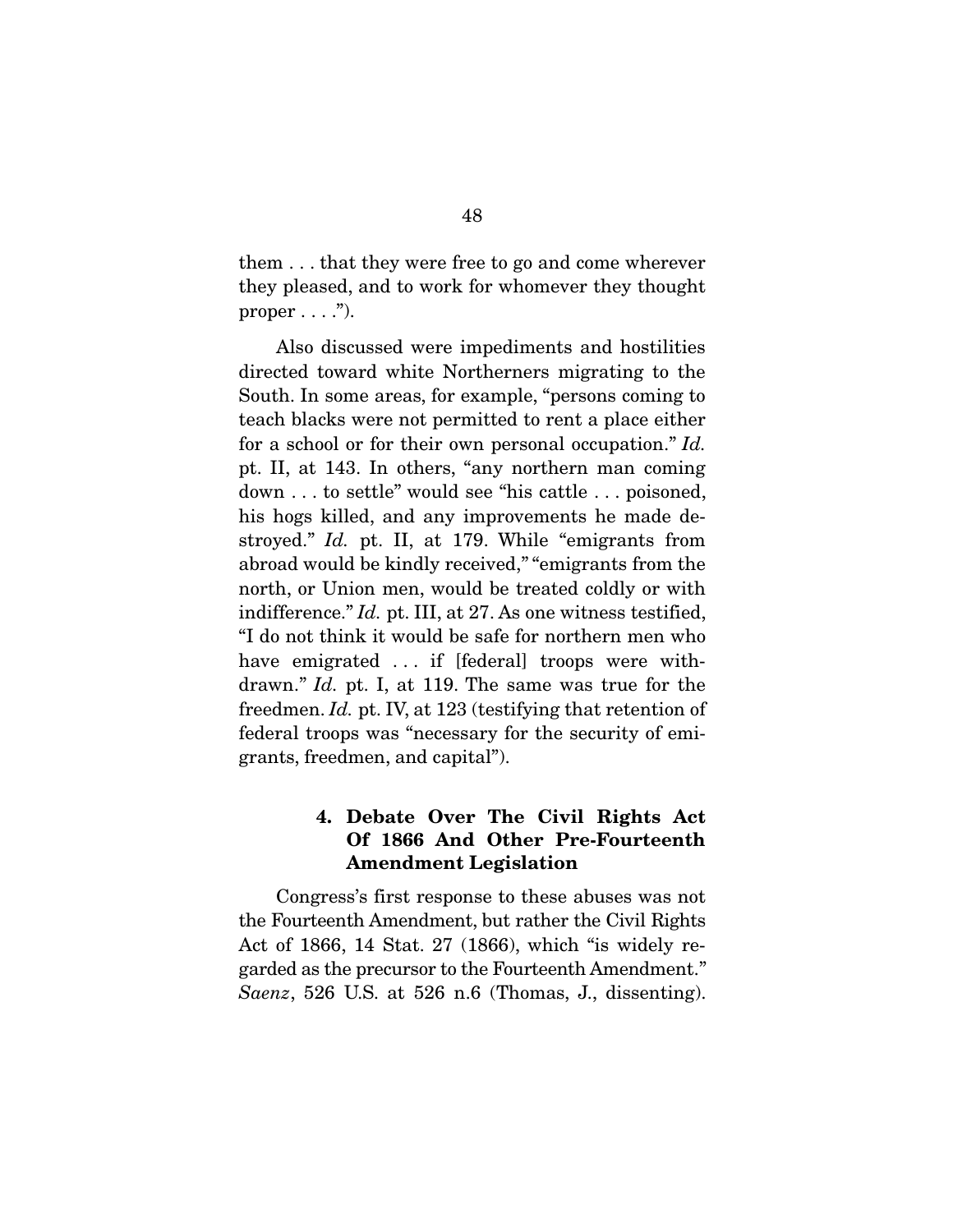Statements by members of Congress in the debates over the act (and contemporaneous legislation) reveal, like the Joint Committee's report, particular concern with the denial of the right to migrate that the freedmen and their Northern supporters were experiencing in the South.

 The Act's author, Senator Lyman Trumbull, "began his discussion of the Civil Rights Bill with a reference to recent laws of Mississippi"—its Black Codes and "declaring his intention 'to destroy all these discriminations.'" Foner, *supra*, at 244 (quoting Cong. Globe, 39th Cong., 1st Sess. 475 (1866)). Mississippi's laws, Trumbull explained, provided that "if any colored person, any free negro or mulatto, shall come into that State for the purpose of residing there, he shall be sold into slavery for life," and that "[i]f any person of African descent residing in that State travels from one county to another without having a pass or a certificate of his freedom, he is liable to be committed to jail and to be dealt with as a person who is in the State without authority." Cong. Globe, 39th Cong., 1st Sess. 474 (1866). Trumbull discussed, as well, Representative Samuel Hoar of Massachusetts, who, in 1844, had traveled to South Carolina to challenge that state's negro seaman act, only to be expelled from the state and thereby denied, according to Trumbull, his "privileges and immunities" under Article IV, section 2. *See id.* at 474, 475.

 Trumbull then quoted Justice Washington's *Corfield* decision—including its recognition of "[t]he right of a citizen of one state to . . . reside in any other state,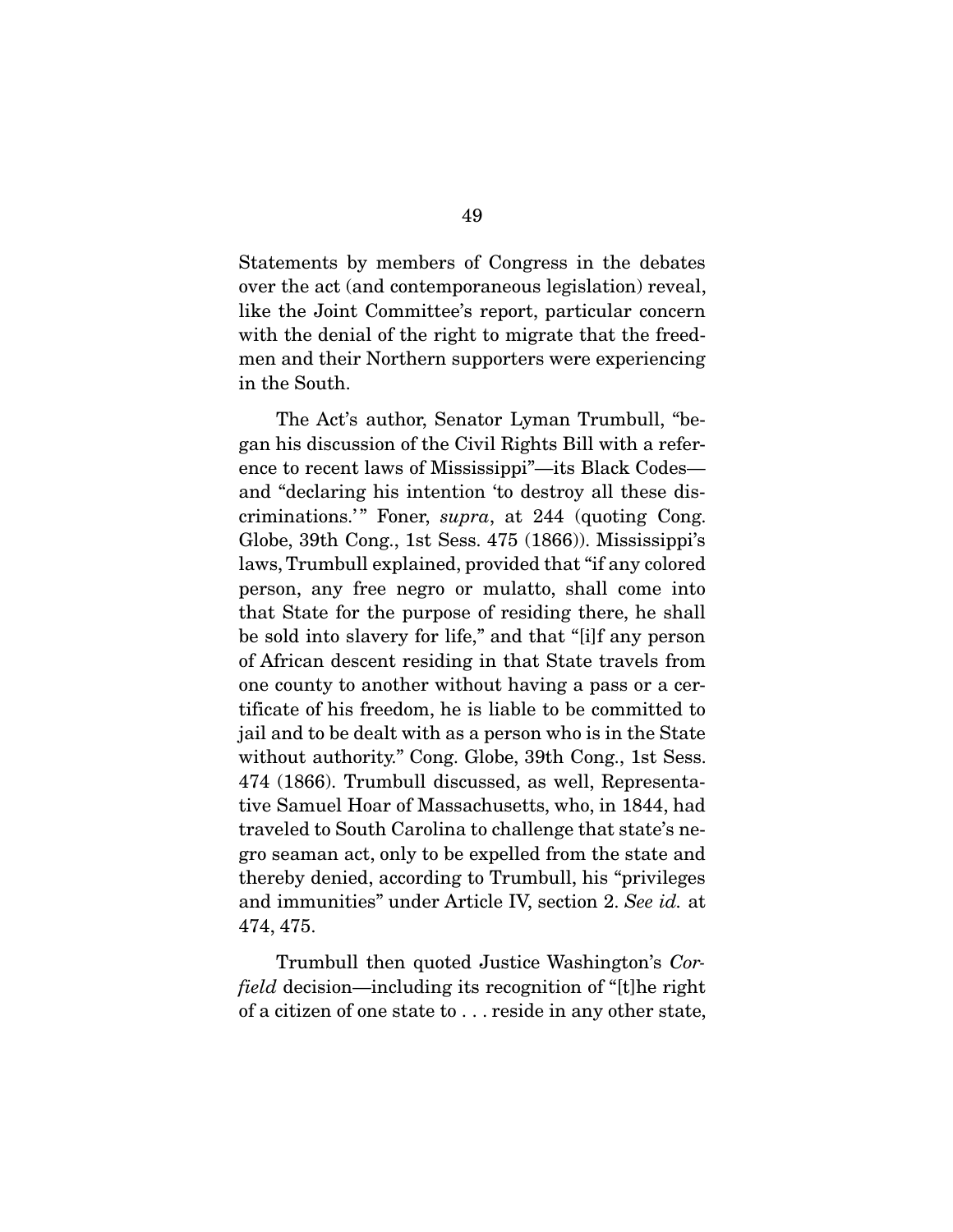for purposes of trade, agriculture, [or] professional pursuits," *Corfield*, 6 Fed. Cas. at 552—and stressed immediately thereafter that the freedman had "the right to travel, to go where he please[d]," and to "pursu[e] . . . happiness" when he got there. Cong. Globe, 39th Cong., 1st Sess. 475 (1866). Thus, Trumbull explained, his bill would "declar[e] all persons born in the United States to be citizens thereof " and "entitled to the rights of citizens," including, specifically, "the right to go and come at pleasure," as well as "to make contracts" and "acquire property." *Id.* 

 Representative James Wilson introduced the bill in the House and also discussed the right to migrate in connection with the pursuit of a livelihood. Stressing the bill's concern for the rights of "citizens of the United States," he asked rhetorically, "What are these rights?" *Id.* at 1118. Quoting Blackstone, he answered: "The right of personal liberty," which " '[c]onsists in the power of locomotion, of changing situation, or moving one's person to whatever place one's own inclination may direct.'" *Id.* 

 Discussion of the right to migrate was common throughout the ensuing debates. Representative John Broomall, for example, noted that "rights and immunities of citizens were habitually and systematically denied" in the South—including, specifically, the "right of transit" and "right of domicile." *Id.* at 1263. And Senator Peter Van Winkle noted that "[t]he constitution of Indiana, and the laws of several States, forbid [blacks] to come within their borders for permanent residence,"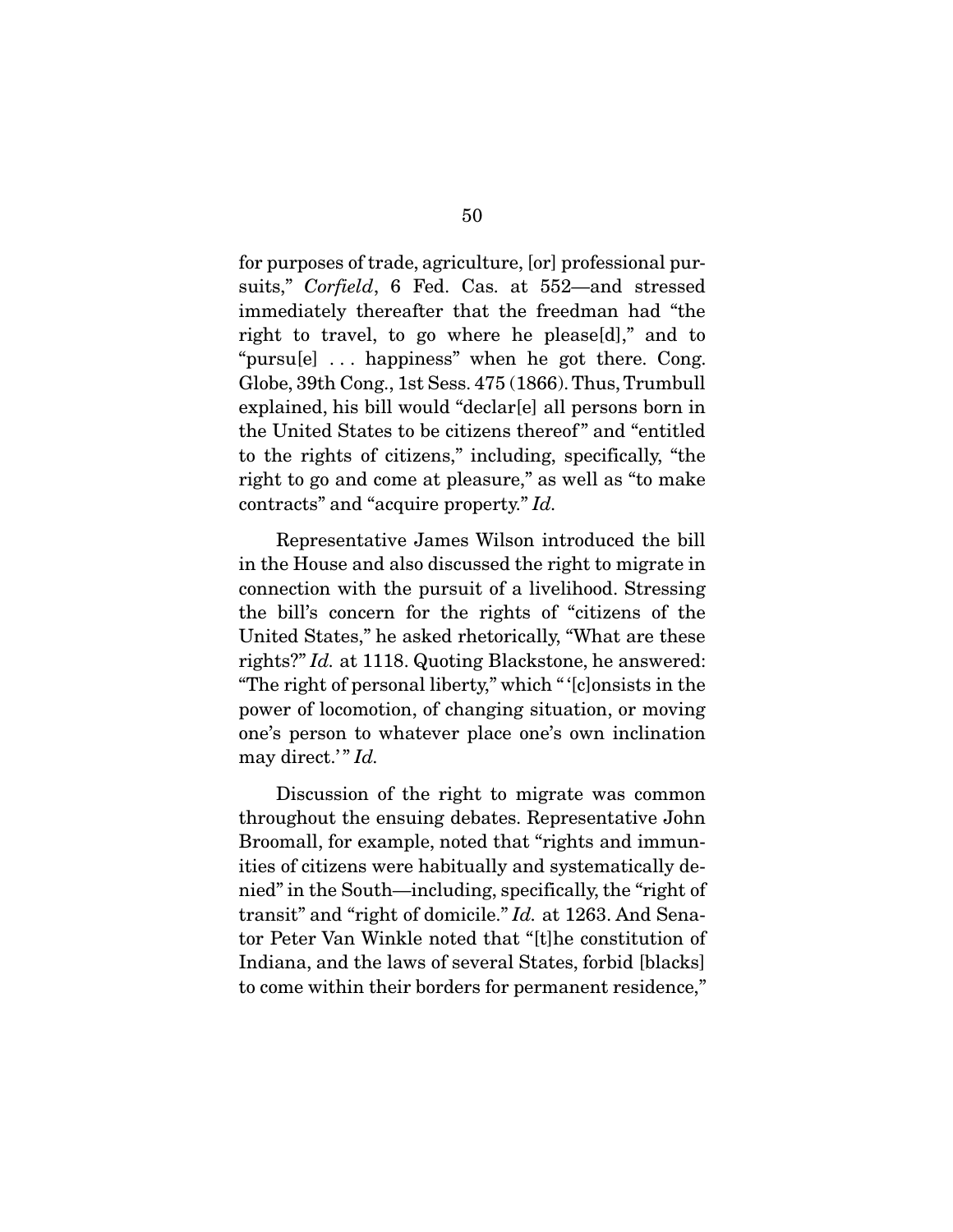and that these "prohibitions would be of no effect if [blacks] [we]re citizens." *Id.* at 497.

 Senator Trumbull's bill was enacted by the Congress, but President Johnson vetoed it, purportedly over concerns with its constitutionality. *Id.* at 1679-81. Congress overrode the veto, but not before Senator Trumbull again stressed the importance of the right to move to a new state and reside there on equal terms: "[W]hat rights do[es] [a] citizen[ ] of the United States have? . . . He has a right . . . to go into any state in the Union and to reside there, and the United States Government will protect him in that right." *Id.* at 1757.

 Congress's contemporaneous consideration of other legislation, including Representative Samuel Shellabarger's "Bill to Declare and Protect All the Privileges and Immunities of Citizens of the United States in the Several States," H.R. Res. 437, 39th Cong. (1866)—or "Privileges and Immunities Bill"—likewise reveals a concern with protecting the right to migrate in pursuit of a livelihood. This bill "was designed as a companion to the Civil Rights Act": whereas "[t]he Civil Rights Act generally protected individuals against discrimination under state law," the Privileges and Immunities Bill was designed to protect "against interstate discrimination." Philip Hamburger, *Privileges or Immunities*, 105 Nw. U. L. Rev. 61, 116 (2011). The bill provided that

every person, being a citizen of the United States shall, in right of such citizenship, be entitled, freely and without hindrance or molestation, to go from the State . . . of his or her residence, and to pass into and . . . remain and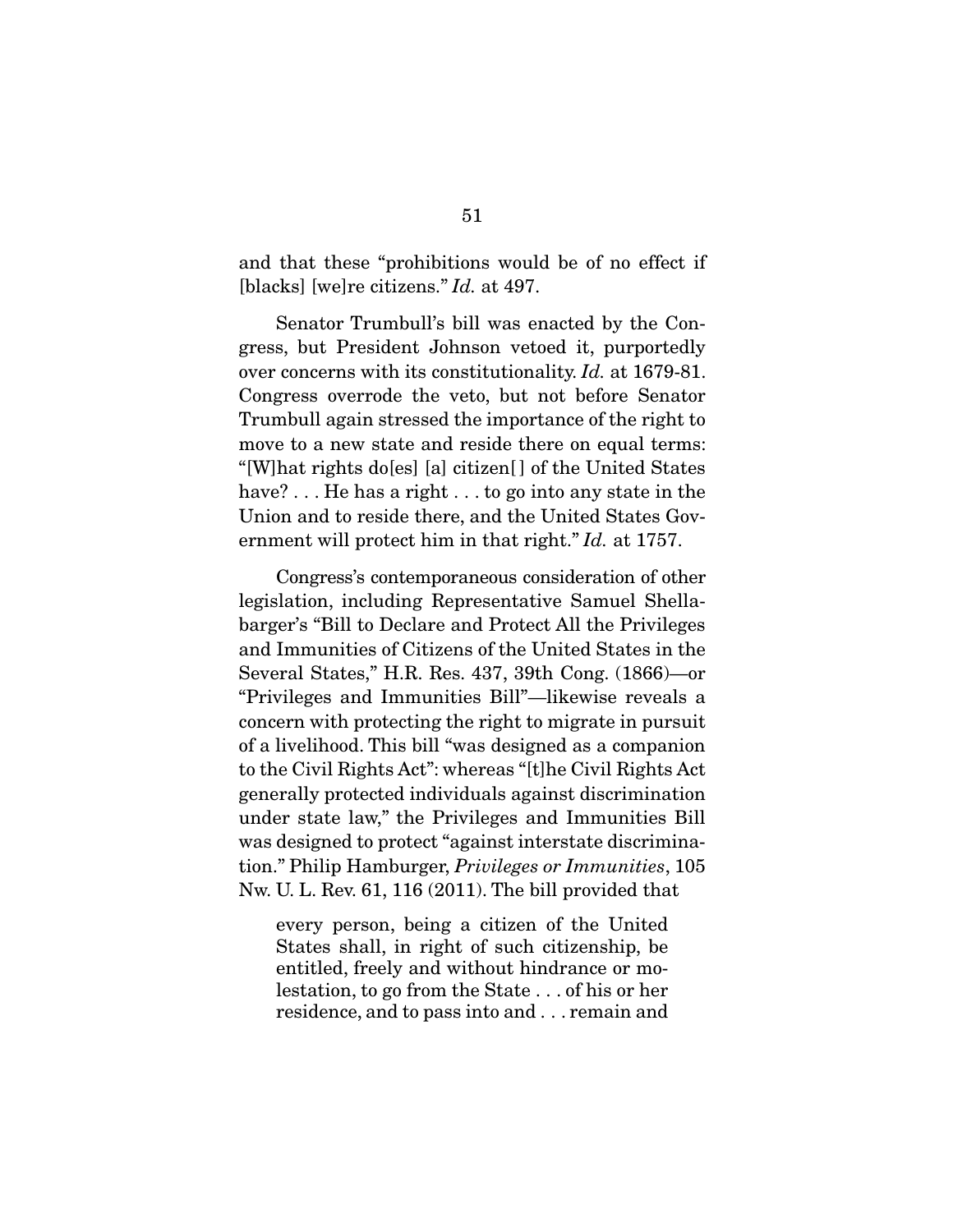take permanent abode within each of the several States, . . . and therein . . . do and transact business . . . as fully as such rights and privileges are held and enjoyed by the other citizens of such State . . . .

H.R. Res. 437, § 1, 39th Cong. (1866).

 As Shellabarger explained, the bill would protect those who "seek to or are attempting to go either temporarily or for abode from their own State into some other," and it would secure in such persons "those great international rights which are embraced in unrestrained and secure inter-State commerce, intercourse, travel, sojourn, and acquisition of abode." Cong. Globe, 39th Cong., 1st Sess. app. 293 (1866). The bill would make clear that these are rights of "national citizenship" that "cannot be taken away from any citizen of the United States by the laws of any State, neither from its own citizens nor from those coming in from another State." *Id.* While the bill failed because of constitutional objections, "the Fourteenth Amendment overcame this obstacle by elevating the Bill's main principle to a constitutional guarantee." Hamburger, *supra*, at 115.

 Concern with protecting the right to migrate in pursuit of a livelihood also animated the Second Freedmen's Bureau Bill, which, as enacted, provided: (1) that all citizens enjoyed the "full and equal benefit of all laws . . . concerning personal liberty"; and (2) that Freedmen's Bureau officers would have judicial authority over "cases and questions concerning the free enjoyment of such immunities and rights." 14 Stat.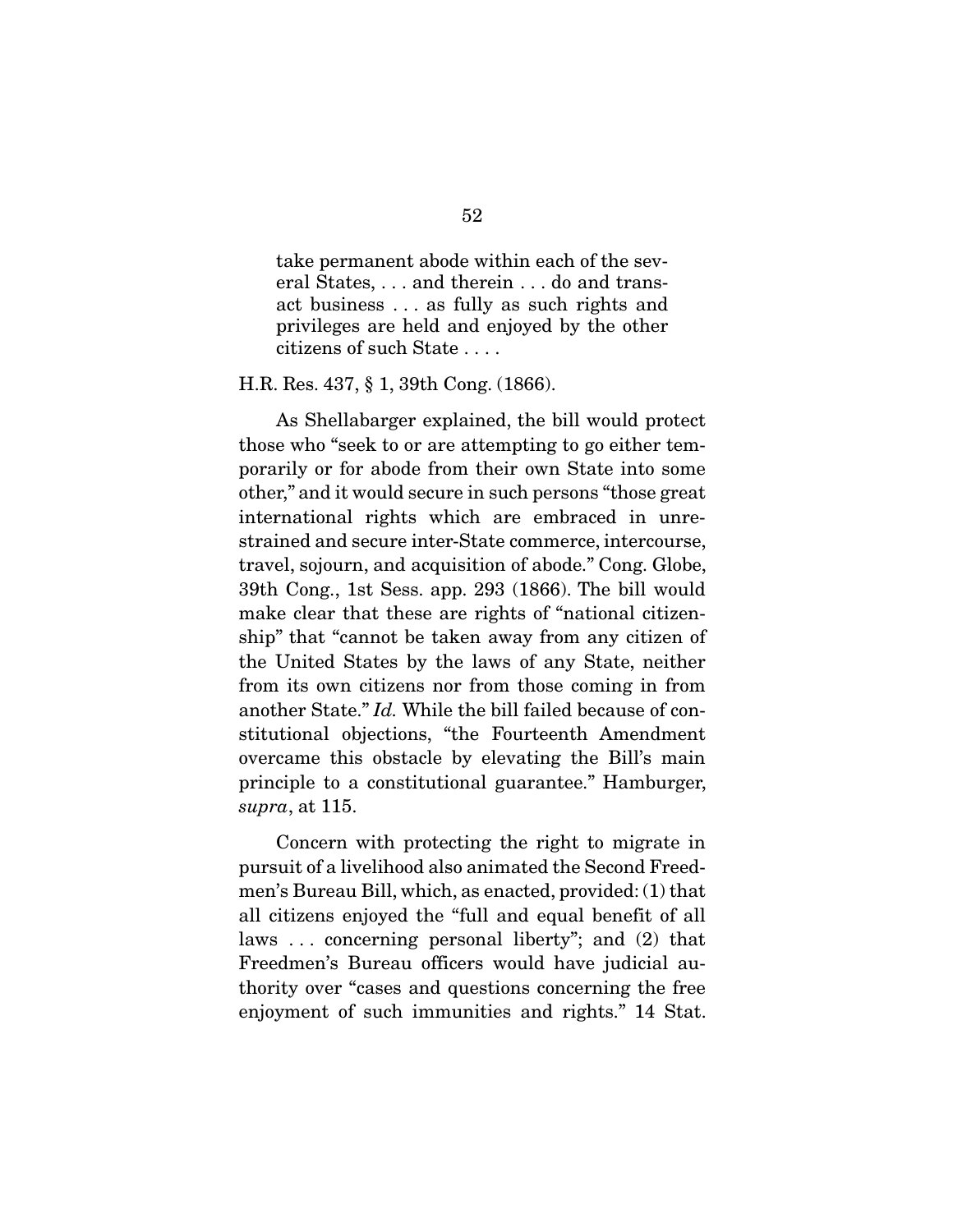173, 176-77 (1866). Senator Trumbull maintained that the bill would "declare null and void all laws which will not permit the colored man to contract, . . . which will not permit him to buy and sell, and to go where he pleases." Cong. Globe, 39th Cong., 1st Sess. 322 (1866). Representative Donnelly, meanwhile, identified the vagrancy, enticement, and contract-enforcement laws of Southern states as evidence of the need for the bill. *Id.*  at 588-89.

 These "[s]tatements made by Members of Congress leading up to" the Fourteenth Amendment "can assist in th[e] process" of interpreting the amendment, because "they demonstrate the manner in which the public used or understood" the term "privileges or immunities." *McDonald*, 561 U.S. at 828 (Thomas, J., concurring in part and concurring in judgment). They make clear that the public understood that term to include the right to migrate to and reside in another state in pursuing a livelihood—and to be treated on equal terms in that pursuit.

### 5. Debate Over the Fourteenth Amendment

 Congressional debate over the Fourteenth Amendment itself likewise evinces an understanding of the term "privileges or immunities" that encompassed the right to migrate in pursuit of a livelihood. This is hardly surprising, given that the Fourteenth Amendment was designed to provide: (1) a constitutional basis for the Civil Rights Act of 1866 and Second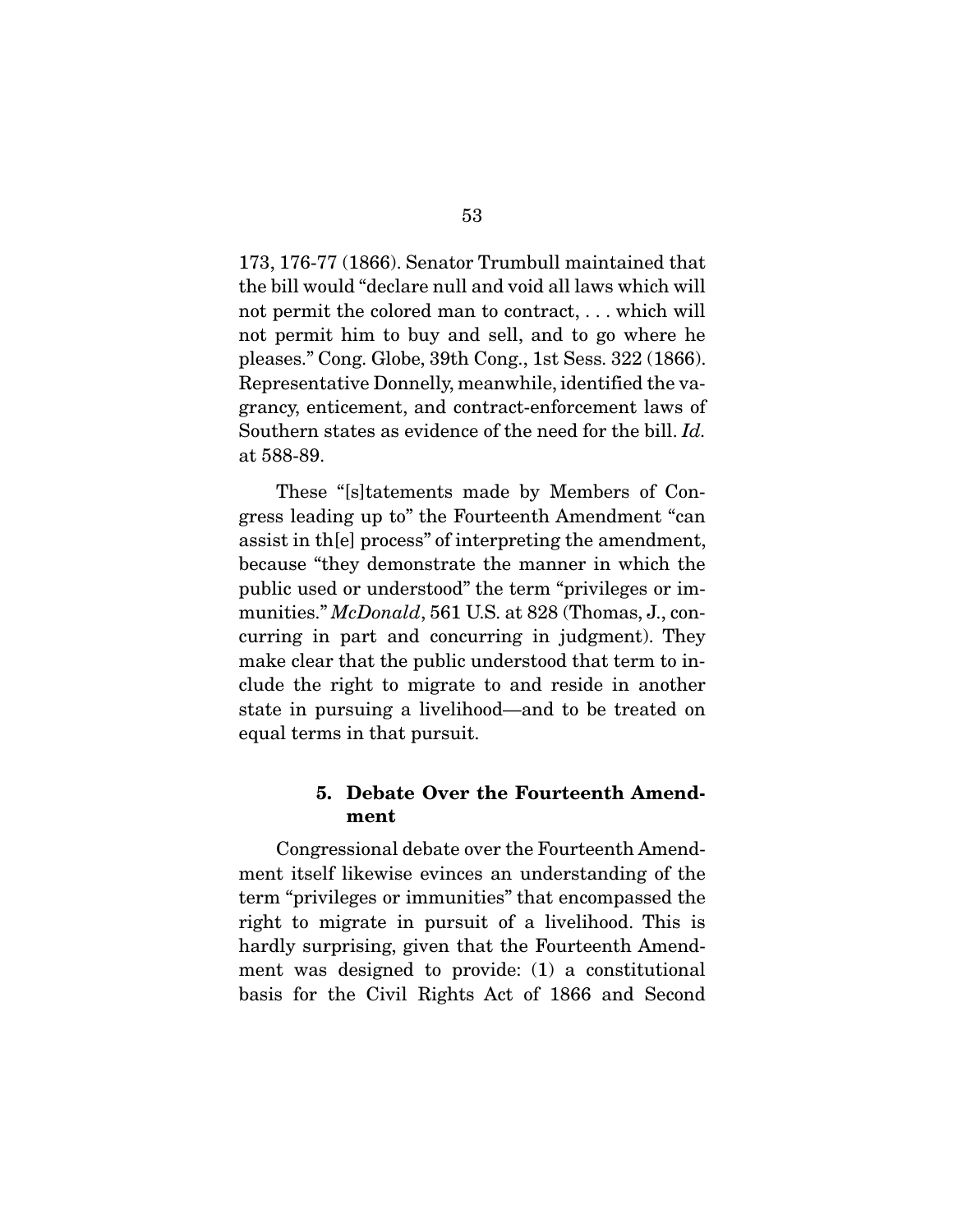Freedmen's Bureau Act, Jacobus tenBroek, *Equal Under Law* 201 (rev. ed. 1965), as well as (2) the protections envisioned by the Privileges and Immunities Bill, Hamburger, *supra*, at 119-20, 123.

 Representative John Bingham submitted his first draft of the amendment to Congress in December 1865. In January 1866, he spoke in the House to explain its purpose. He quickly alluded to the Samuel Hoar affair, stressing that the guarantee of Article IV, section 2's Privileges *and* Immunities Clause "was utterly disregarded in the past by South Carolina when she drove . . . from her limits the honored representative of Massachusetts." Cong. Globe, 39th Cong., 1st Sess. 158 (1866). "I propose, with the help of this Congress and of the American people, that hereafter there shall not be any disregard of that essential guarantee of your Constitution in any State of the Union." *Id.*

 Bingham's proposal was submitted to and revised by the Joint Committee on Reconstruction. When it was taken up again in late February 1866, it provided that Congress would have "power to make all laws . . . necessary and proper to secure to the citizens of each State all privileges and immunities of citizens in the several States." *Id.* at 1088. The surrounding debate confirms the understanding that such "privileges and immunities" included the right to travel to, and be treated equally in, a new state upon arrival.

 For example, Representative Hiram Price stated that he "underst[ood] [the amendment] to mean simply this: if a citizen of Iowa or a citizen of Pennsylvania has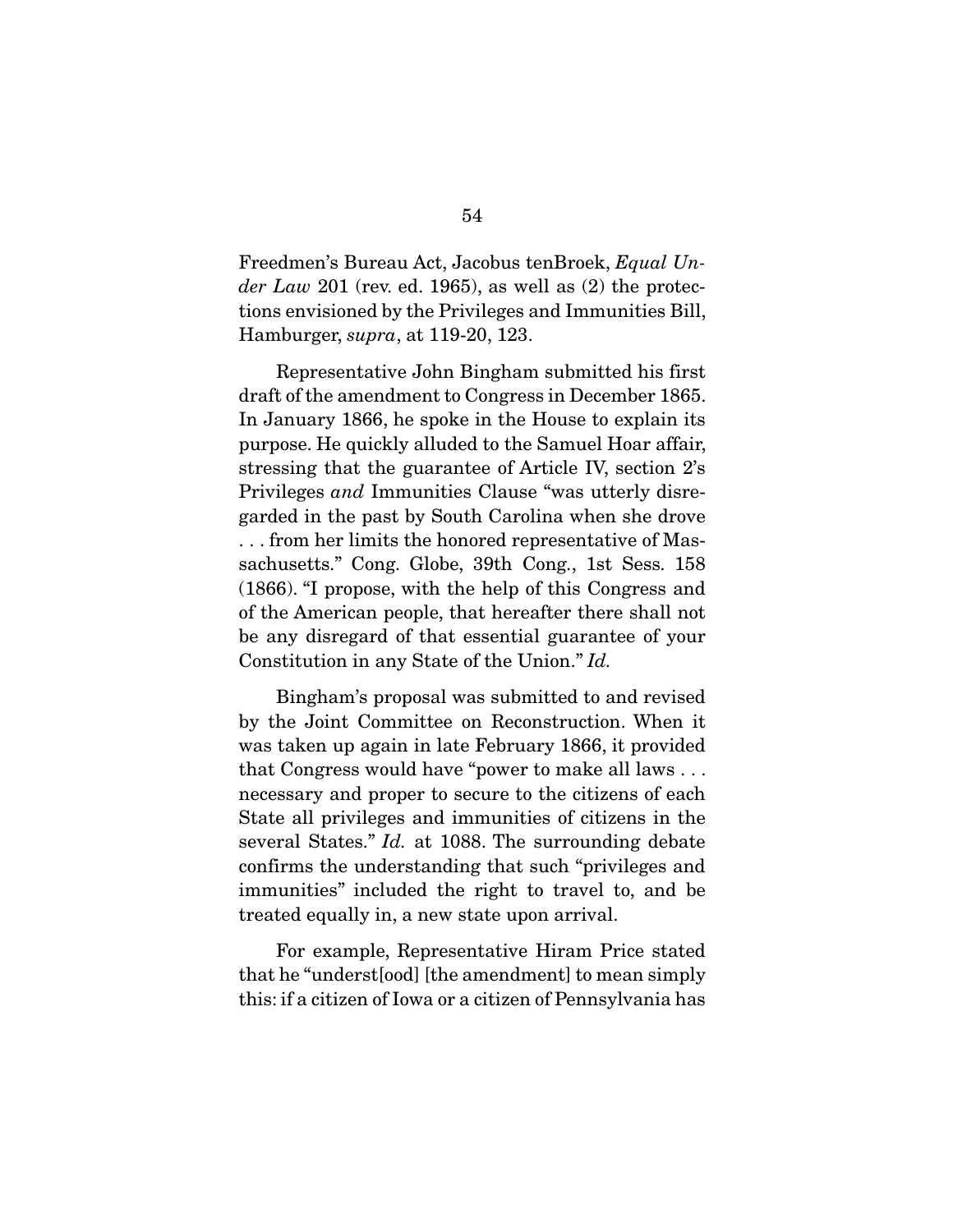any business" in "South Carolina or Georgia, he shall have the same protection of the laws there that he would have had had he lived there for ten years." *Id.* at 1066. "[T]he intention," he added, "is to give the same rights, privileges, and protection to the citizen of one State going into another that a citizen of that State would have who had lived there for years." *Id.*

John Bingham confirmed Price's understanding. Speaking the same day, he explained the types of state conduct the amendment would prohibit and used, as an example, Oregon's constitutional bar on free blacks migrating to and taking up residence in the state. *Id.* at 1065. He also stressed, however, that it would "protect . . . loyal white citizens of the United States . . . against banishment" from Southern states. *Id.* The next day, Bingham emphasized that no state had the power "to withhold from any citizen of the United States within its limits . . . any of the privileges of a citizen of the United States, or to impose upon him, no matter from what State he may have come, any burden contrary to that provision of the Constitution which declares that the citizen shall be entitled in the several States to all the immunities of a citizen of the United States." *Id.* at 1089.

 Representative Giles Hotchkiss followed Bingham. "As I understand it," he stated, the "object in ... proposing this amendment is to provide that no State shall discriminate between its citizens"—that is, "give one class of [its] citizens greater rights than it confers upon another" or "exclu[de] . . . any class of citizens in [the] State from the privileges which other classes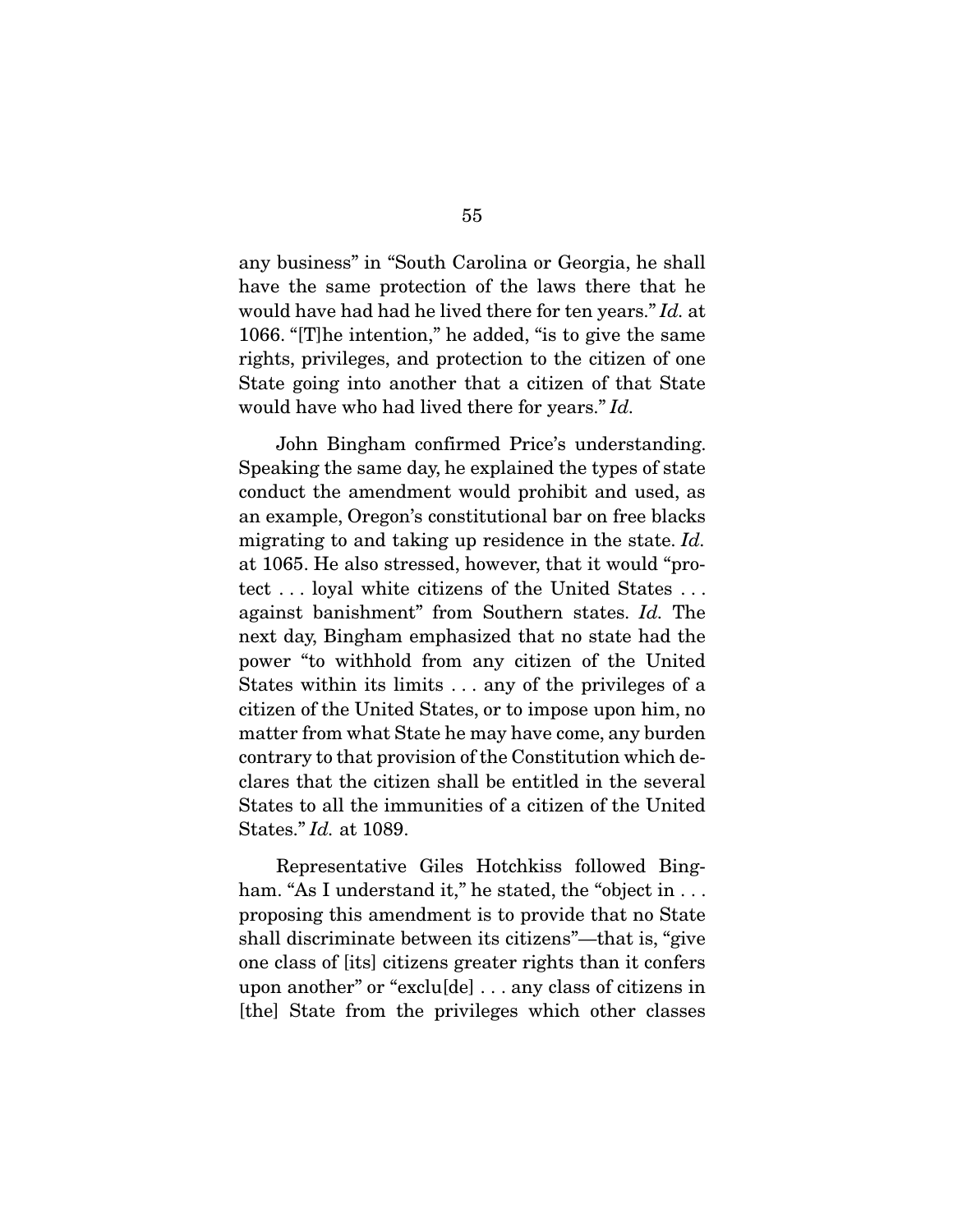enjoy." *Id.* at 1095. Hotchkiss, however, did not think the amendment as then worded was sufficiently strong in this regard and accordingly urged postponement of its consideration until "we can devise some means whereby we shall secure those rights beyond a question." *Id.*

 Bingham temporarily withdrew his amendment. "By the time the debates on the Fourteenth Amendment resumed, Bingham had amended his draft of § 1 to include the text of the Privileges or Immunities Clause that was ultimately adopted." *McDonald*, 561 U.S. at 831 (Thomas, J., concurring in part and concurring in judgment).

 Senator Jacob Howard reported the new draft to the Senate. *Id.* He began his floor speech by recounting the work of the Joint Committee in investigating and reporting on abuses in the Southern states. *See* Cong. Globe, 39th Cong., 1st Sess. 2765 (1866). "One result of the[se] investigations," he explained was "the joint resolution for the amendment of the Constitution . . . now under consideration." *Id.*

 Howard then turned to the Privileges or Immunities Clause specifically, linking it, in part, to the Privileges *and* Immunities Clause of Article IV, section 2. Quoting *Corfield*, he identified some of the "privileges and immunities" protected by the latter clause, including, specifically, "[t]he right of the citizen of one State to pass through or to reside in any other State, for purposes of trade, agriculture, [or] professional pursuits." *Id.* (quoting *Corfield*, 6 Fed. Cas. at 552). The problem,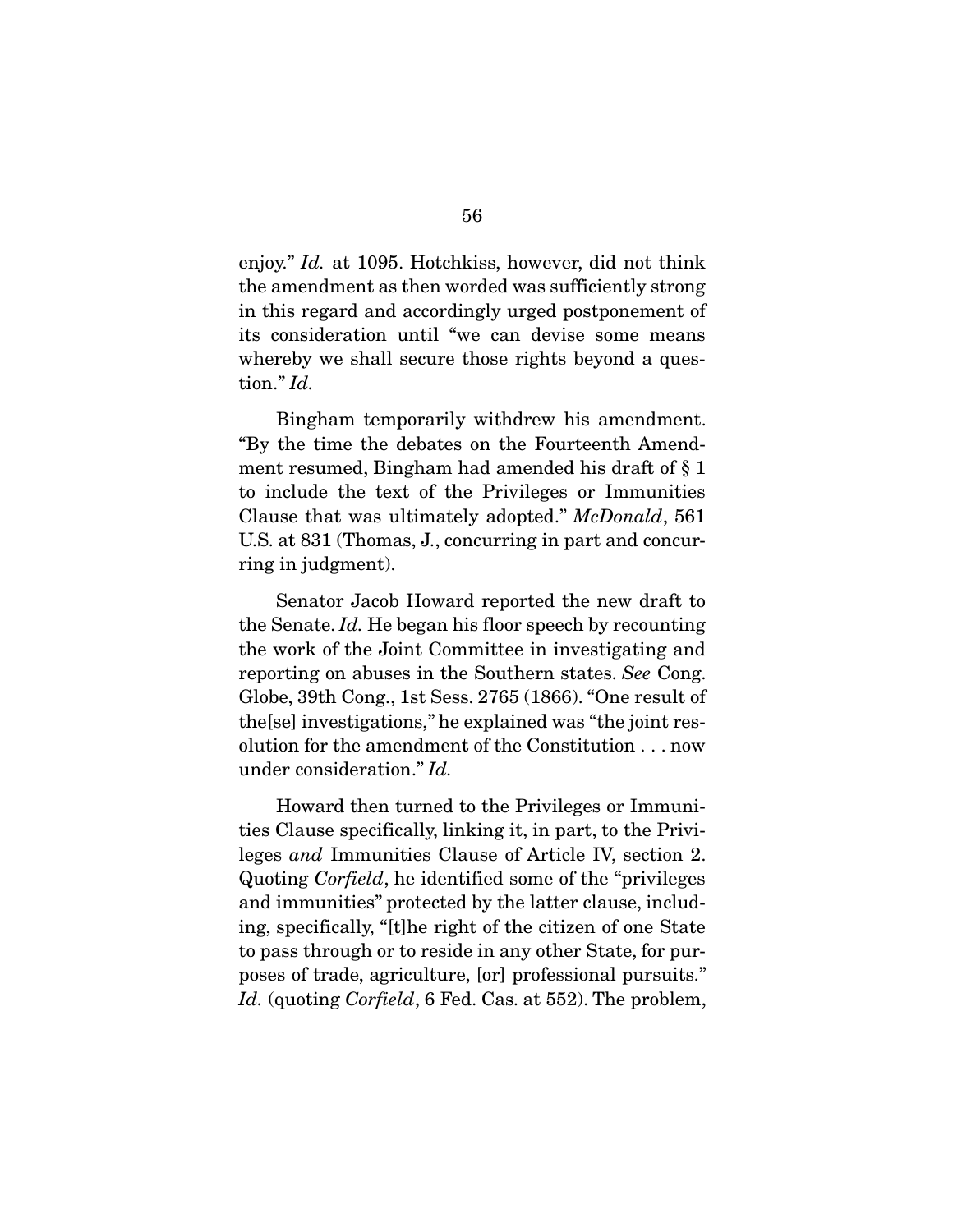according to Howard, was that "there [wa]s no power given in the Constitution to enforce and carry out any of these guarantees." *Id.* "The great object of the first section of this amendment," he explained, was "to restrain the power of the States and compel them at all times to respect these great fundamental guarantees." *Id.* at 2766. Three weeks after Howard's speech, Congress approved the amendment and proposed it to the states.

 In short, Congress clearly understood the right to migrate in pursuit of a livelihood as among the "privileges" or "immunities" the amendment would protect. It understood the Privileges or Immunities Clause as a constitutional guarantee against laws like the Black Codes, which had denied the freedmen the right to migrate in search of a better living off the plantation. And it also understood that the clause would protect white Northerners who wished to migrate in search of economic opportunity—that it would "enable [them] to relocate to Southern states free from discrimination against 'Yankees' and 'carpetbaggers.'" Akhil Reed Amar, *Lost Clause: The Court Rediscovers Part of the Fourteenth Amendment*, New Republic, June 14, 1999, at 14.

### 6. Understanding Of The Ratifying Public

 This understanding was not lost on the ratifying public. Newspapers widely reported Bingham's proposal and the speeches concerning it, and this coverage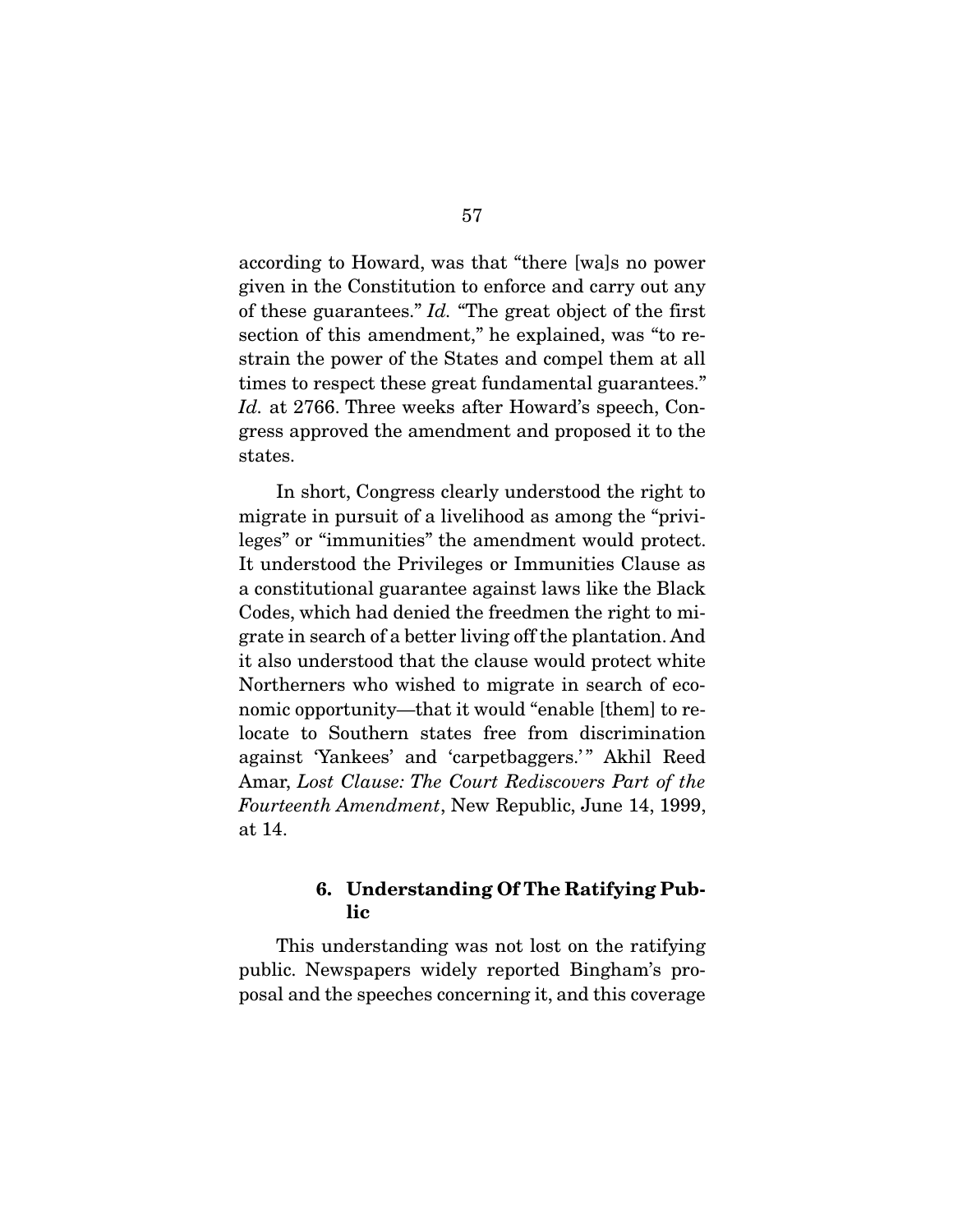"suggests public awareness of [the clause's] main contours." *McDonald*, 561 U.S. at 831 (Thomas, J., concurring in part and concurring judgment). As the ratification debates played out in the states, meanwhile, this understanding of the clause remained evident.

 For example, in November 1866, The New York Times ran a pair of letters to the editor urging ratification. Alluding to *Corfield*, the first explained that "rights and privileges of a citizen of the United States" protected by the Privileges or Immunities Clause included "the right to pass through and to reside in any other State, for the purposes of trade, agriculture, professional pursuits or otherwise." *The National Question: The Constitutional Amendments—National Citizenship*, N.Y. Times, Nov. 10, 1866, at 2. The second recounted some of the abuses necessitating the amendment, including that a free black man "could not change his residence, nor travel at pleasure." *Political Affairs: National Politics: The Proposed Constitution Amend.—What it Provides*, N.Y. Times, Nov. 15, 1866, at 2.

 Speeches urging ratification made similar points. Judge Noah Davis maintained that the amendment would protect the right "to migrate from one State to another" and "to do lawful labor and have its fruits." Michael Kent Curtis, *No State Shall Abridge* 140 (1986) (quoting *Proceedings of the Republican Union State Convention* 35 (Sept. 5, 1866)). A speaker in Ohio similarly explained that the amendment's first section would guarantee "the rights, immunities, and privileges of American citizenship" to all citizens, including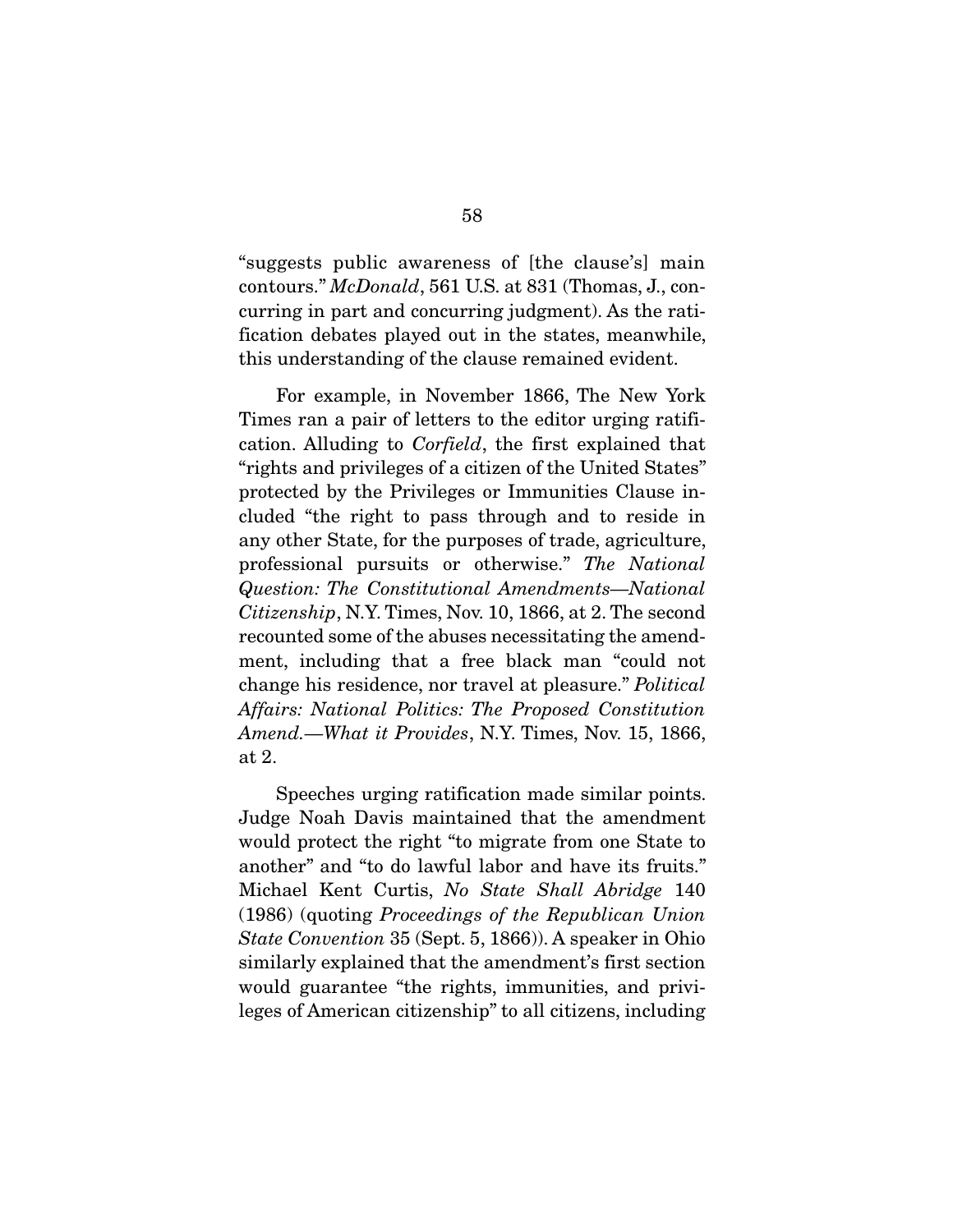"the right of locomotion—the right to go where they please and live where they please, and own property where they please." James E. Bond, *The Original Understanding of the Fourteenth Amendment in Illinois, Ohio, and Pennsylvania*, 18 Akron L. Rev. 435, 448 (1985) (quoting Dayton Daily Journal (Ohio), July 9, 1866, at 2, col. 1).

 The public understood, too, that the clause would protect Northerners migrating to the South in pursuit of economic opportunity, as Representative Columbus Delano observed in an August 1866 speech:

I know very well that the citizens of the South and of the North going South have not hitherto been safe in the South, for want of constitutional power in Congress to protect them. I know that white men have for a series of years been driven out of the South when their opinions did not concur with the 'chivalry' of the Southern slaveholders . . . . And I know that we determined that these privileges and immunities of citizenship by this amendment of the Constitution ought to be protected . . . .

*Speech of Hon. Columbus Delano*, Cincinnati Commercial, Aug. 31, 1866, at 2, col. 3. A Philadelphia paper similarly assured readers that, upon ratification, there would be "freedom of interstate migration." Chester J. Antieau, *The Original Understanding of the Fourteenth Amendment* 34 (1981) (quoting Philadelphia North American and United States Gazette, June 30, 1868, at 2, col. 1).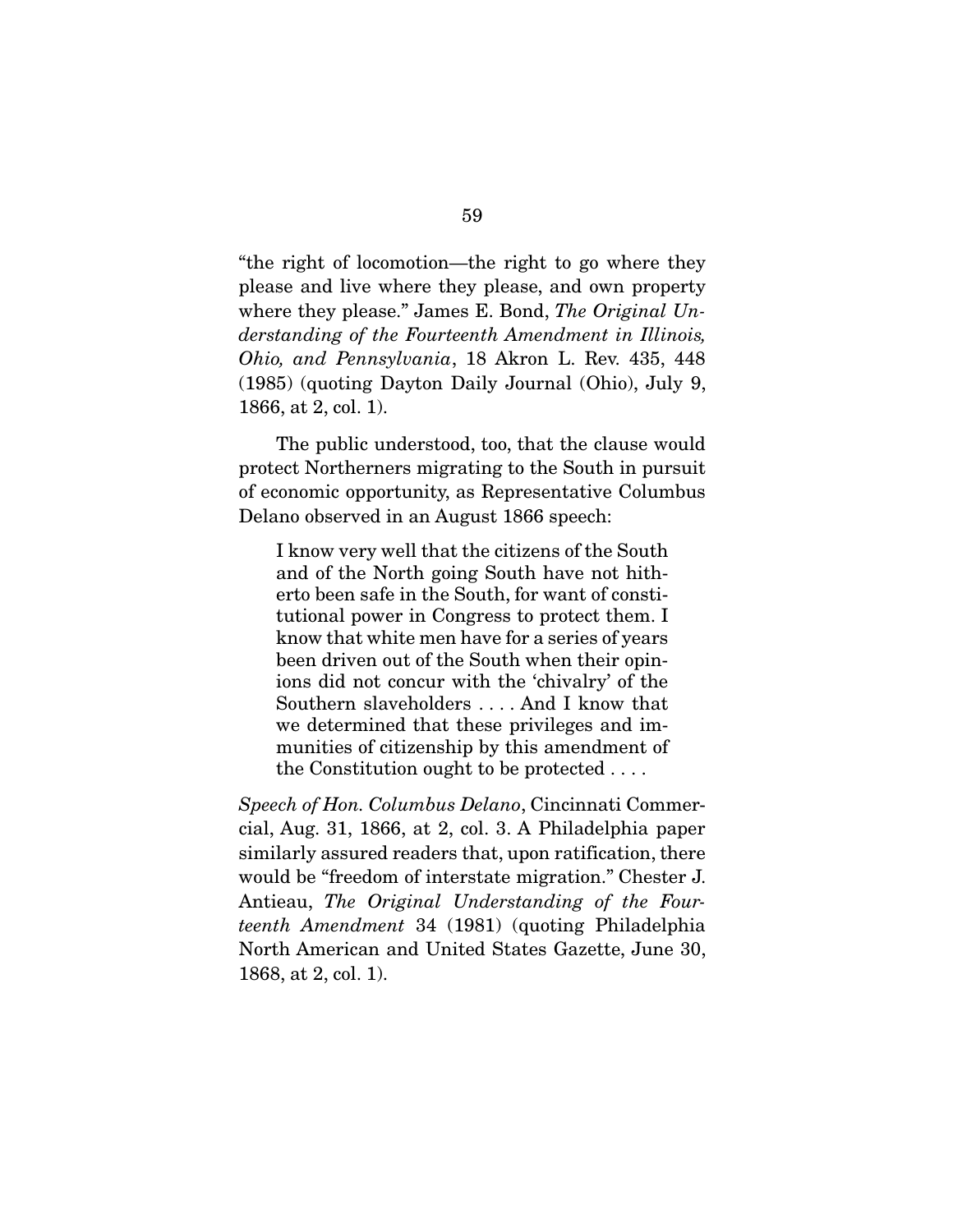Opponents of the amendment, meanwhile, saw this as reason to oppose it. Perhaps prescient of cases like the present one, they objected to the extension of federal court jurisdiction into cases of discrimination "between native white citizens . . . and immigrants from other states." James E. Bond, *Ratification of the Fourteenth Amendment in North Carolina*, 20 Wake Forest L. Rev. 89, 98 (1984) (quoting *Wadesboro Argus*, Oct. 11, 1866, at 1, col. 2).

\* \* \*

 In short, the Report of the Joint Committee on Reconstruction, debates on Reconstruction-era civil rights legislation, debates on the Fourteenth Amendment itself, and public discussion of the amendment during ratification all confirm that the *Slaughter-House* majority, *Slaughter-House* dissent, and *Saenz* majority were on sound historical footing in recognizing that the Privileges or Immunities Clause protects a right to migrate and be treated equally in one's new state, including—indeed, especially—in pursuit of a livelihood.

 So, too, was Justice Thomas in his *Saenz* dissent and *McDonald* concurrence. The historical record can indeed "be read to support the view that the Privileges or Immunities Clause protects some" of "the fundamental rights of 'citizens' described in *Corfield*," *McDonald*, 561 U.S. at 834 (Thomas, J., concurring in part and concurring in judgment), and one of them is "[t]he right of a citizen of one state . . . to reside in any other state, for purposes of trade, agriculture, [or] professional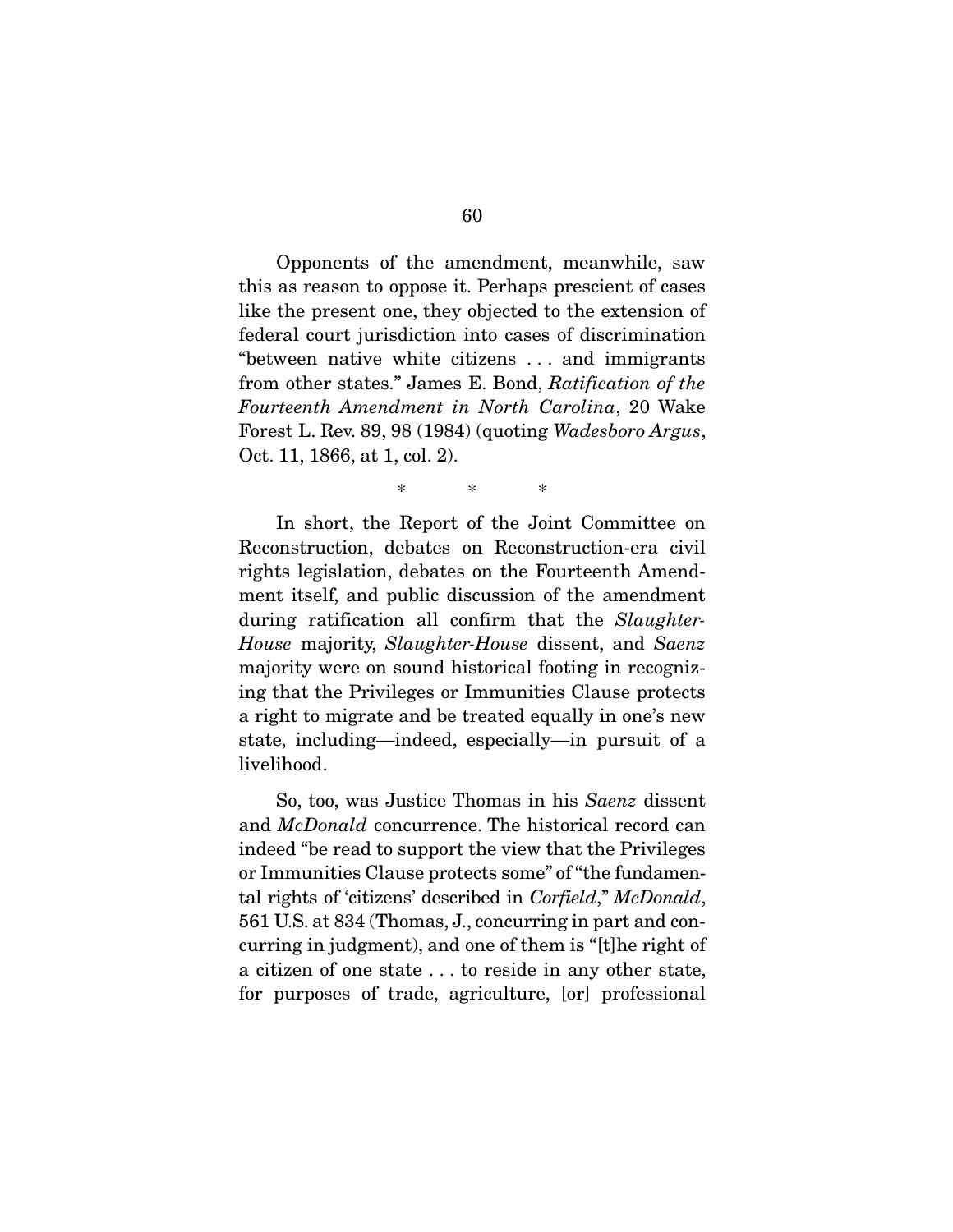pursuits," *Saenz*, 526 U.S. at 525 (Thomas, J., dissenting) (quoting *Corfield*, 6 F. Cas. at 552). "[T]he privileges and immunities of American citizenship," in other words, may well "overlap to at least some extent with the privileges and immunities traditionally recognized in citizens in the several States." *McDonald*, 561 U.S. at 853 (Thomas, J., concurring in part and concurring in judgment). That overlap encompasses the right at issue here. "Article IV ha[d] long been understood to prohibit a state from discriminating against visitors from sister states," particularly in their pursuit of a livelihood, and "[w]hat Article IV did for visitors, the Fourteenth Amendment did for new residents." Amar, *supra*, at 14.

 Indeed, one of the most important purposes of the Privileges or Immunities Clause was to allow the newly-freed slaves (and their Northern supporters) to migrate to new states and work when they arrived. Southern states had routinely tried to "exclude[ ]" the freedmen and Northerners "from many occupations of gain" by making it virtually impossible—if not illegal—for them to move or work if they did move. *Slaughter-House*, 83 U.S. (16 Wall.) at 70. The Fourteenth Amendment's framers and ratifying public sought to end such abuse with the Privileges or Immunities Clause, yet Tennessee continues to engage in it, using two- and ten-year durational residency requirements to bar any newly-arrived resident from the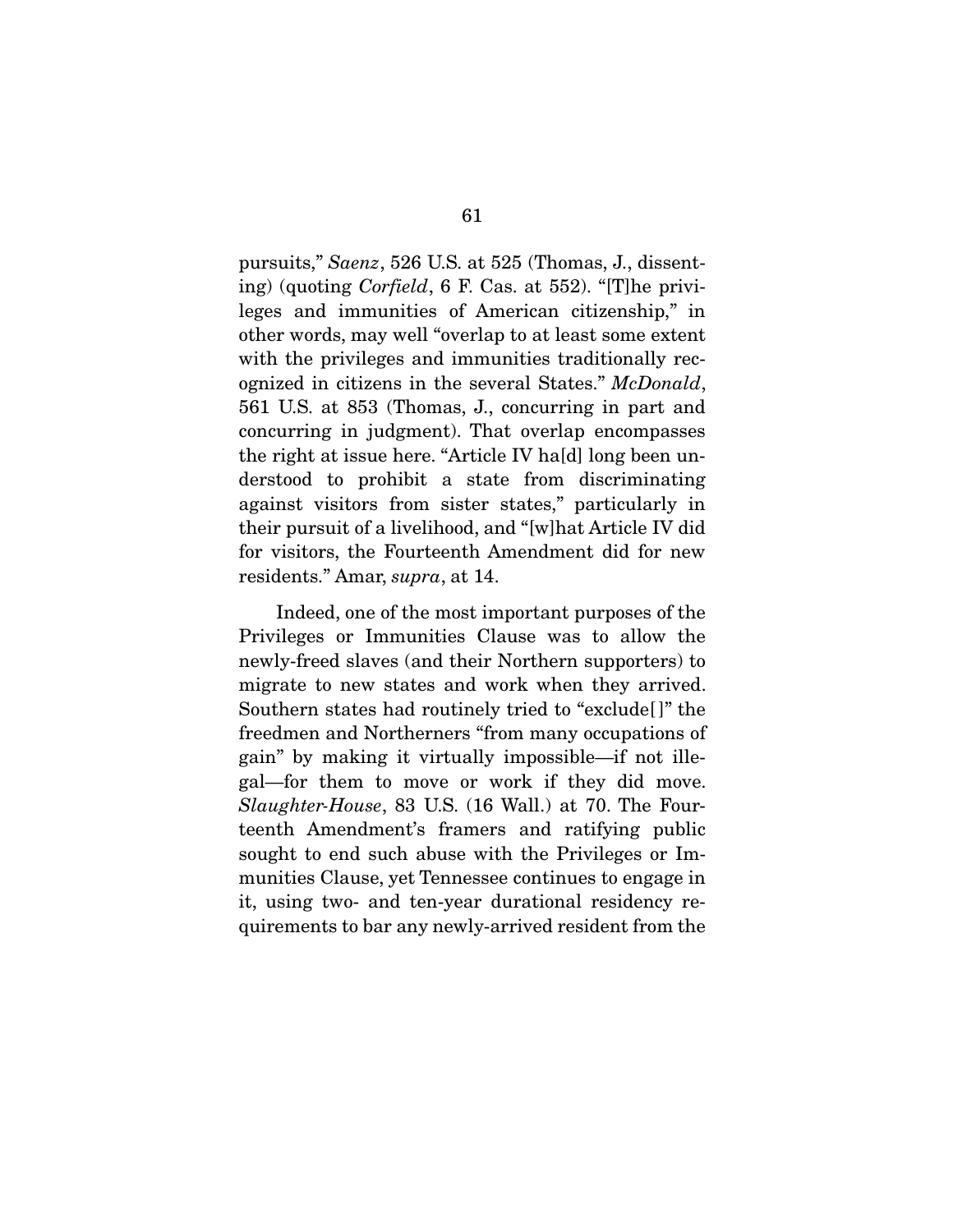occupation of owning and operating a retail liquor store. This Court should not allow it.12

## D. Invalidating The Durational Residency Requirements Would Promote, Not Hinder, Federalism

 The Association contends that invalidating Tennessee's durational residency requirements would deny states the ability to operate as laboratories of experimentation and contravene the "federalist values inherent in the Twenty-first Amendment." Pet'r's Br. 31, 47. It would do nothing of the sort. States would still be free to ban alcohol or allow it. They would still be free to allow the sale of certain types of alcohol but not others. They would still be free to adopt a threetier system or a state-run monopoly. What states would not be able to do is implement protectionist schemes that discriminate against newly-arrived residents in favor of long-term residents.

And that is as it should be. No state can "force[ ] non-residents settling in the State to accept a status inferior to that of oldtimers." *Zobel v. Williams*, 457 U.S. 55, 74 (1982) (O'Connor, J., concurring in judgment). This principle is all-the-more imperative when it comes to the newly-arrived resident's ability to *work*. "Typically, Americans migrate with the intention of taking employment in their destination states, and

<sup>12</sup> There is no Twenty-first Amendment "immunity" from challenge under the Fourteenth Amendment. *See Granholm*, 544 U.S. at 486-87.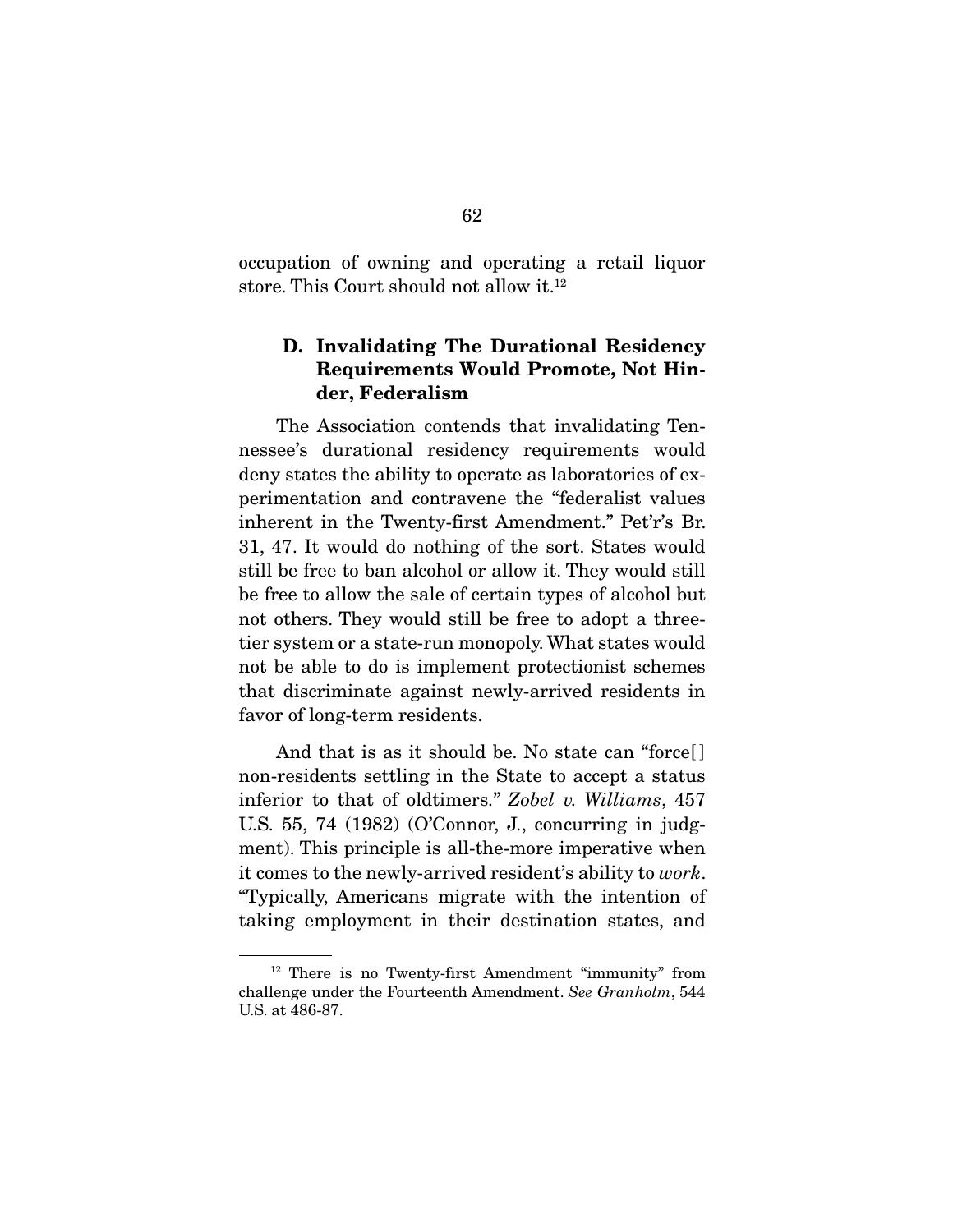today a central object of the right to travel is freedom of access to work in an employment market that is national in scope." Karst, *supra*, at 549. States cannot hoard or reserve economic opportunity for longtime residents only.

 The right of the newly-arrived resident to equal treatment, moreover, fits squarely within our federalist design. "Part of what connects state sovereignty to the larger picture of our constitutional scheme is that the states represent centers of democratic choice; they are the loci of our republicanism." Laurence H. Tribe, Saenz *Sans Prophecy: Does the Privileges or Immunities Revival Portend the Future—or Reveal the Structure of the Present?*, 113 Harv. L. Rev. 110, 156 (1999). But "[s]tates are able to serve as centers of democratic choice [only] because . . . people choose their states of residence": they "vote with their feet . . . in deciding which state to call home" and "where to seek employment." *Id.* In this light, protecting a citizen's right to migrate to, and be treated equally in, a new state "allows for *more* innovation and experimentation in government"—not less. *Gregory v. Ashcroft*, 501 U.S. 452, 458 (1991) (emphasis added).

 Thus, while invalidating Tennessee's durational residency requirements may restrict, in one very narrow way, a state's discretion with respect to retail liquor licensing, it will also promote the very values of federalism that justify affording states discretion to regulate alcohol in the first place.

--------------------------------- ---------------------------------